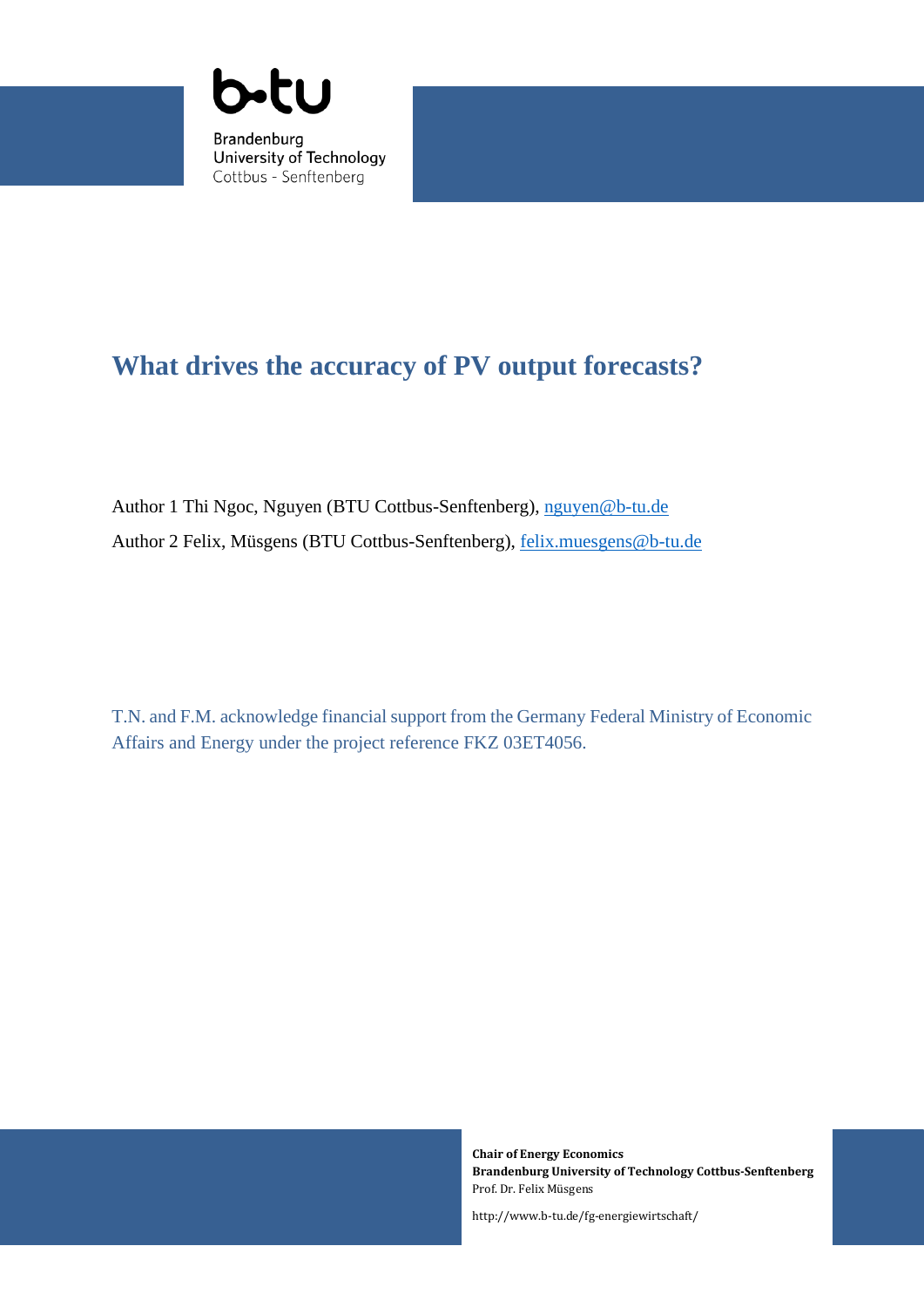# **ABSTRACT**

Due to the stochastic nature of photovoltaic (PV) power generation, there is high demand for forecasting PV output to better integrate PV generation into power grids. Systematic knowledge regarding the factors influencing forecast accuracy is crucially important, but still mostly unknown. In this paper, we review 180 papers on PV forecasts and extract a database of forecast errors for statistical analysis. We show that among the forecast models, hybrid models consistently outperform the others and will most likely be the future of PV output forecasting. The use of data processing techniques is positively correlated with the forecast quality, while the lengths of the forecast horizon and out-of-sample test set have negative effects on the forecast accuracy. We also found that the inclusion of numerical weather prediction variables, data normalization, and data resampling are the most effective data processing techniques. Furthermore, we found some evidence for "cherry picking" in reporting errors and recommend that the test sets be at least one year to better assess models' performance. The paper also takes the first step towards establishing a benchmark for assessing PV output forecasts.

**Keywords:** *PV forecasting, survey paper, inter-model comparison, systematic literature review, statistical analysis*

**JEL Classification codes:** C1, C4, C8

# **1 INTRODUCTION**

Renewable energy is projected to overtake coal by 2025 and deliver up to 80% of the growth in global electricity demand to 2030, contributing to the goal of net zero emissions globally by  $2050<sup>1</sup>$  $2050<sup>1</sup>$  $2050<sup>1</sup>$  $2050<sup>1</sup>$  $2050<sup>1</sup>$ . Among the many forms of renewable energy, photovoltaic (PV) power – the electricity generated from solar irradiance  $-$  has become the ["](#page-21-0)new king"<sup>[1](#page-21-0)</sup> and a highly competitive environmentally friendly power source. The integration of PV power into grids is therefore crucially important to global energy security and a sustainable future.

As PV (power) output depends largely on solar irradiance, it is vulnerable to changes in meteorological variables such as temperature, cloud cover, [atmospheric aerosol](https://www.sciencedirect.com/topics/materials-science/atmospheric-aerosols) levels etc., whi[c](#page-21-1)h are by nature particularly stochastic<sup>[2](#page-21-1)</sup>. This leads to high volatility in PV output and creates difficulties in planning and managing power plant operations. The operational costs of integrating PV output into power grids can therefore become significant at high penetration levels, especiall[y](#page-21-2) for electricity systems with low flexibility<sup>3</sup>.

High quality PV output forecasts have emerged as a particularly efficient solution to deal with PV variabilit[y](#page-21-1)<sup>[2](#page-21-1)[,4](#page-21-3)[–7](#page-21-4)</sup>. The better the PV forecast, the better can power plant operations be planned, saving money, e.g., on start-up costs, and the higher the reliability of grid operation will be. Consequently, millions of dollars per year are spent on forecasts, software tools, and methods. At the forefront of these commercial applications, academic researchers have published hundreds of papers on enhancing the accuracy of PV output forecasts.

The volume of research leads to a demand for systemizing the scientific knowledge in this field, especially to analyse the factors driving forecast accuracy. Such systemization allows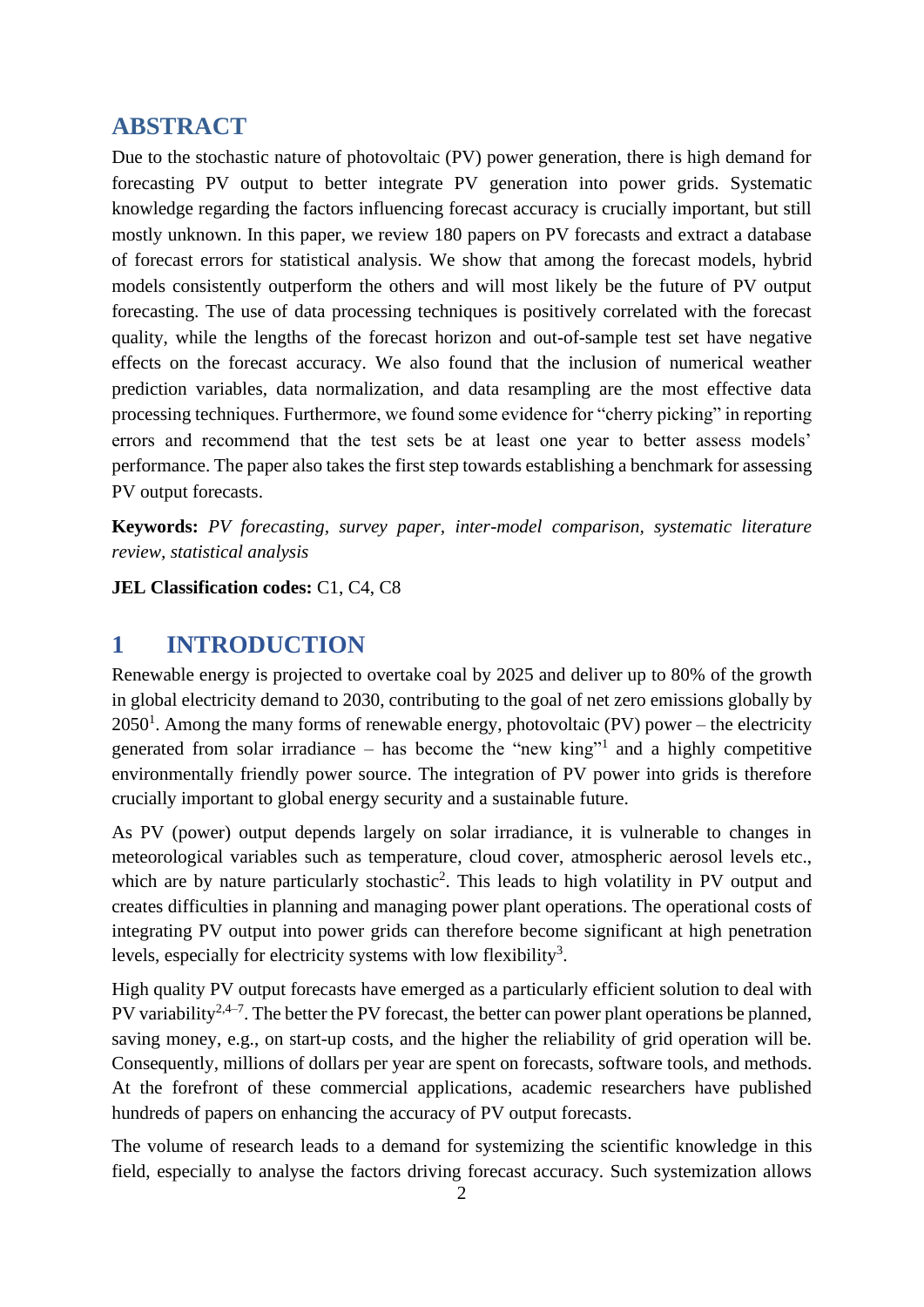scholars to learn from previous advances and adapt their research agenda accordingly. It also provides investors and system planners with insights into the forecast assessment.

However, systemizing the knowledge from individual studies requires harmonising the contextual differences between studies to avoid misleading conclusions. This is due to there being a large variety of data [s](#page-21-3)ets and error report methods used by PV output forecasters<sup>[4,](#page-21-3)[8,](#page-21-5)[9](#page-21-6)</sup>, which [s](#page-21-3)trongly affect the level of errors reported in individual studies<sup>[4](#page-21-3)</sup> and must be therefore considered when examining models' performance. An efficient way to achieve this is through the statistical analysis of the database of models' errors extracted from individual studies, which synthesize the outcomes from historical studies in an objective and evidence-based manner<sup>[10](#page-21-7)</sup>, and has enjoyed a surge in popularity in many disciplines<sup>[11,](#page-21-8)[12](#page-21-9)</sup>.

Surprisingly, while a significant number of literature surveys on PV output forecasts already exist (we found 13), there has been no statistical analysis of the forecasts. Typically, the reviews summarise the findings from individual studies in a narrative approach, which does not facilitate systematically harmonising the studies' contextual differences.

In this paper, we reviewed all papers on PV output forecasts published since 2007 (we found 180 papers) and extracted a database of forecast errors for analysis. We provide our database for future research [here.](https://doi.org/10.5281/zenodo.5589771) We found that among the forecast models, hybrid models consistently outperform the others and will be, in our view, the future of PV output forecasting. The use of data processing techniques is positively correlated with the forecast quality, while the length of the forecast horizon and the out-of-sample test set have negative effects on the forecast accuracy. We also found that the inclusion of numerical weather prediction (NWP) variables, data normalization, and data resampling are the most effective data processing techniques. In particular, we found some evidence of "cherry picking" in reporting errors and show that long test sets can better assess models' performance, which has not been addressed in any previous work on PV output forecasts. We also propose a plan to establish a benchmark for the forecasts.

Our analysis provides PV output forecasters with insights into the factors influencing the forecast quality, so that they can better adjust their research agenda. Furthermore, our findings on the "cherry picking" in error reporting and the role of long test sets are particularly important for both academic and industrial stakeholders to assess forecast quality in the future.

The structure of this paper is as follow: Section [2](#page-2-0) explains the background of PV output forecasting. Section [3](#page-5-0) discusses the state-of-the-art of the paper. Section [4](#page-7-0) describes the methodology and the database. Section [5](#page-12-0) presents the data analysis and provides important implications. Section [6](#page-19-0) briefly discusses the benchmark for PV output forecast assessment, and section [7](#page-20-0) concludes the paper.

# <span id="page-2-0"></span>**2 BACKGROUND**

In this part, we briefly introduce the key concepts in PV output forecasting to facilitate the smooth analysis in the following parts. These the classification of the models, the forecast horizon and resolution, and the error metrics.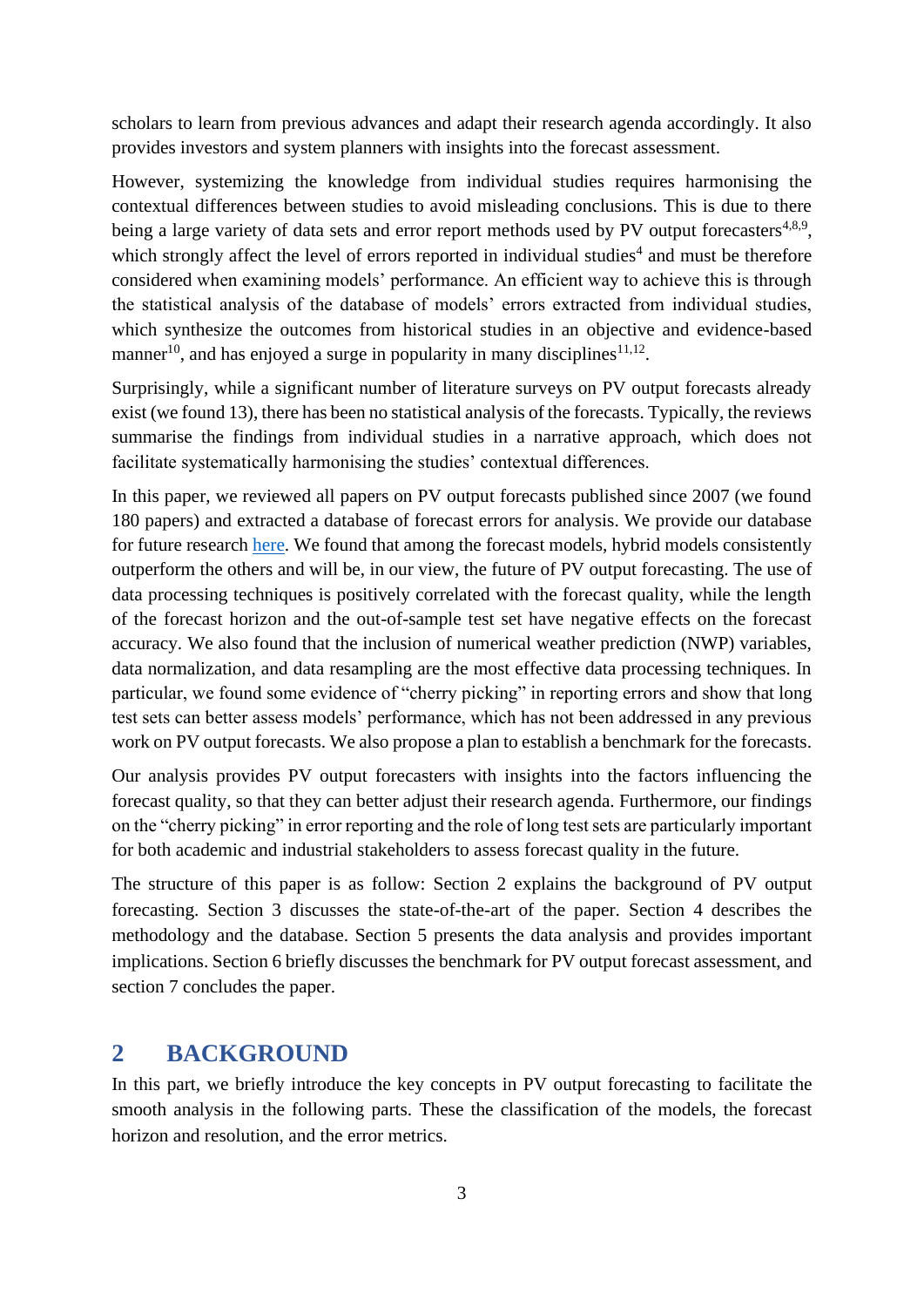### **2.1 Model classification**

We follow the model classification approach suggested by many scholars (e.g., Rajagukguk et al.  $(2020)^{13}$  $(2020)^{13}$  $(2020)^{13}$ , Antonanzas et al.  $(2016)^9$  $(2016)^9$  $(2016)^9$  $(2016)^9$ , and Sobri et al.  $(2018)^{14}$  $(2018)^{14}$  $(2018)^{14}$ ), dividing models into 3 categories: (1) physical models, (2) statistical models, and (3) combined models. [Supplementary Figure 1](#page-27-0) illustrates the classification.

First, physical models, also called PV performance, parametric, or "white box" methods, use mathematical and physical mechanisms to predict PV power based on information from multiple meteorological parameters. The 3 main types of physical models are numerical weather prediction (NWP), sky imagery, and satellite imaging, with NWP being the most popular<sup>[13](#page-21-10)</sup>.

Second, statistical models include all models that use statistical data (usually historical PV output data, possibly combined with meteorological variables) for their inputs and try to figure out the relationship of the data to forecast the time series of PV output. Under this category, we distinguish between persistence, classical, and machine learning (ML) models.

The persistence model, also known as the naïve or elementary model, is the simplest statistical model. It assumes that PV output at time (t) the next day  $(d+1)$  equals that at the same time (t) of the previous day (d), which means the only input is historical PV output data. Scholars usually claim that their model outperforms a range of other models, including persistence.

Classical methodologies for PV output forecasts mainly include autoregressive (AR) models and their extensions such as seasonal autoregressive moving integrated average (SARIMA) and SARIMA using exogenous variables (SARIMAX). The extension versions usually handle the non-stationary data better and therefore perform better than the basic AR models. Other classical methods are Gaussian regression, exponential trend smoothing (ETS), theta model, etc.

ML techniques are well-known for handling proficiently the complex non-linear relationship between multiple inputs and outputs, and their abilities of self-adaptation and inference accompanied, however, by more complexity and heavier computational burden. The ML models can be divided into (i) supervised learning (models trained using labelled data), (ii) unsupervised learning (using unlabelled data), and (iii) reinforcement learning (agent interacting with environment and maximizing the reward function). The most popular ML models are of the supervised learning variety with the lead of artificial neural network (ANN) based models, followed by support vector machine/regression (SVM/SVR), random forest, and an increasing number of newly proposed models $^{13}$  $^{13}$  $^{13}$ .

Finally, the combination of different methods and techniques – "combined model" –includes hybrid, ensemble, and hybrid-ensemble models. Hybrid models or "grey box" models combine physical and statistical methods, with the outputs of one model being the input for the others, and possibly together with multiple data processing and optimization techniques, while ensemble is more about combining forecast outputs from many individual models. Hybridensemble is the combination of these two. Due to the nature of the approach, combined models have above average complexity, both in terms of model development and parametrization.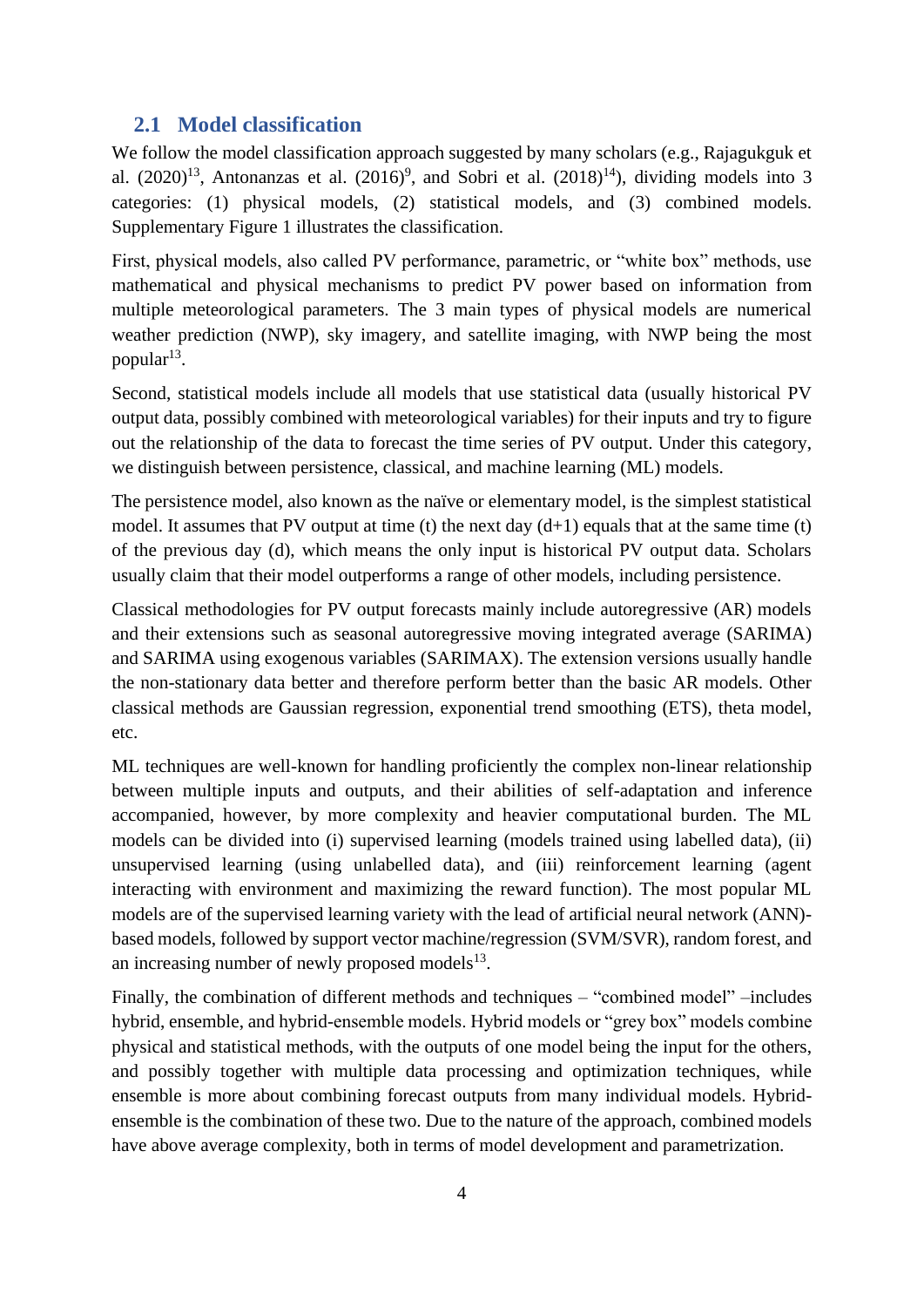# <span id="page-4-1"></span>**2.2 Forecast horizon and forecast resolution classification**

The forecast horizon measures the time that the forecast looks ahea[d](#page-21-12)<sup>[6](#page-21-12)</sup>, which lies between the moment the forecast is made and the moment that the forecast is meant for. There is no official cla[s](#page-21-1)sification of forecast horizons<sup>[2,](#page-21-1)[14](#page-21-11)</sup>. However, two key approaches to horizon classification according to Ahmed *et al.*  $(2020)^4$  $(2020)^4$  $(2020)^4$  $(2020)^4$  are:

- (i) Very short-term or ultra-short term (from seconds to less than 30 minutes), short-term (30 minutes to 6 hours), medium-term (6 to 24 hours) and long-term (>24 hours).
- (ii) Intra-hour or nowcasting (a few seconds to an hour), intra-day (1 to 6 hours) and day ahead (>6 hours to several days).

The second approach is specifically for PV output forecasts and this paper follows that classification.

The forecast resolution is defined differently. Forecast resolution measures the length of each forecasted time step. For example, a forecast of day-ahead horizon and 1 hour resolution is the forecast that predicts the next day with separate values for each hour.

# <span id="page-4-0"></span>**2.3 Error metrics**

The quality or accuracy of PV output forecasts is usually assessed via the gap between the actual values and the forecast values, which are represented by error metrics. There are at least 18 types of metrics that have been used by scholars to measure the performance of PV output forecasts according to our review. Among these, root mean square error (RMSE), mean absolute error (MAE), and mean absolute percentage error (MAPE) are the most popular.

MAE and MAPE focus on mean error values and are less sensitive to variability of the data set. These metrics are more suitable for long-term forecasts for management and planning purposes. As for RMSE, the squared values make it more sensitive to spikes in data (e.g., severe solar ramps), therefore satisfying the key requirement for short-term PV forecasts – capturing the model's forecast accuracy in extreme events. Although it is argued that a single metric cannot represent the whole model<sup>[15](#page-22-0)</sup>, using the error value is the fastest method for inter-model comparison.

Comparing errors reported in different data sets usually requires error normalization. Typically, the errors are normalized using the reference quantity such as the average value of power, the installed capacity, or the peak value of power. As the installed capacity and peak power are usually much higher than the average power, changing the reference quantity can lead to large changes in the values of the normalized errors.

In some studies, scholars simply calculate the errors from the normalized outputs (as the input data are of varied ranges and units, for easy comparison and modelling scholars usually normalize the inputs to the range of  $[-1,1]$  or  $[0,1]$ ; the output from these inputs is therefore also in the normalized form). However, many scholars recommend not to calculate errors based on normalized data as it makes interpreting the values of the errors difficult and can be mi[s](#page-21-3)leading when compared with the errors normalized by other methods<sup>[4](#page-21-3)</sup>. Information on the error normalization method is therefore particularly important to assess the performance of a model.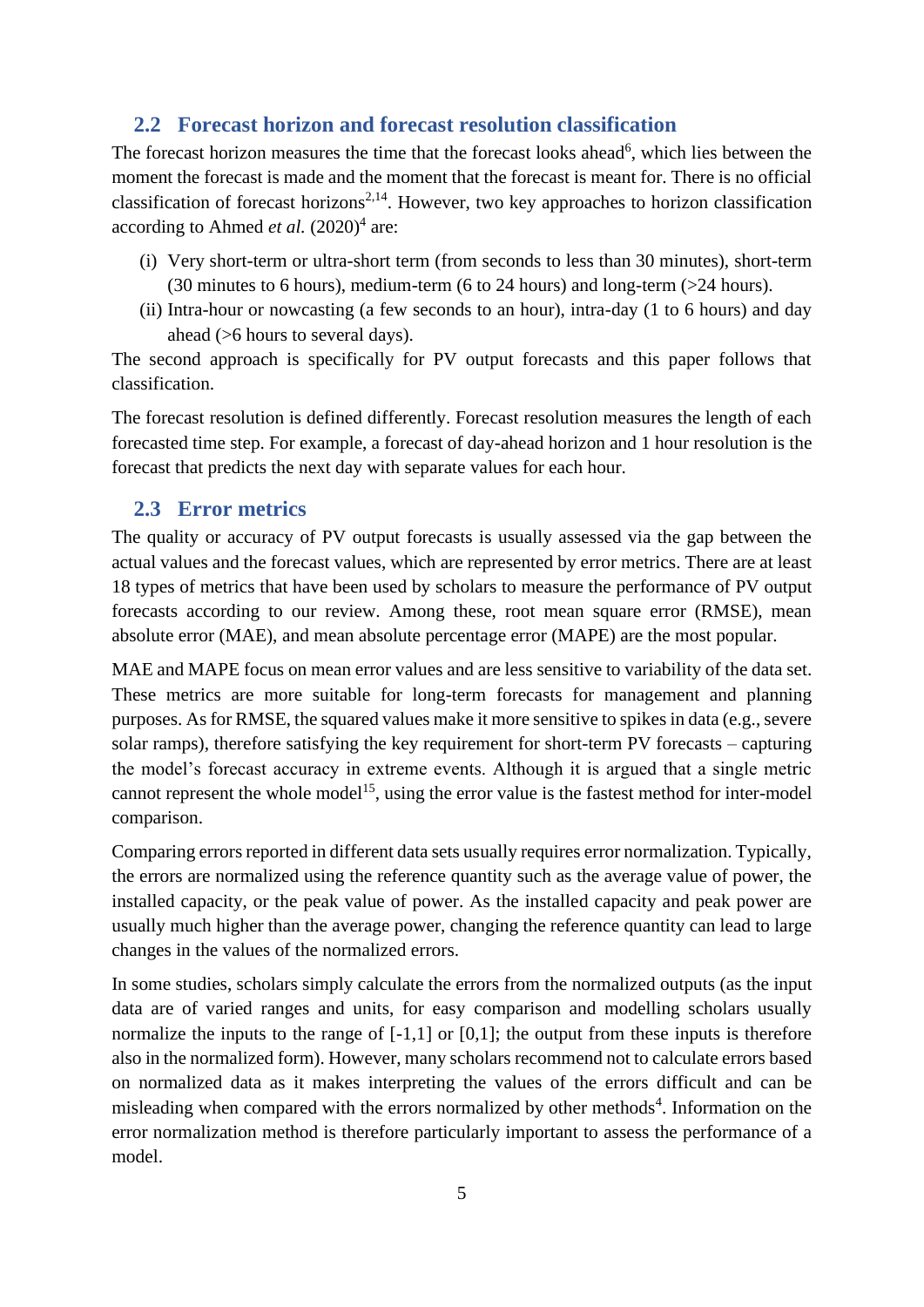We present the formulas of the error metrics that we extracted from the studies on PV output forecasts, observed as the standard that is used by all the papers that we reviewed:

$$
NRMSE\_avg(\%) = \frac{\sqrt{\frac{1}{N}\sum_{1=1}^{N}(\hat{p}_i - p_i)^2}}{\bar{p}} * 100
$$
 (1)

$$
NRMSE\_installed \ (\%) = \frac{\sqrt{\frac{1}{N} \sum_{1=1}^{N} (\hat{p}_i - p_i)^2}}{p_{installed/peak}} * 100
$$
 (2)

$$
NRMSE\_norm\ (\%) = \sqrt{\frac{1}{N} \sum_{1=1}^{N} (\hat{n}_{i} - n_{i})^{2} * 100}
$$
\n(3)

$$
NMAE_{a}vg(\%) = \frac{\frac{1}{N} \sum_{i=1}^{N} |\hat{p}_{i} - p_{i}|}{\bar{p}} * 100
$$
\n(4)

$$
NMAE\_installed(\%) = \frac{\frac{1}{N} \sum_{i=1}^{N} |\hat{p}_i - p_i|}{p_{installed/peak}} * 100
$$
\n
$$
(5)
$$

$$
NMAE\_norm(\%) = \frac{1}{N} \sum_{i=1}^{N} |\hat{n_i} - n_i| * 100
$$
 (6)

$$
MAPE\_avg(\%) = \frac{1}{N} \sum_{i=1}^{N} \left| \frac{\hat{p}_i - p_i}{p_i} \right| * 100
$$
 (7)

$$
MAPE\_installed(\%) = \frac{1}{N} \sum_{i=1}^{N} \left| \frac{\hat{p}_i - p_i}{p_{installed/peak}} \right| * 100
$$
 (8)

$$
MAPE\_norm(\%) = \frac{1}{N} \sum_{i=1}^{N} \left| \frac{\hat{n}_{i} - n_{i}}{n_{i}} \right| * 100
$$
 (9)

where *avg, installed,* and *norm* indicate the methods of error normalization (using average power, installed capacity or peak power, and normalized data, respectively), *N* is the total number of forecast points in the forecasting period, *i* represents the time step,  $\hat{p}_i$  and  $p_i$ represent the forecast and actual values of PV output at the time step  $i$ ,  $\bar{p}$  stands for the mean value of PV output,  $p_{installed/peak}$  indicates the installed capacity of the PV plant or the peak power achieved by the plant, and  $\hat{n}_i$  and  $n_i$  are the normalized forecast and actual PV output calculated based on the normalized input data at the time step *i*.

# <span id="page-5-0"></span>**3 STATE OF THE ART**

Using Google Scholar with the keywords "review papers on PV output forecast", we found 13 review or survey papers on PV output forecasting. [Table 1](#page-6-0) summarises these papers.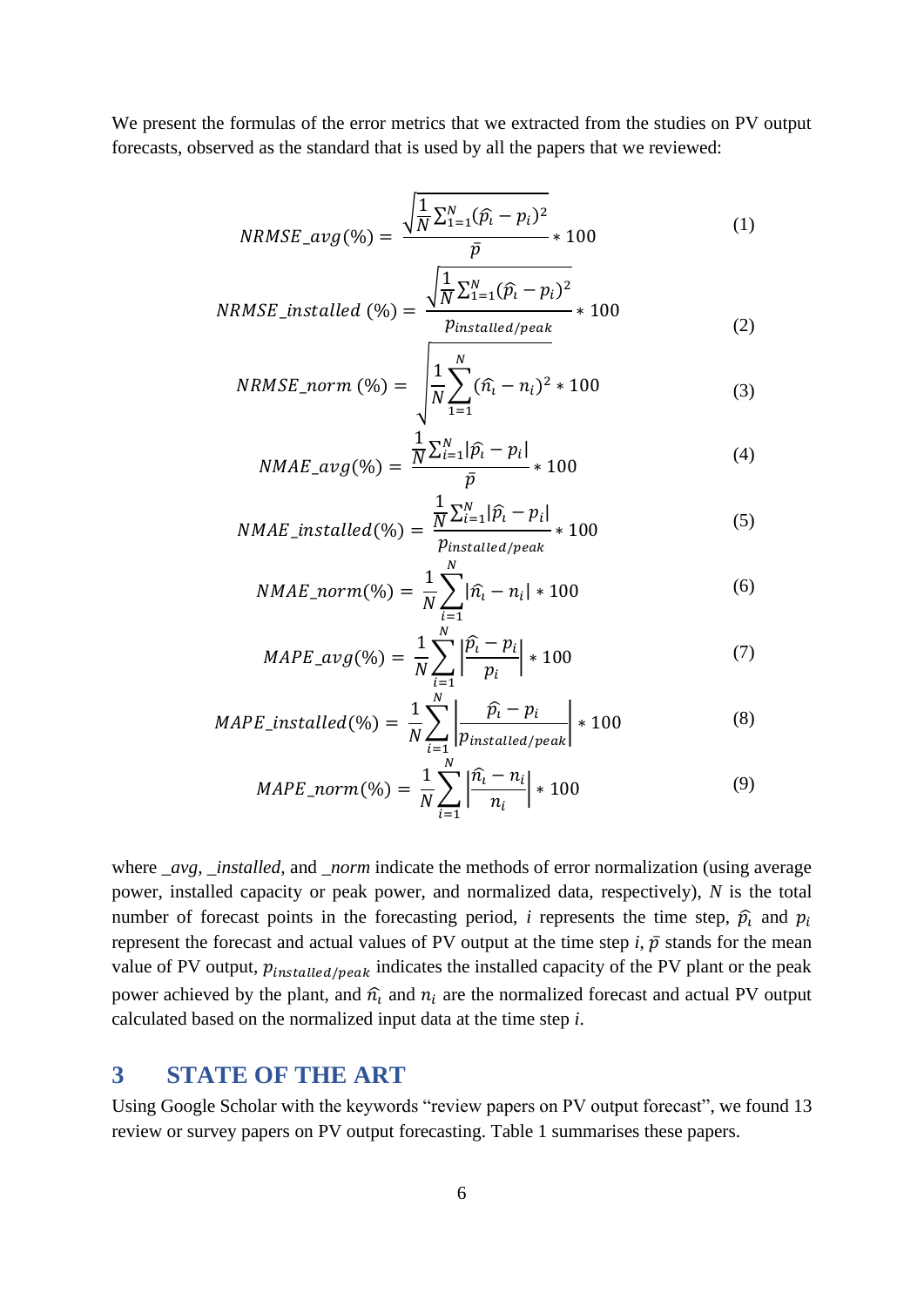<span id="page-6-0"></span>

| Table 1: Historical reviews on PV output forecasts |  |  |
|----------------------------------------------------|--|--|
|----------------------------------------------------|--|--|

| N <sub>0</sub>          | <b>Authors</b><br>(Year)                      | <b>Summary</b>                                                                                                                                                                                                                                                                                                                                    |
|-------------------------|-----------------------------------------------|---------------------------------------------------------------------------------------------------------------------------------------------------------------------------------------------------------------------------------------------------------------------------------------------------------------------------------------------------|
| $\mathbf{1}$            | Ahmed et al.<br>$(2020)^4$                    | A review of short-term PV output forecasts and highly advanced methodologies. It<br>suggests that factors such as time stamp and forecast horizon, and techniques of data<br>processing, weather classification, and parameter optimization can influence the<br>quality of the forecasts and should be taken into account when comparing models. |
| $\overline{2}$          | El hendouzi and<br>Bourouhou<br>$(2020)^{16}$ | A review of short-term PV output forecasts that discusses the basic principles,<br>standards, and different methodologies of PV output forecasting.                                                                                                                                                                                               |
| $\overline{\mathbf{3}}$ | Mellit et al.<br>$(2020)^{17}$                | A review of highly advanced methods for PV output forecasting, especially the<br>recent development in ML, deep learning (DL), and hybrid methods.                                                                                                                                                                                                |
| $\overline{\mathbf{4}}$ | Pazikadin et al.<br>$(2020)^5$                | A review of both solar irradiance and PV output forecasting, focusing on ANN-<br>based models only. It highlights the superiority of the ANN hybrid models and<br>emphasizes the importance of data input quality and weather classification.                                                                                                     |
| 5                       | Rajagukguk et<br>al. $(2020)^{13}$            | A review of DL models for PV output forecasts and solar irradiance forecasts. It<br>compares 3 individual deep learning models and one hybrid model using DL<br>techniques, and shows that the hybrid model outperforms the 3 individual models. It<br>also recommends the papers use normalized errors to enable inter-model<br>comparison.      |
| 6                       | Akhter et al.<br>$(2019)^{18}$                | A review of ML and hybrid methods for solar irradiance and PV output forecasts<br>that suggests the superiority of ML-based hybrid models.                                                                                                                                                                                                        |
| $\overline{7}$          | Das et al.<br>$(2018)^6$                      | A review of the development of PV output forecasts and model optimization<br>techniques. It suggests that ANN and support vector machine (SVM)-based models<br>have accurate and robust performance.                                                                                                                                              |
| 8                       | Sobri et al.<br>$(2018)^{14}$                 | A review of PV output forecast methods that indicates the superiority of ANN and<br>SVM-based models. It also suggests that ensemble methods have much potential in<br>enhancing forecast accuracy.                                                                                                                                               |
| $\boldsymbol{9}$        | Yang et al.<br>$(2018)^8$                     | A review of both solar irradiance and PV output forecasts using text mining,<br>focusing on the analysis of the features of models and predicting the trend in PV<br>forecasting.                                                                                                                                                                 |
| 10                      | Barbieri et al.<br>$(2017)^{19}$              | A review of very short-term PV output forecasts with cloud modelling. It suggests<br>that hybrid models combining physical with statistical models can enhance the<br>forecast accuracy, especially when PV outputs have rapid fluctuations.                                                                                                      |
| 11                      | Antonanzas et<br>al. $(2016)^9$               | A review of PV output forecasts that suggests the dominance of ML-based models.                                                                                                                                                                                                                                                                   |
| 12                      | Raza et al.<br>$(2016)^2$                     | A discussion of ML-based and classical methods for PV output forecasting that<br>supports the use of ML models and data processing techniques.                                                                                                                                                                                                    |
| 13                      | Mellit and<br>Kalogirou<br>$(2008)^{20}$      | The first review of ANN-based models for PV output forecasts that suggests a high<br>potential for ML techniques in enhancing forecast accuracy.                                                                                                                                                                                                  |

Through statistical analysis of the database, we were motivated to examine the following claims in the surveys regarding the factors driving forecast accuracy.

First, many scholars claim that machine learning (ML) and hybrid models can utilize the advantages of both linear and non-linear techniques, and therefore can achieve the best performance for all foreca[s](#page-21-1)t horizons<sup>[2,](#page-21-1)[4](#page-21-3)[–6,](#page-21-12)[13,](#page-21-10)[21](#page-22-6)</sup>. Second, data processing techniques can [s](#page-21-1)ignificantly improve the quality of the forecasts<sup>[2](#page-21-1)[,4](#page-21-3)[,5](#page-21-13)[,17](#page-22-2)[,18](#page-22-3)</sup>, with cluster-based algorithms, wav[e](#page-21-3)let transform (WT), and the use of NWP variables the most effective<sup>[4](#page-21-3)</sup>. Third, many scholars agree that significant progress has been made in reducing PV output forecast errors during th[e](#page-21-1) last decade<sup>[2](#page-21-1)[,4](#page-21-3)[,17](#page-22-2)</sup>. Therefore, the later a paper is published, the lower the forecast errors. Fi[n](#page-21-1)ally, the forecast accuracy changes with the forecast horizon<sup>[2,](#page-21-1)[4](#page-21-3)[,18](#page-22-3)</sup>. As the forecast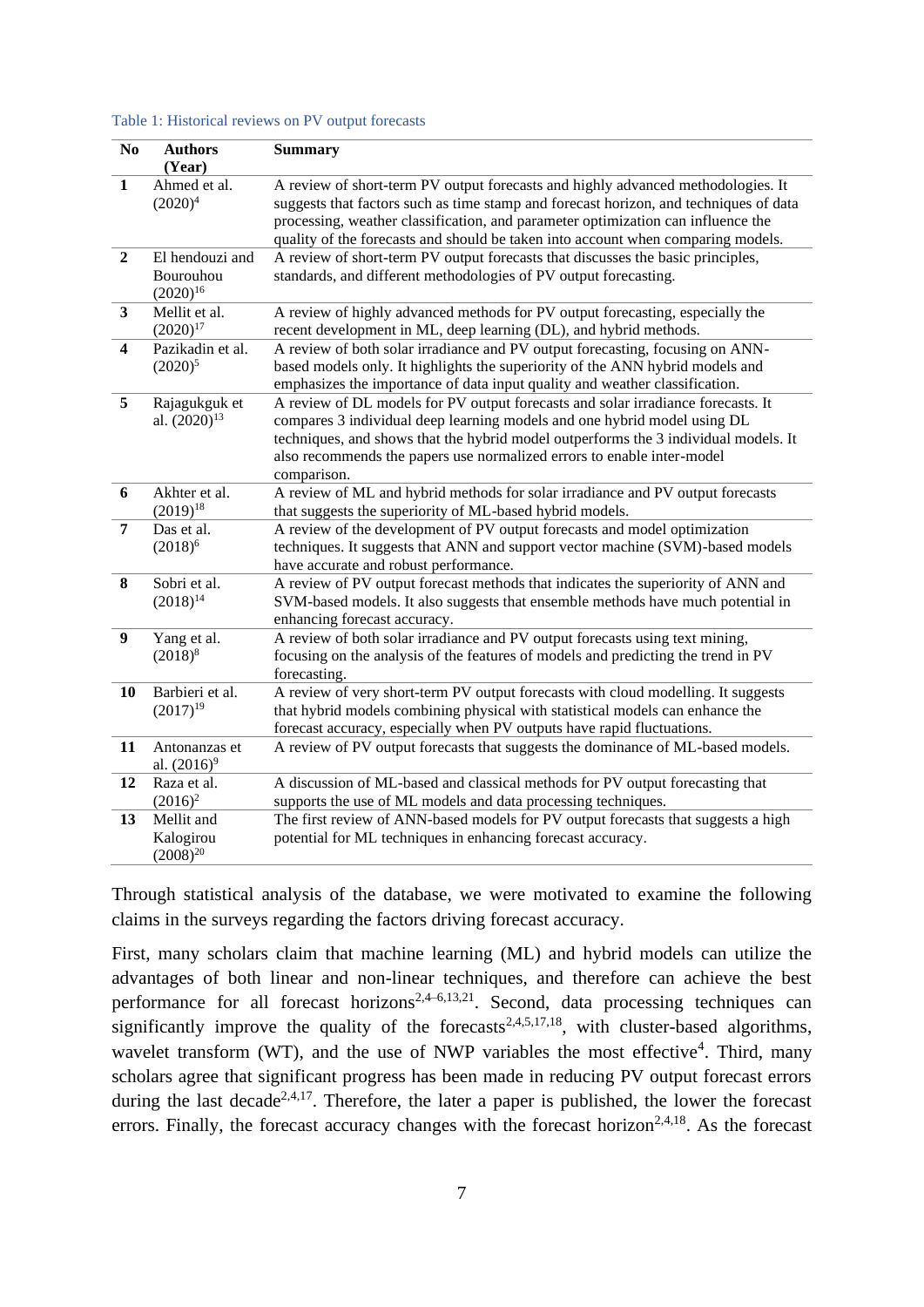horizon indicates the time that a forecast looks ahead, the longer the horizons are, the more variabl[e](#page-21-3) the PV output becomes and the forecast becomes less precise $4.18$  $4.18$ .

While the above factors are discussed in the literature, they will benefit significantly from the more rigorous statistical analysis performed in this paper. We also add a new aspect to the debate by proposing that the length of the test set influences the (reported) forecast accuracy so significantly that a minimum length should be introduced in the out-of-sample test set. A shorter time frame usually means less fluctuation in weather conditions and thus higher forecast accuracy (e.g., forecasts made for one season can be more accurate than those made for the whole year). Furthermore, reporting errors on a small number of days possibly enables "cherry picking", i.e., for researchers to focus on specific days when models achieve the lowest errors. Therefore, we anticipate that the errors increase with the test set lengths, and the test sets that cover at least one year generate more meaningful conclusions on models' performance.

The analysis of the database using ordinary least squares (OLS) regressions and boxplots partially supports the first two statements and fully agrees with the third and fourth claims. Interestingly, the analysis confirms our hypothesis regarding the role of the length of the test set.

# <span id="page-7-0"></span>**4 METHODOLOGY AND DATA**

This section illustrates the process of conducting the statistical analysis on PV output forecasts and then gives an overview of the database that we extracted from the reviewed literature.

# **4.1 Conducting the statistical analysis on PV output forecasts**

The statistical analysis is conducted in four steps. In the first, we identify and collect the relevant research using Google Scholar. Then we carry out a preliminary examination of the quality of all the papers. Next, we extract the data and have processing steps as necessary. Finally, we analyse the database using OLS regression and data visualization. The whole process is illustrated in [Figure 1.](#page-8-0)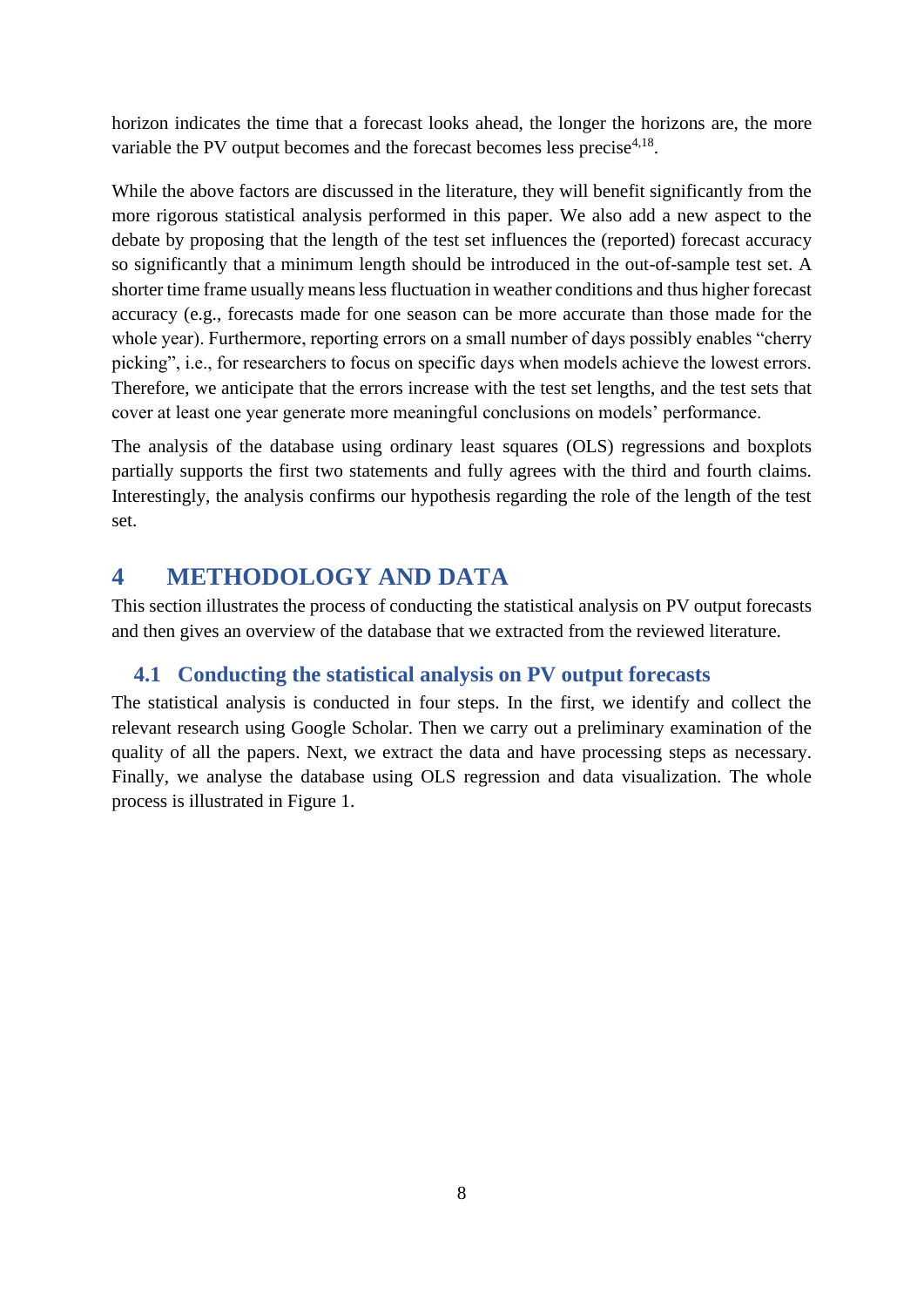

<span id="page-8-0"></span>**Figure 1: The statistical analysis of PV output forecasts** This figure illustrates the process of the statistical analysis including four steps to answer the research question. The headings of the steps are in bold text.

# 4.1.1 Relevant research collection

First, to search for all available papers on PV output forecasts, we use Google Scholar with different combinations of keywords as summarised in [Supplementary Figure 2.](#page-28-0) Among the search results, we collected the papers that have "PV output forecast" or equivalent terms in the title or abstract, and found a total of 180 papers on PV output forecasting published from 2007 until 2020.

# 4.1.2 Preliminary examination

In the second step, we read all 180 papers and conduct the quality check as follows:

a) Exclude papers of insufficient information

Among the reviewed studies, there are many that do not provide sufficient information for quantitative analysis. For example, some papers do not mention whether they are doing daily or hourly forecasts, others do not give information on forecast horizons. There are also many papers that are unclear about their calculation of forecast errors.

We require the key information to be provided in the papers, including the forecast horizon, forecast resolution, the test set, and the values of errors for PV output forecasts, accompanied by a clear explanation of the error normalization and calculation method. The papers that do not provide sufficient information as required are excluded.

b) Keep only intra-hour, intra-day and day-ahead horizons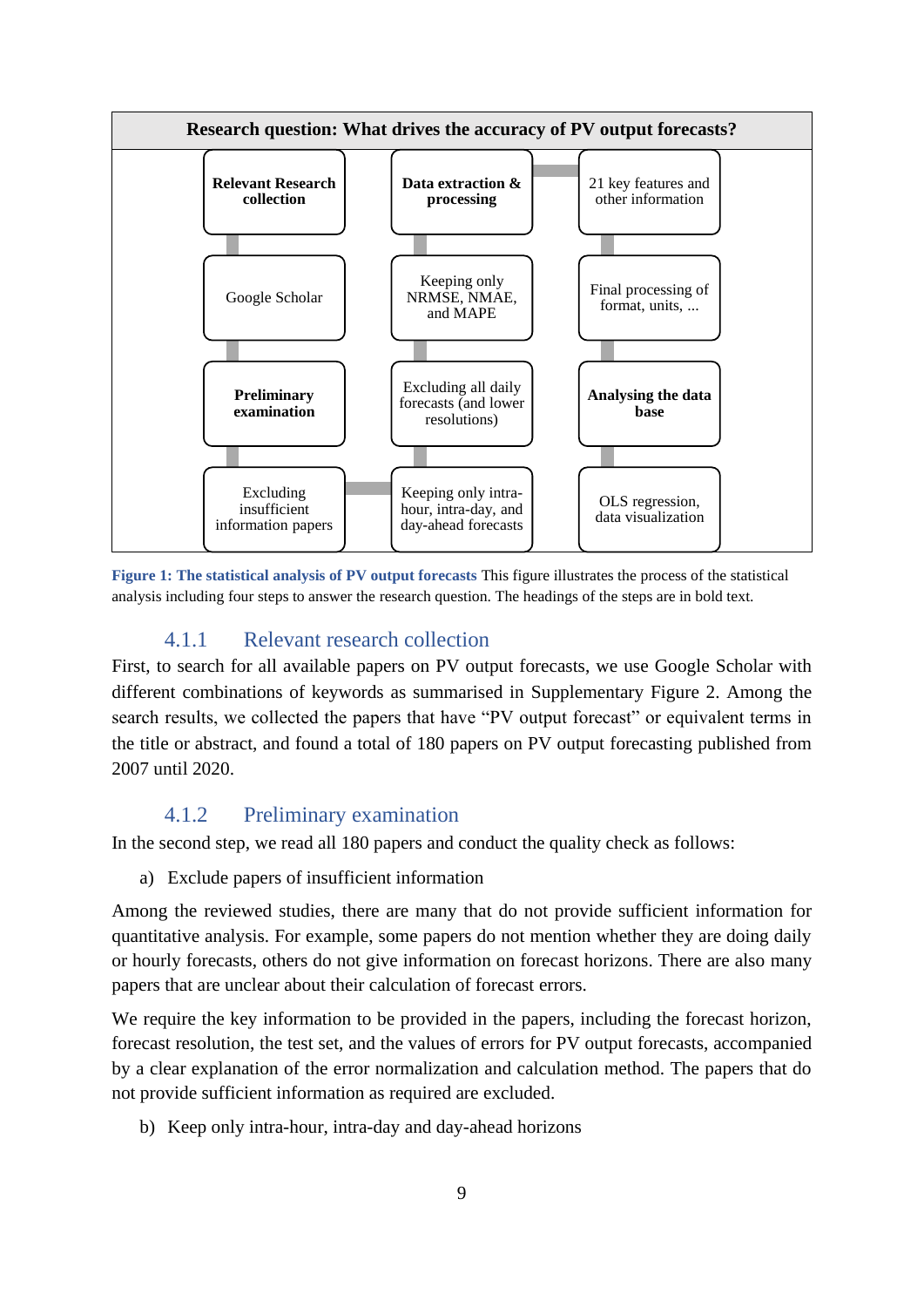Because the number of forecasts longer than two days ahead is too low, we keep only the papers providing forecasts for intra-hour, intra-day and day-ahead horizons.

c) Exclude papers providing forecasts in daily resolution (and below)

Scholars can provide forecasts for the PV output in different resolutions, ranging from every second to every day or even month. For most of the studies that we reviewed, the effort is towards a relatively high time resolution, i.e., to forecast the PV output every hour, half-hour, or shorter. There are other studies forecasting at a lower resolution, in particular the average power per day. This is less complicated than hourly forecasts and accounts for an insignificant proportion of observations; we therefore exclude these papers and keep only the forecasts of resolution not below one hour.

d) Keep only papers reporting (or allowing calculation of) NRMSE, NMAE and MAPE

NRMSE, NMAE and MAPE are the most frequently used error metrics. Therefore, we include only the papers that report at least one of these metrics. In cases where only absolute error values are reported, additional information to calculate normalized errors must be provided (e.g., installed capacity or peak power of the plant). Note that we also exclude the papers that report normalized errors without explaining the normalization methods, or that calculate the errors differently from the standard formulas (see section [2.3\)](#page-4-0).

The preliminary examination selected 66 papers for data extraction as illustrated in [Supplementary Table 1.](#page-29-0)

### 4.1.3 Data extraction and processing

The third step is the data extraction and processing. We extract the data of at least 21 variables from the 66 papers. These include 16 statistical variables: the publishing year of the papers (Var. 1), the error values (Var. 2), 10 data processing techniques (Vars. 3-13), the length of the test sets (Var. 14), the forecast resolution (Var. 15), and the number of data processing techniques used (Var. 16), together with 5 categorical variables (Vars. 17-21): country, region, methodology (type of model), forecast horizon, and error metric. We then carry out data processing steps such as harmonising the units (e.g., W, kW, MW), normalizing errors based on available information, classifying the forecast horizons into intra-hour, intra-day, and dayahead forecasts (see section [2.2\)](#page-4-1), and fixing the data format. At the end of this process, a database of 1,136 observations is built for further analysis. A summary of the database is presented in [Supplementary Table 2.](#page-32-0) Furthermore, we provide access to the full database [here.](https://doi.org/10.5281/zenodo.5589771)

# 4.1.4 Data analysis

We quantify the effects of all factors of interest on PV output forecast errors by performing OLS regressions. The dependent variable is the average error (E, the pool of all error metrics) and the explanatory variables include the test set length (TL), the three dummy variables for forecast horizon including intra-hour, intra-day and day-ahead (H), the publishing year of the paper (Y), the number of data processing techniques used by the model (N), the six dummies of the type of the models (M), and the eleven dummies of data processing techniques (T). These explanatory variables are the key factors that are suggested by many scholars to influence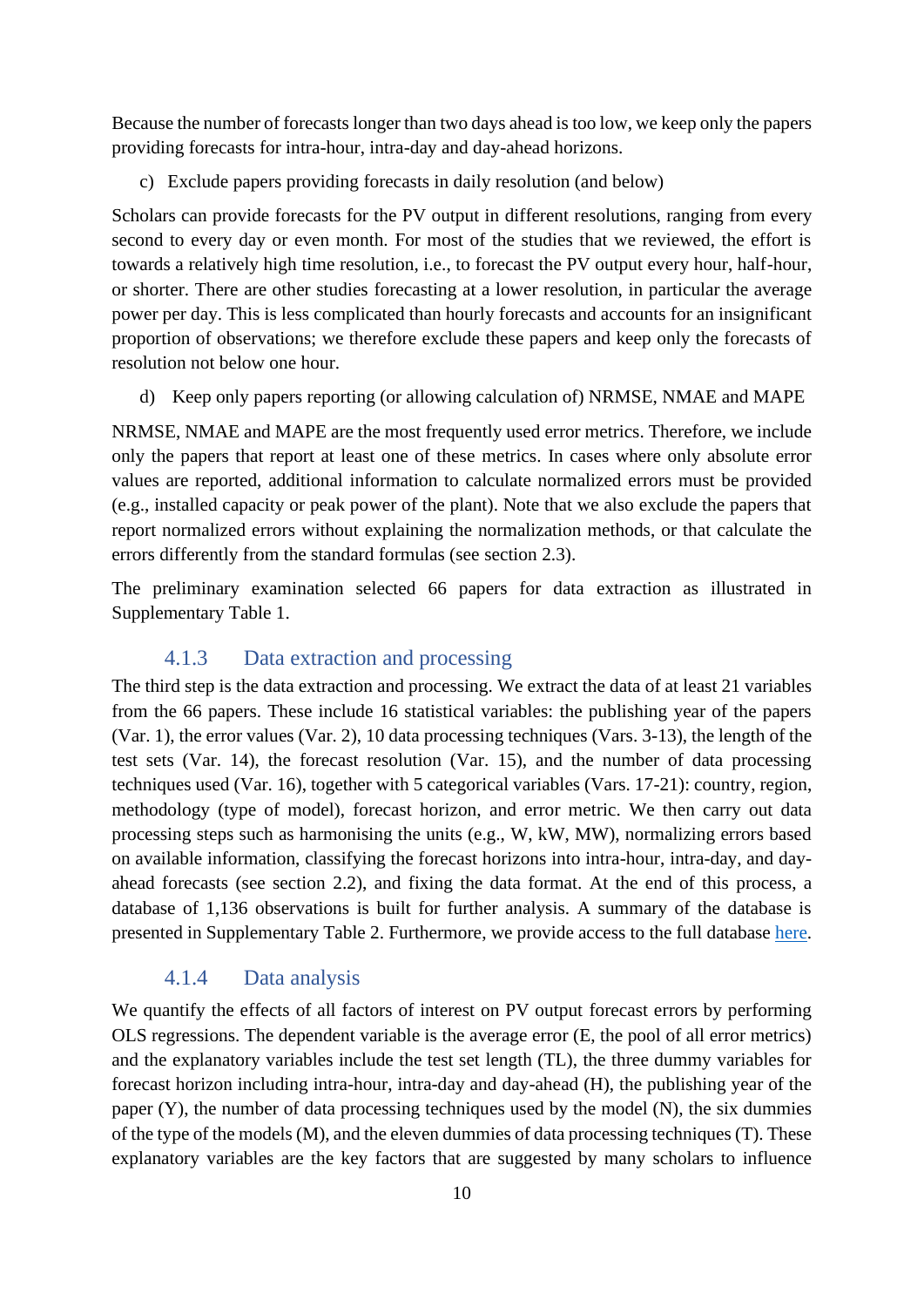forecast accuracy, as discussed above. The regressions are represented by the following two equations:

<span id="page-10-2"></span><span id="page-10-1"></span><span id="page-10-0"></span>
$$
E = \beta_0 + \beta_1 T L + \sum_{i=1}^3 \beta_{i+1} H_i + \beta_5 Y + \beta_6 N + \sum_{j=1}^6 \beta_{j+6} M_j + \varepsilon \tag{10}
$$

$$
E = \beta_0 + \beta_1 T L + \sum_{i=1}^3 \beta_{i+1} H_i + \beta_5 Y + \sum_{j=1}^{11} \beta_{j+5} T_j + \sum_{k=1}^6 \beta_{k+16} M_k + \varepsilon \tag{11}
$$

where  $\varepsilon$  indicates the error and  $\beta$  is the coefficient of the explanatory variables.

Equation [\(10\)](#page-10-0) describes the main OLS regression along the whole analysis. The regression is done first on the pool of all data and then only on observations of test sets of at least one year. Comparing the results between these two regressions can show if the long test sets can generate more meaningful findings. Then we also conduct regressions on the subset of classical models, ML models, and combined models to explore if the explanatory variables have different effects for different forecast methods. Classical methods are relatively simple with modest computational requirements, while ML and combined methods are usually more complex and demand more computational power, and are therefore more costly. Understanding which factors drive the forecast accuracy within each methodology provides important guidance on setting up models for PV output forecasting.

Equation [\(11\)](#page-10-1) describes a modified version of the main regression, which focuses on quantifying the effects on the forecast accuracy of individual data processing techniques (rather than the number of techniques used). Here, the number of data processing techniques used by the model (N) is replaced by the dummies of data processing techniques (T). The results of this regression reveal which technique is more effective and should be applied in future PV output forecasts.

For each (explanatory) variable, we also use boxplots to visualize their effects in different subsets of data and examine if the findings are robust in all contexts.

### **4.2 Data overview**

[Figure 2](#page-11-0) illustrates the database distribution over the key variables. As can be seen from panels 2a, 2b, and 2c, our database covers the errors of intra-hour, intra-day, and day-ahead PV output forecasts between 2007 and 2020 in 74 regions across 17 countries and 4 continents. There has been an exponential increase in the number of PV output forecasts throughout the years considered, and are dominated by the USA, India, Australia, China, and Italy.

The errors are reported by nine metrics as presented in panel 2d. The top five metrics are NRMSE\_installed, NMAE\_installed, MAPE\_avg, NRMSE\_avg, and MAPE\_installed, covering 89% of all observations. The errors calculated directly from the normalized data account for only an insignificant proportion of the database.

Regarding the model classification (panel 2e), ML and hybrid methods dominate the database with 81% of all observations compared to less than 9% for both classical and physical models.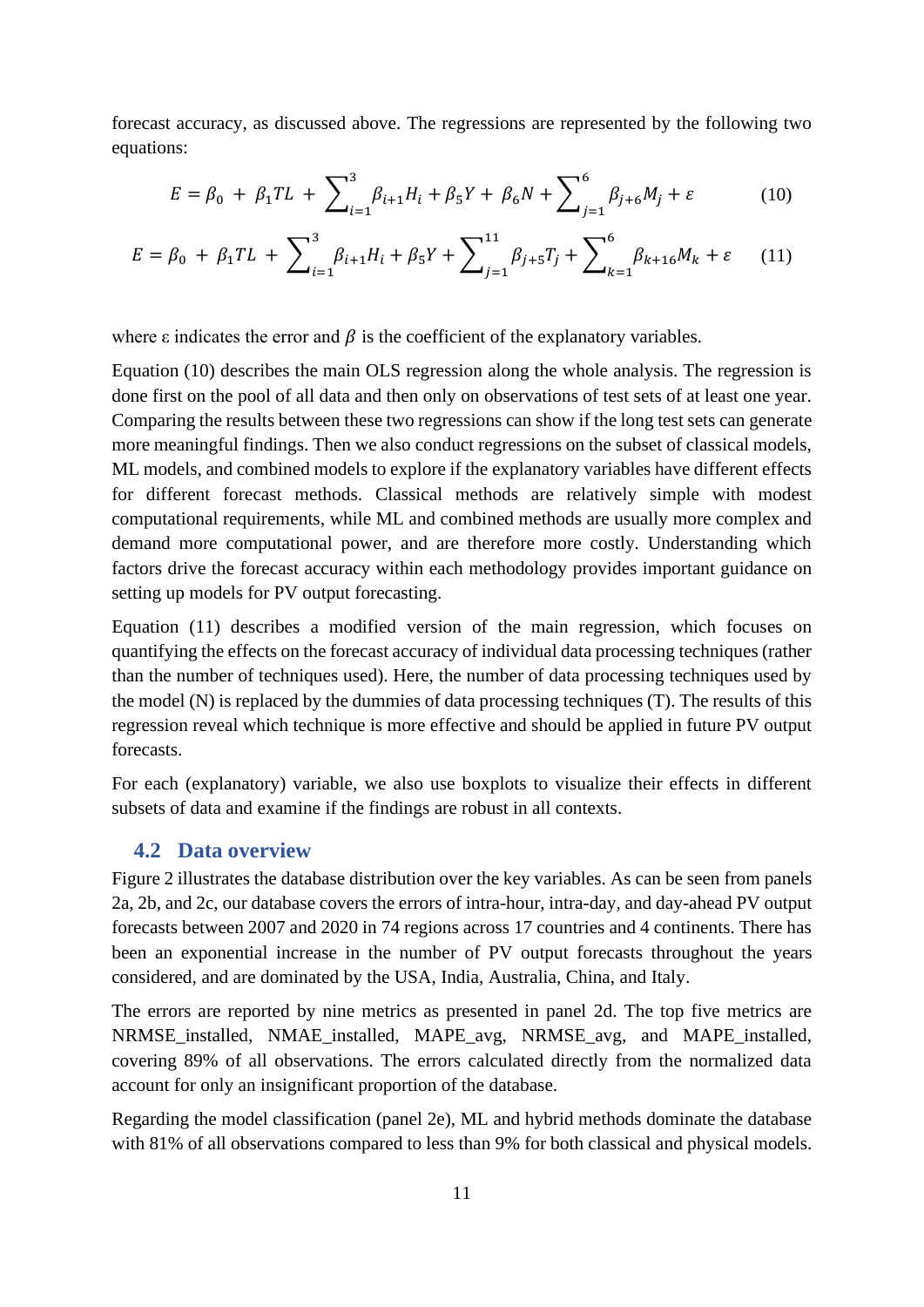Ensemble and hybrid-ensemble models have been studied only recently and make up a very small proportion.

The database also reveals which data processing techniques are applied more frequently. As can be seen from panel 2f, the top candidates are data normalization, the inclusion of NWP variables, and cluster-based algorithms with 23%-30% of all observations for each technique, followed by clear sky index (9%), wavelet transformation (8%), and resampling (5%). Other techniques each account for less than 1% of all observations.



<span id="page-11-0"></span>**Figure 2: Data distribution over the key variables** This figure illustrates the data distribution over the key features including the forecast horizon (panel **a**), the publishing year of the paper (panel **b**), country where the study is done (panel **c**), error metric (panel **d**), model classification (panel **e**), and the use of data processing techniques (panel **f**). All panels except for panel **b** use bar charts to count the number of observations in each group. Panel **b** uses a line to show the change in the number of observations over time.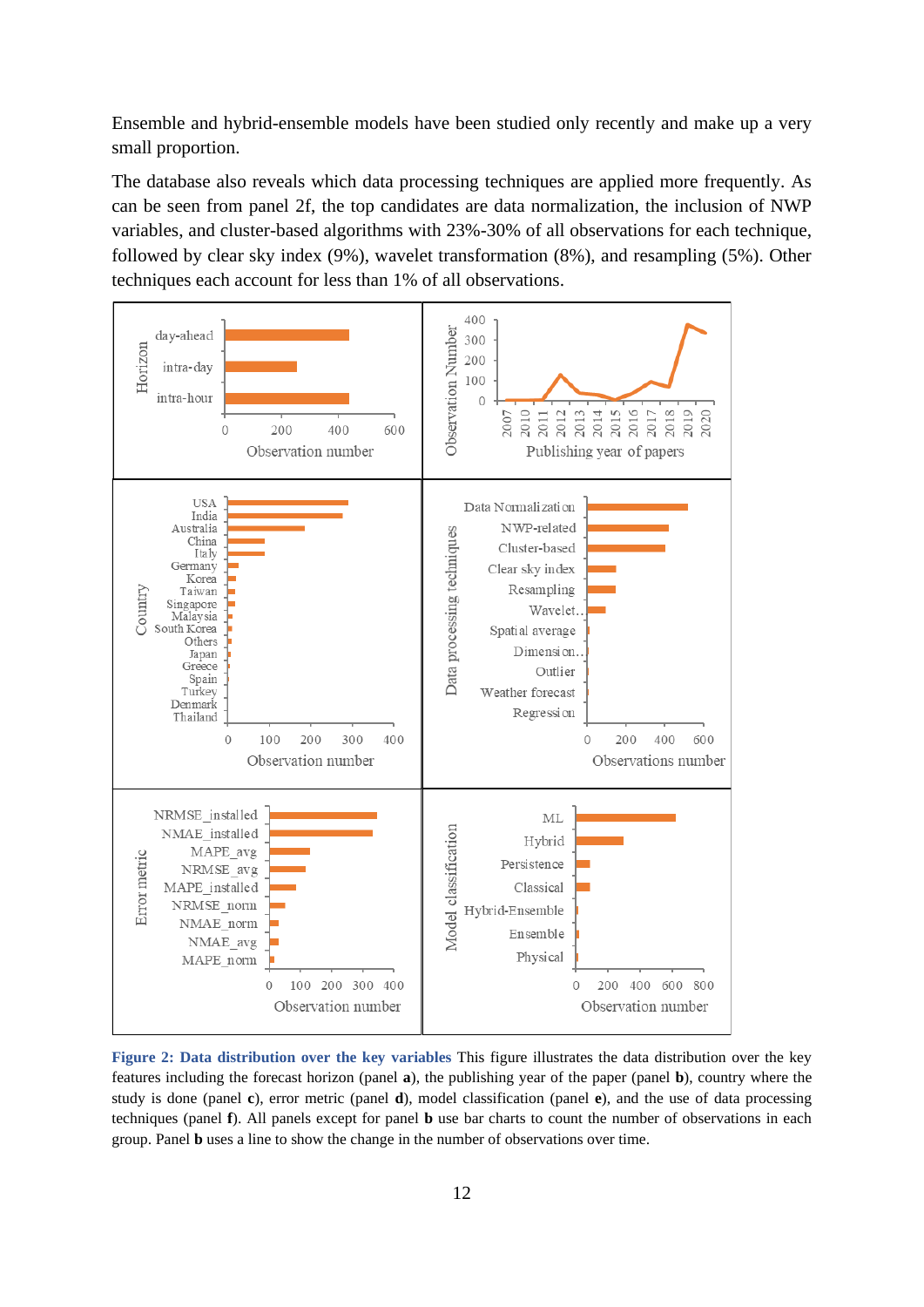# <span id="page-12-0"></span>**5 RESULTS – WHAT DRIVES THE ACCURACY OF PV OUTPUT FORECASTS?**

Following we discuss different variables' effects on PV output forecast errors. For each variable, we begin with the OLS regressions and then further explore its effect using data visualization methods.

|                            |                                                                                                                                                                                              |                                                                                                                    | Dependent variable: Error value        |              |                       |
|----------------------------|----------------------------------------------------------------------------------------------------------------------------------------------------------------------------------------------|--------------------------------------------------------------------------------------------------------------------|----------------------------------------|--------------|-----------------------|
|                            | Whole database                                                                                                                                                                               |                                                                                                                    | Test sets $>= 1$ year (long test sets) |              |                       |
|                            |                                                                                                                                                                                              | All methodologies All methodologies                                                                                | Classical                              | <b>ML</b>    | Combined              |
|                            | (1)                                                                                                                                                                                          | (2)                                                                                                                | (3)                                    | (4)          | (5)                   |
| Ensemble <sup>(1)</sup>    | 2.737                                                                                                                                                                                        | 1.360                                                                                                              |                                        |              |                       |
|                            | (2.353)                                                                                                                                                                                      | (1.829)                                                                                                            |                                        |              |                       |
| Hybrid $(1)$               | $-2.504**$                                                                                                                                                                                   | $-3.510***$                                                                                                        |                                        |              | $-5.580***$           |
|                            | (1.168)                                                                                                                                                                                      | (1.285)                                                                                                            |                                        |              | (1.312)               |
| Hybrid-                    | $-0.133$                                                                                                                                                                                     | $-0.131$                                                                                                           |                                        |              | $-0.148$              |
| Ensemble <sup>(1)</sup>    | (2.816)                                                                                                                                                                                      | (2.660)                                                                                                            |                                        |              | (2.239)               |
| $ML^{(1)}$                 | 0.449                                                                                                                                                                                        | 2.034                                                                                                              |                                        |              |                       |
|                            | (1.094)                                                                                                                                                                                      | (1.300)                                                                                                            |                                        |              |                       |
| Persistence <sup>(1)</sup> | 2.024                                                                                                                                                                                        | 0.003                                                                                                              |                                        |              |                       |
|                            | (1.384)                                                                                                                                                                                      | (1.708)                                                                                                            |                                        |              |                       |
| Physical <sup>(1)</sup>    | $7.664**$                                                                                                                                                                                    | $-1.710$                                                                                                           |                                        |              |                       |
|                            | (3.035)                                                                                                                                                                                      | (2.637)                                                                                                            |                                        |              |                       |
| Number of                  | $-0.322$                                                                                                                                                                                     | $-1.225***$                                                                                                        | $-2.611*$                              | $-2.736***$  | $-0.423$              |
| techniques                 | (0.233)                                                                                                                                                                                      | (0.375)                                                                                                            | (1.292)                                | (0.730)      | (0.423)               |
| Publishing Year            | $-0.821***$                                                                                                                                                                                  | $-0.788***$                                                                                                        | 0.886                                  | $-1.496***$  | $-0.077$              |
|                            | (0.110)                                                                                                                                                                                      | (0.162)                                                                                                            | (0.970)                                | (0.238)      | (0.246)               |
| Intra-day <sup>(2)</sup>   | $1.424*$                                                                                                                                                                                     | $3.454***$                                                                                                         |                                        | $3.061***$   |                       |
|                            | (0.747)                                                                                                                                                                                      | (0.833)                                                                                                            |                                        | (0.881)      |                       |
| Day-ahead $^{(2)}$         | 0.413                                                                                                                                                                                        | $6.147***$                                                                                                         | $7.477**$                              | $6.844***$   | $3.662***$            |
|                            | (0.651)                                                                                                                                                                                      | (0.862)                                                                                                            | (2.681)                                | (1.331)      | (1.242)               |
| Test set length            | $0.009***$                                                                                                                                                                                   | $0.010***$                                                                                                         | $0.022***$                             | 0.003        | $0.007***$            |
| (days)                     | (0.001)                                                                                                                                                                                      | (0.002)                                                                                                            | (0.007)                                | (0.003)      | (0.002)               |
| Constant                   | $1,664.770***$                                                                                                                                                                               | 1,593.736***                                                                                                       | $-1,789.911$                           | 3,030.649*** | 162.929               |
|                            | (222.378)                                                                                                                                                                                    | (326.898)                                                                                                          | (1,955.994)                            | (481.494)    | (497.111)             |
| Observations               | 1,136                                                                                                                                                                                        | 389                                                                                                                | 27                                     | 222          | 113                   |
| $R^2$                      | 0.161                                                                                                                                                                                        | 0.373                                                                                                              | 0.683                                  | 0.426        | 0.358                 |
| Adjusted $\mathbb{R}^2$    | 0.153                                                                                                                                                                                        | 0.354                                                                                                              | 0.626                                  | 0.413        | 0.322                 |
| Residual Std.<br>Error     |                                                                                                                                                                                              | 8.990 (df = 1124) $5.786$ (df = 377) $5.575$ (df = 22) $5.793$ (df = 216)                                          |                                        |              | $4.570$ (df =<br>106) |
| <b>F</b> Statistic         |                                                                                                                                                                                              | $19.647***$ (df = 11; $20.356***$ (df = 11; $11.873***$ (df = 32.080 <sup>***</sup> ) (df = 5; $9.852***$ (df = 6; |                                        |              |                       |
|                            | 1124)                                                                                                                                                                                        | 377)                                                                                                               | 4; 22)                                 | 216)         | 106)                  |
|                            | <i>Note</i> : <sup>(1)</sup> Dummies of methodology, baselines: column (1-2): classical models, column (5): ensemble models<br>(2) Dummies of forecast horizon, baseline: intra-hour horizon |                                                                                                                    |                                        |              |                       |

<span id="page-12-1"></span>**Table 2: Factors influencing the accuracy of PV output forecasts**

 $*p<0.1$ ;  $*p<0.05$ ;  $**p<0.01$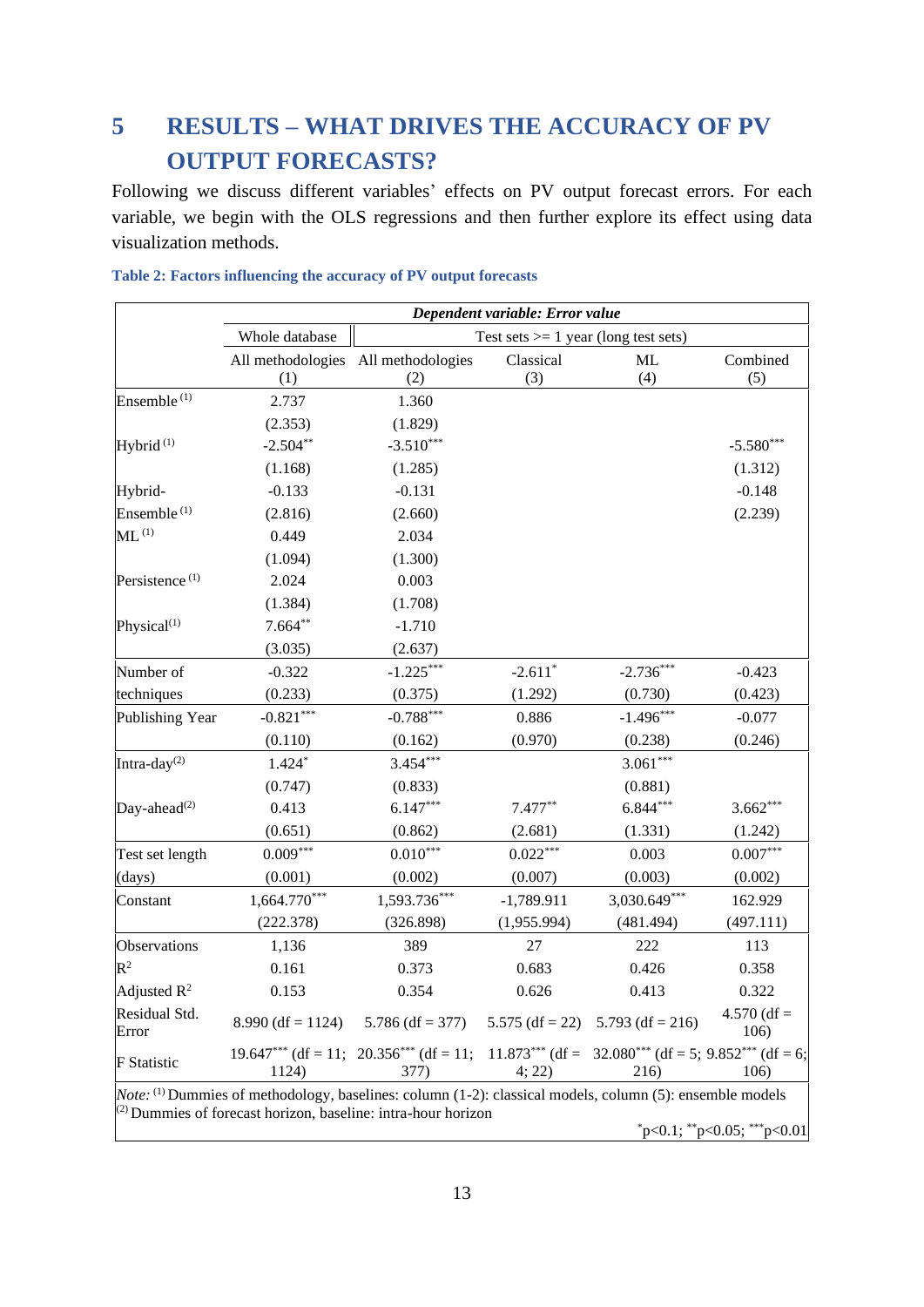The results of the main regression (Equation [\(10\)\)](#page-10-0) are presented in [Table 2.](#page-12-1) We start the analysis with the whole data set, i.e., including all test set lengths (1,136 data points) and then restrict the analysis to the subset of test sets comprising at least one year (389 data points, referred to as "long test set") to examine their role. Within that subset, we also distinguish the analysis among classical models, ML models, and combined models to explore whether the explanatory variables have different effects for different forecast methods. The dependent variable is the error value (pool of all error metrics), and the explanatory variables include the dummies of forecast model types or methodologies, the number of data processing techniques of the model, the publishing year of the paper, the dummies of forecast horizons, and the test set length (days). Columns (1) and (2) compare the regressions on the pool of all data and the data of long test sets. Columns (3), (4) and (5) compare the regressions between classical, ML, and combined models.

Now let us discuss each variable's effects on the PV forecast errors in detail.

### **5.1 Inter-model performance analysis**

The coefficients of methodology dummies in [Table 2](#page-12-1) show that hybrid models consistently achieve significantly lower errors than the other models. They reduce the average errors by 2.50 percentage points (pp) compared to the classical methods for the whole data set (column (1)). This reduction increases to 3.51 pp for the long test set (column (2)). The other methodologies do not show statistically significant influence on error values in most cases. Although no clear rank is made for all types of models, the regression results indicate a dominant position of the hybrid models in PV output forecasts.

Interestingly, ML models do not show any superiority to classical models. On average, ML models have slightly higher errors than classical models (though not statistically significant). However, they show much progress over time. This can be seen by the significantly negative relationship between publishing year and error (see column (4)). Hence, we will see future improvements in ML models if this trend stabilizes. Furthermore, the use of data processing techniques has more significant impacts on ML than classical models. Though being less dependent on extra techniques makes classical models more stable, it also means less likelihood to have jumping improvements. Meanwhile, the increasing effort driven towards improving the data processing techniques can significantly improve the performance of ML models in the long run.

We further explore the inter-model comparison in different error metrics and forecast horizons. [Figure 3](#page-14-0) illustrates this comparison through boxplots, with panel 1a showing the intra-hour forecasts and panel 1b the day-ahead forecasts. As can be seen from [Figure 3,](#page-14-0) hybrid models outperform all individual models (i.e., classical, ML, physical, persistence) in most error metrics for both forecast horizons. On average, hybrid models achieve errors that are 9%-24% lower than those of individual models. The other combined models including ensemble and hybrid-ensemble also perform very well, though the number of observations for these models are too low to come to a concrete conclusion.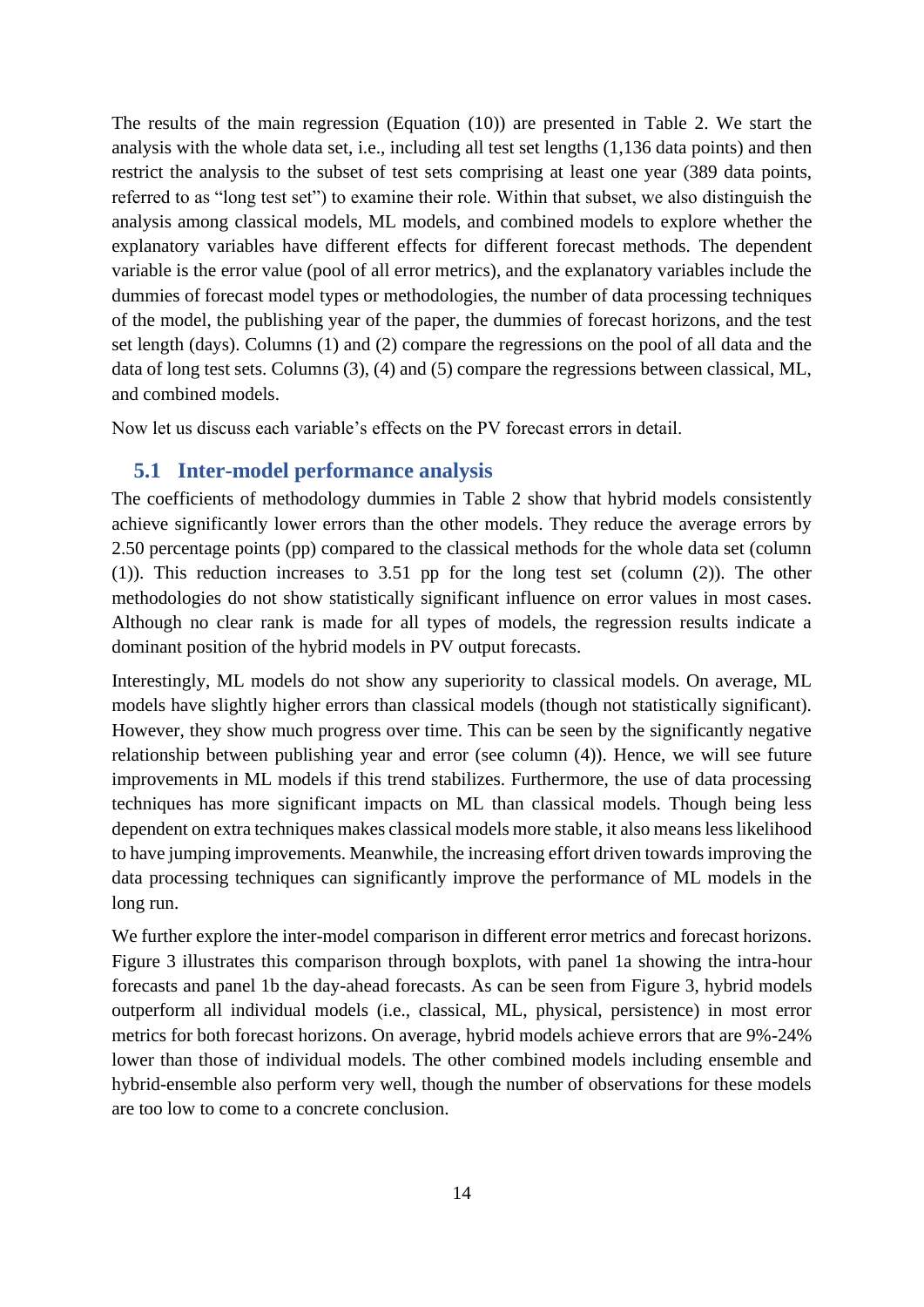

<span id="page-14-0"></span>**Figure 3: Methodologies' comparative performance** This figure compares models' errors in different forecast horizons and error metrics using boxplots. The data of long test sets (at least one year) are used. The horizontal axis presents the forecast models and the vertical axis shows the value of different error metrics. Panel **a** presents the intra-hour forecasts and panel **b** presents the day-ahead forecasts. For intra-day forecasts, there are not sufficient observations for inter-model comparison. Each box covers the 25th to 75th percentile of the error value. The horizontal bold line within the box shows the median values. The vertical line from each box extends to 1.5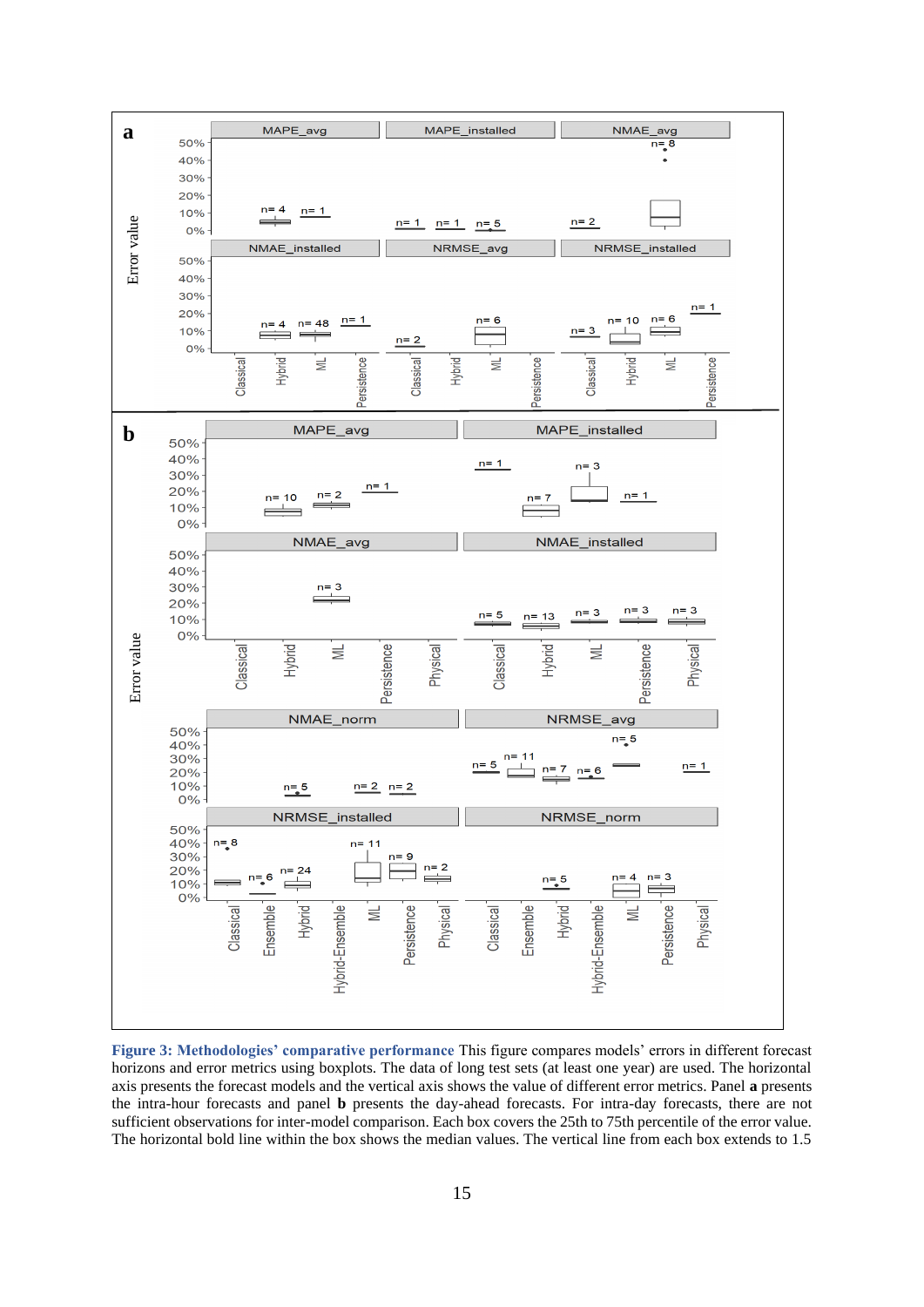times the height of the box (or the maximum and minimum values if smaller), with any points outside this range indicating the outliers. Above each boxplot, "n" indicates the number of observations.

### **5.2 Error reduction using data processing**

The regression presented in [Table 2](#page-12-1) shows that each additional data processing technique reduces the average errors by 1.23-2.74 pp. In the long test set data (column (2)) and the data of ML models only (column (4)), the correlation is significant. [Figure 4](#page-15-0) visualizes the errors decreasing with the increasing number of data processing techniques used by models, and shows that models using 0-2 techniques have average errors 44.7% higher than those using 3- 4 techniques.



<span id="page-15-0"></span>**Figure 4: Error values decreasing with increasing number of data processing techniques** This figure visualizes the errors decreasing with the number of data processing techniques used by models using boxplots on the top four subsets of error metrics that cover most of the data. The data of long test sets (at least one year) are used. The horizontal axis presents the number of data processing techniques that the model uses, and the vertical axis shows the error values. Each box covers the 25th to 75th percentile of the error value. The horizontal bold line within the box shows the median value. The vertical line from each box extends to 1.5 times the height of the box (or the maximum and minimum values if smaller), with any points outside this range indicating the outliers. Above each boxplot, "n" indicates the number of observations.

In addition, the individual techniques can have different effects on the forecast errors. The regressions reported in [Table 3](#page-16-0) examine this. As can be seen, the technique of data normalization is the most effective, reducing average errors by 3.19 pp, followed by the resampling technique (-3.08 pp) and the inclusion of the NWP model's output (-2.62 pp). These are also among the most frequently used techniques (see [Figure 2f](#page-11-0)). Interestingly, although cluster-based and WT models are also suggested by many scholars to be effective, they do not show significant influence on forecast accuracy.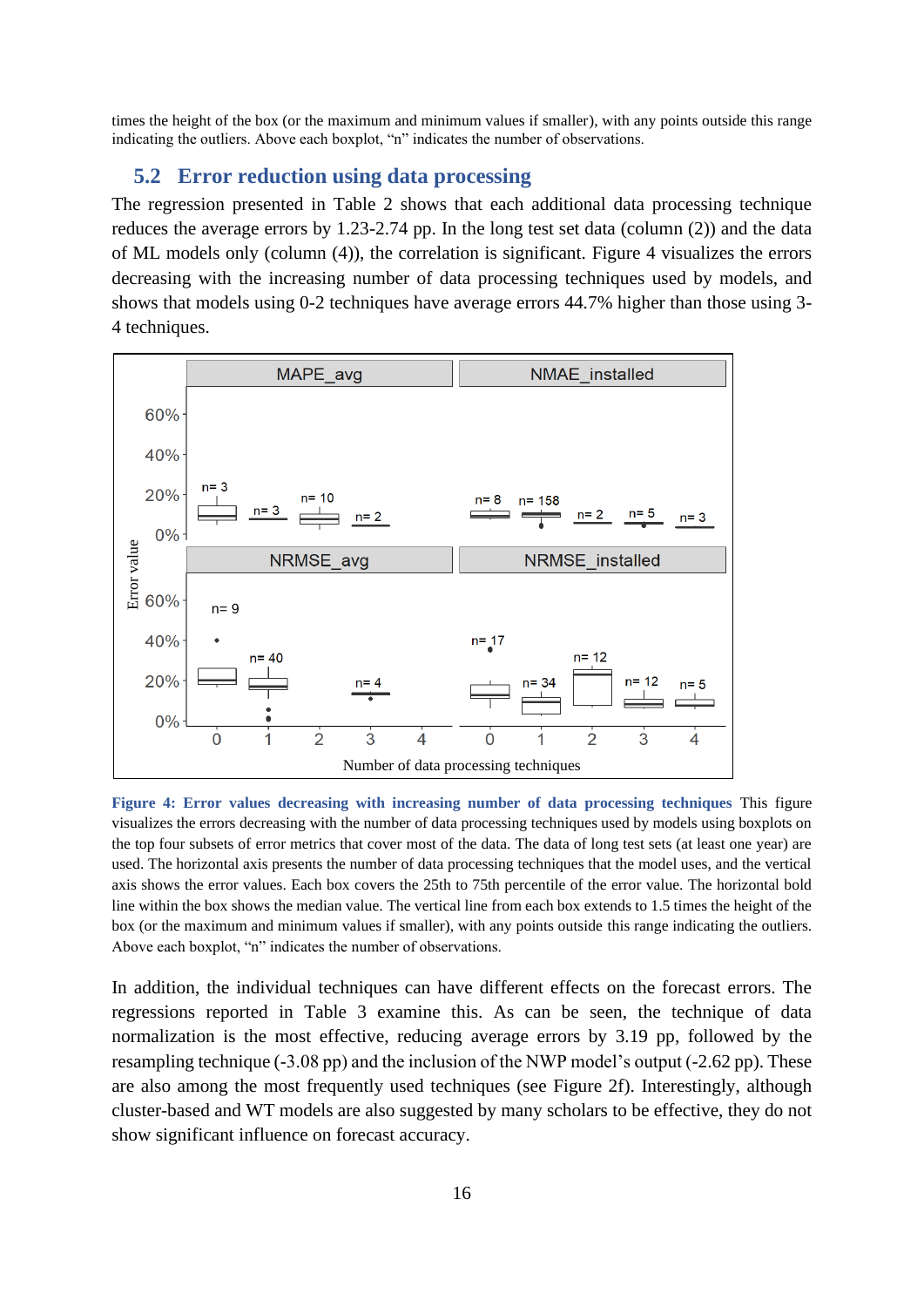#### <span id="page-16-0"></span>**Table 3: Effects of data processing techniques on error values**

|                                                                                                                                                                         | Dependent variable: error value |                      |           |                     |                   |                           |                   |                           |                    |                                     |
|-------------------------------------------------------------------------------------------------------------------------------------------------------------------------|---------------------------------|----------------------|-----------|---------------------|-------------------|---------------------------|-------------------|---------------------------|--------------------|-------------------------------------|
| Cluster-<br>based<br>(1)                                                                                                                                                | NWP-<br>related<br>(2)          | Normalization<br>(3) | WT<br>(4) | Outlier<br>(5)      | <b>CSI</b><br>(6) | Spatial<br>average<br>(7) | Resampling<br>(8) | Weather<br>forecast $(9)$ | Regression<br>(10) | Dimension<br>Reconstruction<br>(11) |
| 1.169                                                                                                                                                                   | $-2.618**$                      | $-3.186***$          | $-0.944$  |                     | $-4.851$ 3.203*** | 0.667                     | $-3.080**$        | $-1.803$                  | $-5.399$           | $-1.303$                            |
| (1.349)                                                                                                                                                                 | (1.291)                         | (0.750)              |           | $(1.220)$ $(4.245)$ | (1.133)           | (4.235)                   | (1.202)           | (4.560)                   | (8.973)            | (3.804)                             |
| <i>Note:</i> This table only reports the coefficients of the data processing techniques. For the full results, see Supplementary Table 3<br>*p<0.1; **p<0.05; ***p<0.01 |                                 |                      |           |                     |                   |                           |                   |                           |                    |                                     |

This table reports the effects of different data processing techniques on the forecast errors, controlling for the effects of the test set length, forecast horizon, publishing year of the model, types of models, and the effects of other data processing techniques. The whole database is used. Each column reports only the marginal effect of each data processing technique on the forecast error. The full result of the regression is presented in [Supplementary](#page-33-0)  [Table 3.](#page-33-0)

### **5.3 Role of scientific progress**

The regressions in [Table 2](#page-12-1) show that models published one year later have average errors that are 0.79-1.50 pp lower. As mentioned above, the correlation is highly significant for ML models (column (4)), indicating consistent progress made by these models. The overall improvement in forecast accuracy is shown in [Figure 5.](#page-16-1) On average, there was a decrease of 2 pp annually, bringing the average error value from 35% in 2007 to less than 8% in 2020.



<span id="page-16-1"></span>**Figure 5: Progress in PV output forecasting** This figure illustrates the change in the average forecast errors (the pool of all error metrics) between 2007 and 2020, using the whole database

### **5.4 Error increases with forecast horizon length**

The coefficients of the forecast horizon variables in [Table 2](#page-12-1) show that changing from intrahour (baseline) to longer horizons such as intra-day or day-ahead increases the average errors remarkably (+1.42-7.48 pp). [Figure 6a](#page-18-0) also confirms the positive correlation of errors with forecast horizons as observed in different methodologies, error metrics, and test set lengths. Looking at the ML methods, for example, there is a remarkable increase in the error values when moving from intra-hour to intra-day, and then to day-ahead forecasts.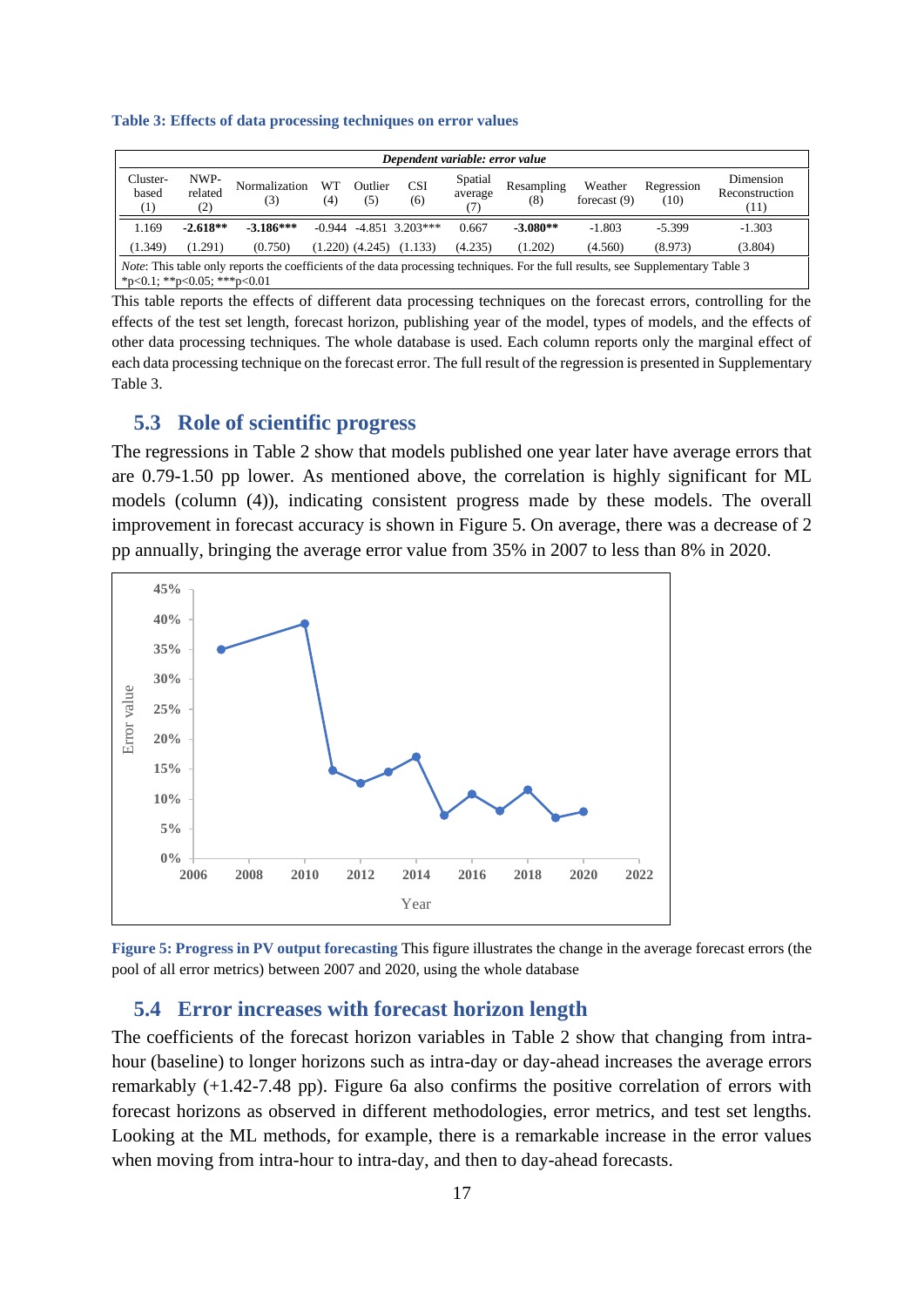# **5.5 Test set length and "cherry picking" hypothesis**

The data analysis shows that the test set length has a positive correlation with the forecast errors. As can be seen from [Table 2,](#page-12-1) the coefficients of the test set length variable are highly statistically significant and positive (+0.007-0.022). Furthermore, the long test sets (at least one year) generate more meaningful conclusions on models' performance. Comparing the regression results of column (1) (all data) and column (2) (long test sets), we see that the coefficients of most variables have larger magnitudes and become more significant, with the explanation power of the variables (adjusted R2) increasing from 15% to 35%. This supports the argument of many scholars regarding the importance of using at least one-year test sets.

Also related to the test set length variable, we verify the "cherry picking" hypothesis by comparing the errors reported on a single day and the other test sets. As can be seen from [Figure](#page-18-0)  [6b](#page-18-0) and 6c, the one-day test sets have significantly lower errors (2.7% on average) compared to the other test sets  $(\sim 10\%$  on average). This gap can be up to 641 times with the one-day test sets having the average error (NRMSE\_avg) of only 0.03%. This implies the possibility of "cherry picking" in reporting errors and emphasizes the necessity of having a benchmark in assessing models' performance.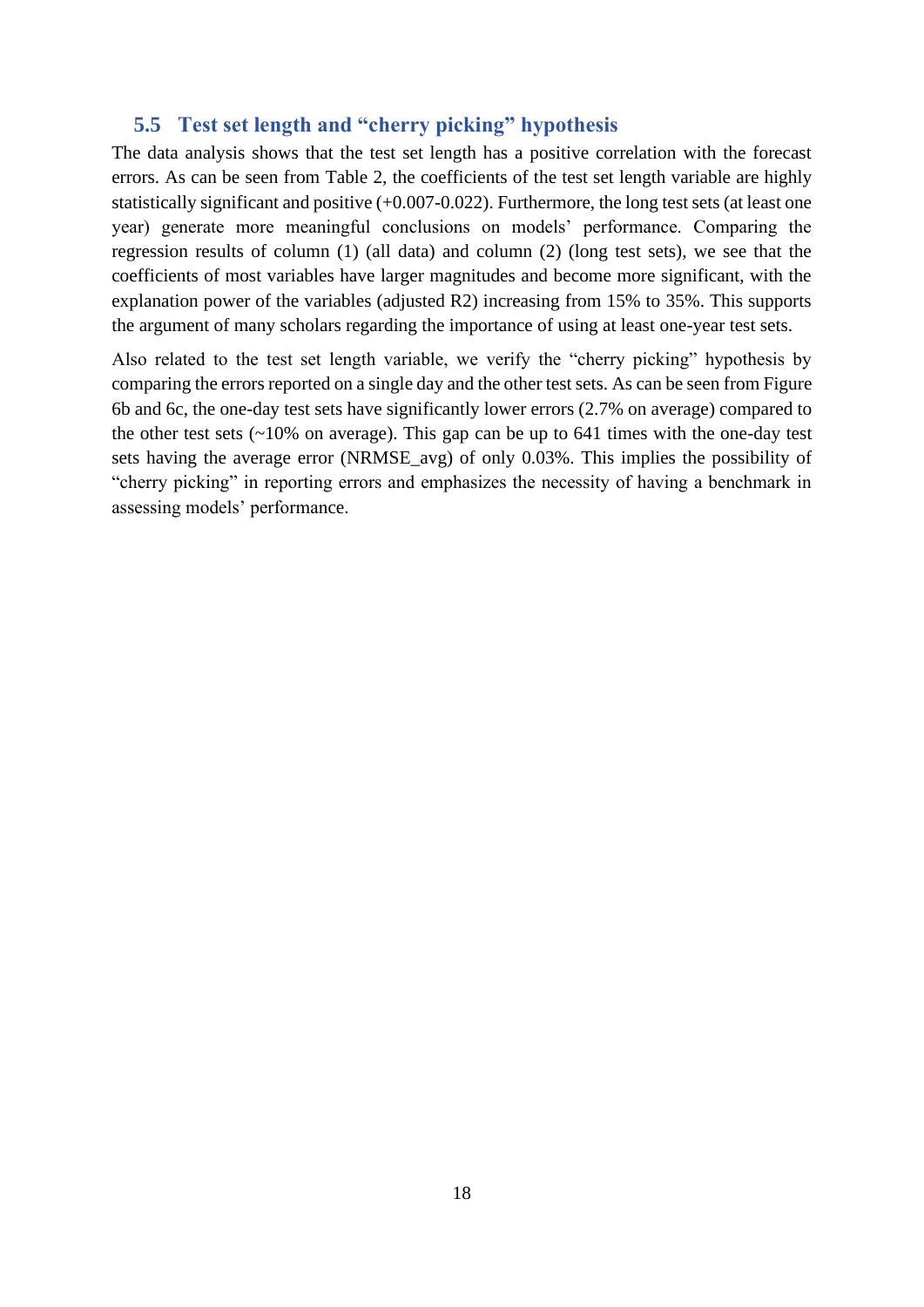

<span id="page-18-0"></span>**Figure 6: Forecast errors with forecast horizon and test set lengths** This figure looks at the relationship between the forecast errors and the forecast horizons, as well as the test set lengths. The data of long test sets (at least one year) are used. The top four subsets of error metrics that cover most of the data are presented here. Panel **a** presents boxplots of the forecast errors in different forecast horizons within each model and error metric. Panels **b** and **c** compare the errors between the one-day test sets and the other test sets using boxplots, with panel **b** adding one dimension of model classification and panel **c** looking at different forecast horizons. Each box covers the 25th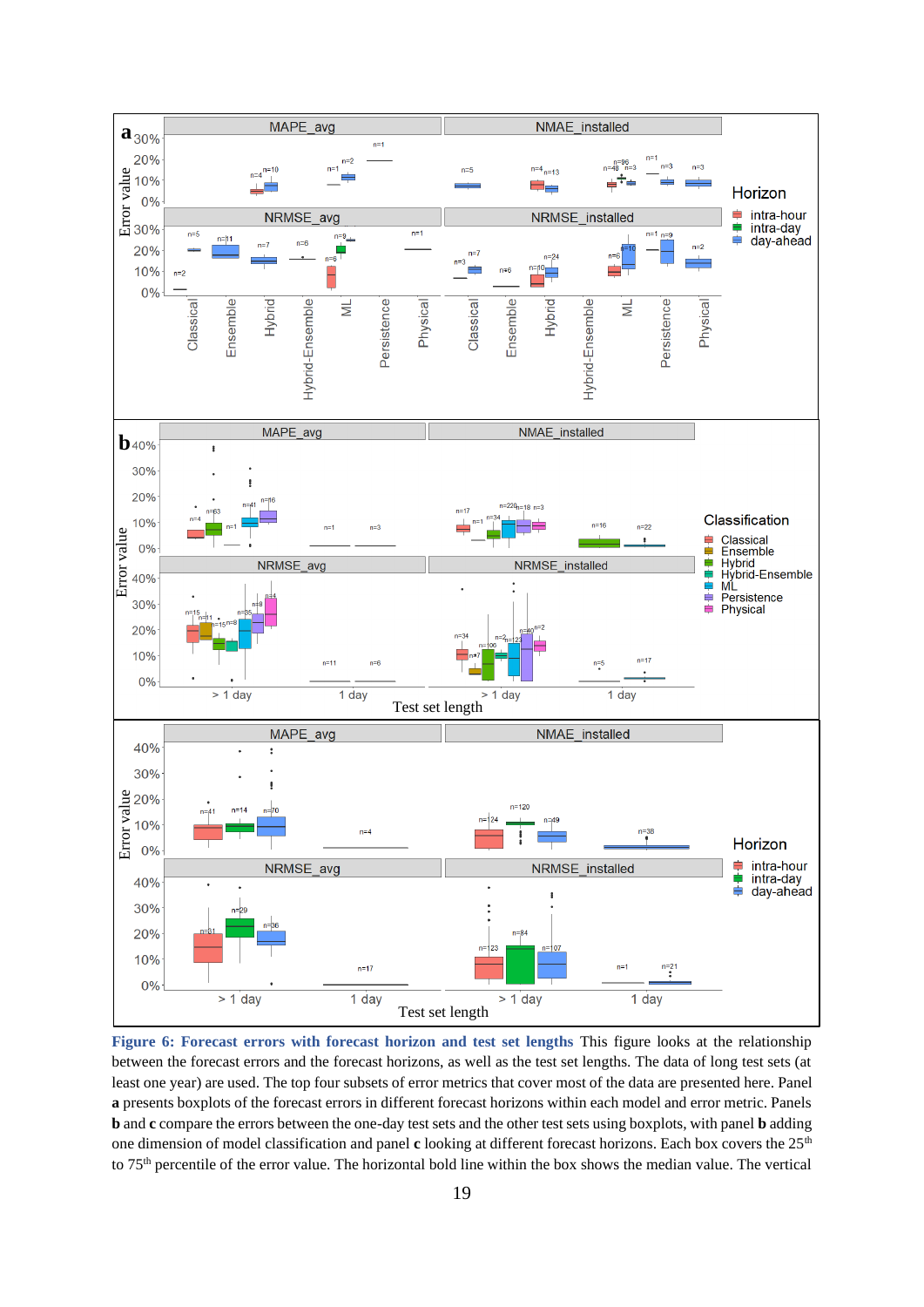line from each box extends to 1.5 times the height of the box (or the maximum and minimum values if smaller), with any points outside this range indicating the outliers, and "n" indicates the number of observations.

# <span id="page-19-0"></span>**6 BENCHMARK FOR FORECAST ASSESSMENTS**

An established benchmark for PV output forecasts has numerous advantages. First, a benchmark ensures that all models are tested in an identical and transparent context, and use the same error reporting methods which allows direct comparison of error values among models. Second, a benchmark is a transparent standard that benefits both scholars and investors. For scholars, a benchmark provides a level playing field and diminishes all context preferences, which motivates more competition and thus faster progress. Furthermore, scholars can easily and quickly track their ranks among the community, which is pivotally important for further improvements in PV output forecasting. For investors, having a PV power plant's data among the standardised data sets used for the benchmark allows them to use the resources of scholars all over the world, who can contribute to enhancing the forecast accuracy for the investors' PV plant "for free". More importantly, a benchmark provides a dynamic and open space where models' performance and rankings are updated by crowdsourcing rather than by an individual effort to collect and update the data, which is more time and cost efficient. The participation of a variety of methodologies and data sets also facilitates the transfer of learning in PV output forecasting, and contributes enormously to accuracy improvements.

We suggest the following steps to establish a benchmark:

(i) Have a standardised suit of evaluation metrics with formal requirements and instructions.

We observe that there are numerous metrics to report forecast errors (at least 18 metrics according to our survey), which means fewer observations for each metric and more difficulty in comparing models. Therefore, the evaluation metrics must be standardised. Among the error metrics, we recommend MAE and RMSE to assess the forecast quality for both long and short terms. As many scholars argue that a single metric cannot represent the whole model<sup>[15](#page-22-0)</sup>, in addition to these two metrics the benchmark could allow adding new metrics to the standardised suit to make the assessment more comprehensive.

Furthermore, it is important to clearly define the error calculation mechanism, e.g., the reference quantity for error normalization. The benchmark should therefore have formal instructions on the model testing process to ensure transparency in model assessment.

(ii) Have a bank of standardised data sets for training and testing models.

The next step would be to have standardised data sets to eliminate all contextual differences in model training and testing. In the first instance, a benchmark administration committee should make at least two data sets open for scholars to train and test their models. In the next stage, when there is a community of scholars who use the benchmark, investors and scholars would possibly like to contribute to the bank of data sets to utilize crowdsourcing (for investors) or to challenge the academic community (for scholars). At this point, the benchmark committee should have a well-defined set of criteria for the data sets to facilitate the data set submission and standardization. In this way, the bank of data sets will always be kept updated.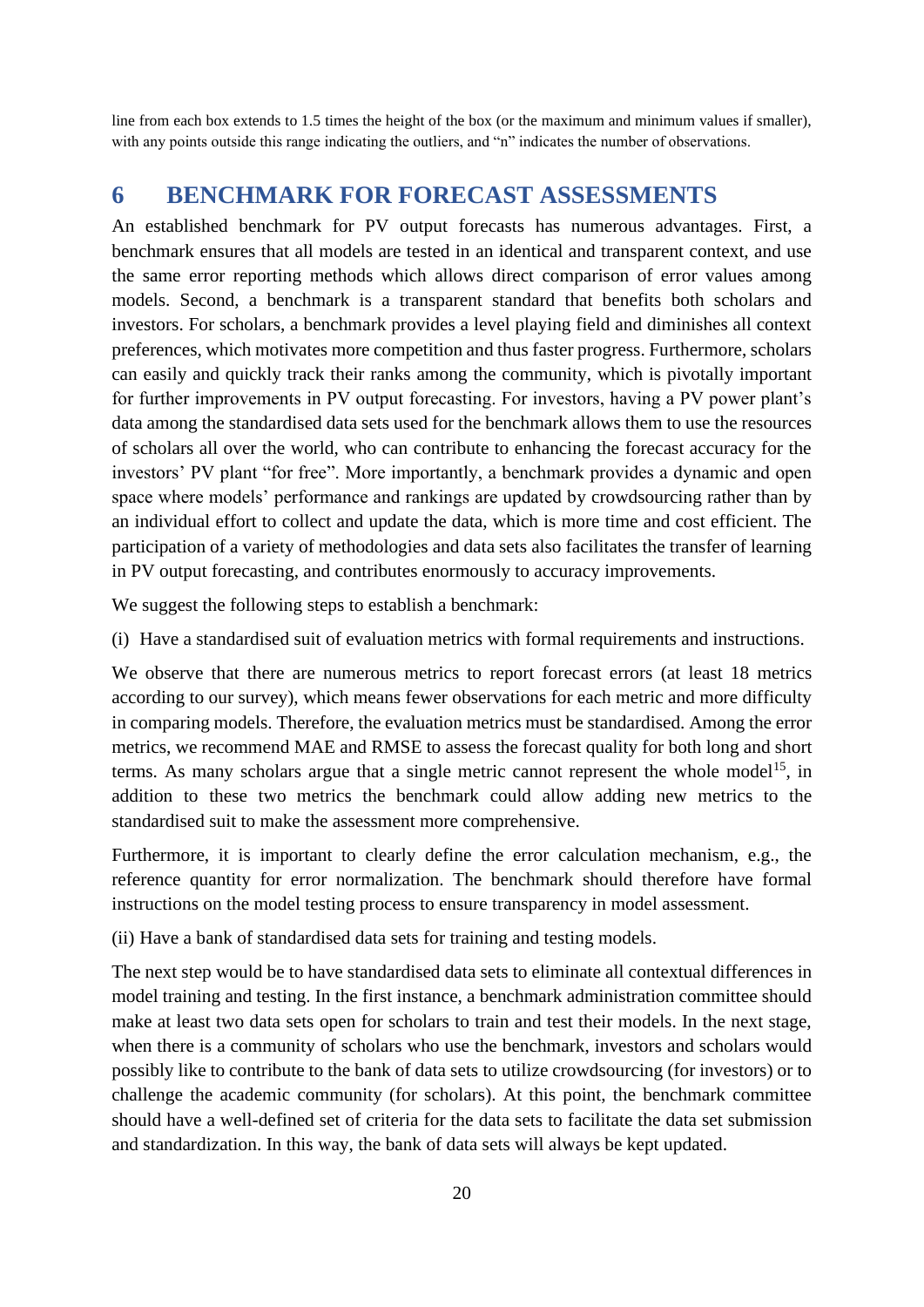(iii) Have an open space for the benchmark.

Finally, the benchmark should be established as an open space, preferably by leaders of both the scholastic and industrial communities, so that it can be accepted, widely used, and contributed to by many scholars, which is the prerequisite for the benchmark's success. The benchmark can be initiated as competitions in the beginning to attract scholars to participate. In the long run, quarterly or annual rankings can be made for the models, which not only informs all stakeholders about the progress in PV output forecasts, but also attracts more participation from scholars and industry, leading to the further development of the benchmark – the systematic database of PV output forecast assessment.

# <span id="page-20-0"></span>**7 CONCLUSION**

This paper is the first analysis of PV output forecasts that statistically answers the question "What drives the accuracy of PV output forecasting?" To do that, we examined all literature on PV output forecasts that we could find, assessed their quality, extracted the data from the papers, and built a database of forecast errors including 1,136 observations with 21 key features. This database is large enough to control for various factors and to produce robust, statistically significant results.

Using OLS regression and data visualization to analyse the database, we show that:

- Hybrid models on average have more robust performance than the other models. We thus believe they will be the driving force in improving PV output forecasting.
- Results on ML models are mixed. While they are not (yet) better than other models on average, their steep improvement over time makes them a good candidate for the future.
- The number of data processing techniques used in a model is negatively correlated with the forecast errors, and the top three most effective data processing techniques are the inclusion of NWP variables, data normalization, and data resampling.
- The lengths of the test sets and the forecast horizons have a positive correlation with the forecast errors. Very short test sets report such low error levels on average that the possibility of "cherry picking" errors seems real and emphasizes the necessity of having a benchmark in assessing models' performance.

These findings provide important guidance for future PV output forecasters to improve their forecast accuracy. The findings also critically inform industry regarding the inter-model performance status and show what is noteworthy in assessing models' performance.

In this paper, we have also proposed basic steps towards establishing a benchmark for PV output forecasts. Future research could elaborate on each step, e.g., the formal criteria for the standardised error metric and data sets.

# **Data availability**

The database used for all results presented in this paper is publicly available in the ZENODO repository, DOI: 10.5281/zenodo.5589771 [\(https://doi.org/10.5281/zenodo.5589771\)](https://doi.org/10.5281/zenodo.5589771). The database is also provided with this paper as Supplementary Data.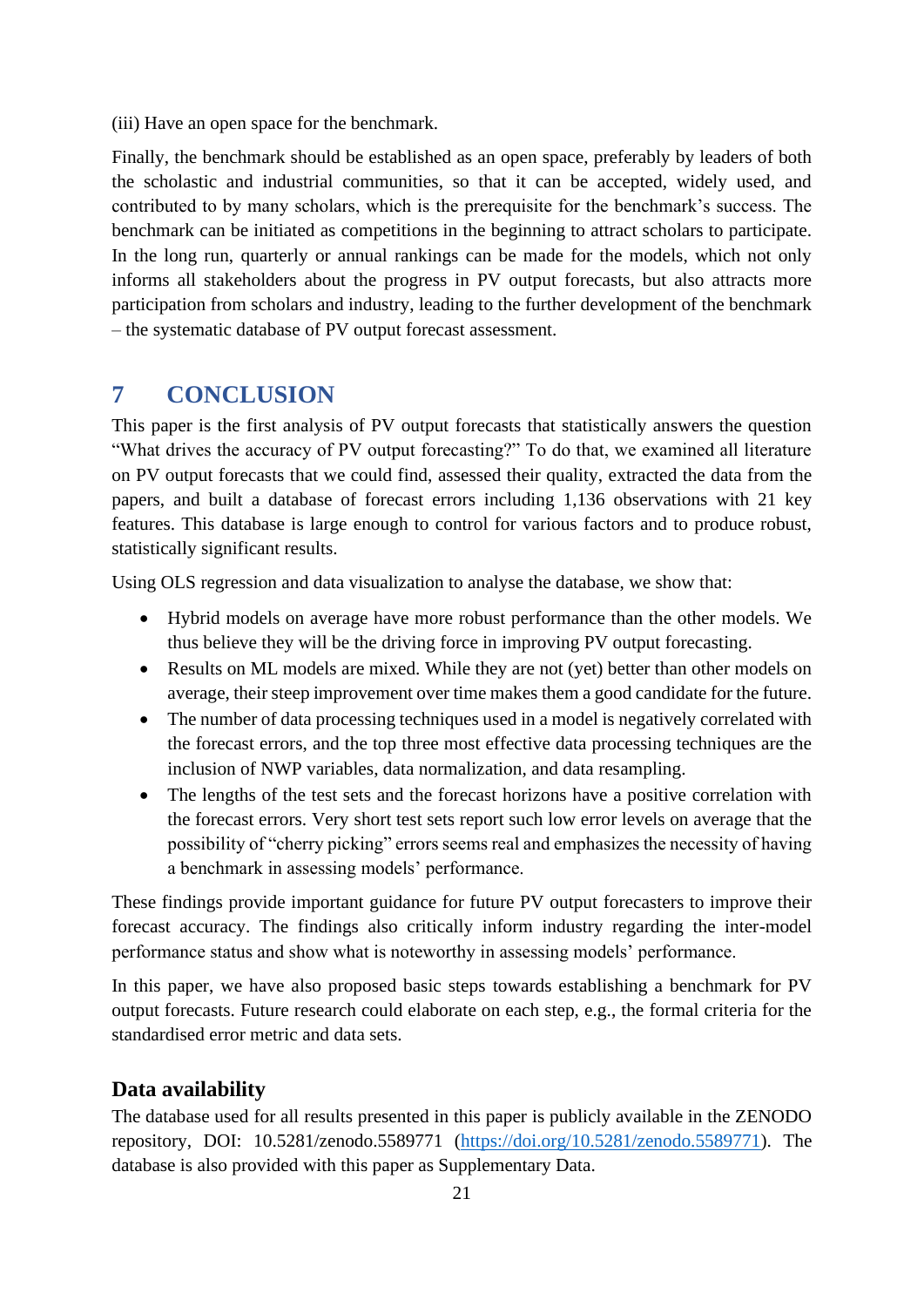### **Code availability**

The codes used for data analysis in this study are publicly available in the [GitHub repository](https://github.com/Ngocnguyenlab/PV-output-forecast-analysis.git) [\(https://github.com/Ngocnguyenlab/PV-output-forecast-analysis.git\)](https://github.com/Ngocnguyenlab/PV-output-forecast-analysis.git). Refer to the README for further instructions.

# **REFERENCES**

- <span id="page-21-0"></span>1. IEA. World Energy Outlook 2020 – Analysis - IEA. Available at https://www.iea.org/reports/world-energy-outlook-2020 (2020).
- <span id="page-21-1"></span>2. Raza, M. Q., Nadarajah, M. & Ekanayake, C. On recent advances in PV output power forecast. *Solar Energy* **136,** 125–144; 10.1016/j.solener.2016.06.073 (2016).
- <span id="page-21-2"></span>3. Heptonstall, P. J. & Gross, R. J. K. A systematic review of the costs and impacts of integrating variable renewables into power grids. *Nat Energy* **6,** 72–83; 10.1038/s41560-020-00695-4 (2021).
- <span id="page-21-3"></span>4. Ahmed, R., Sreeram, V., Mishra, Y. & Arif, M. D. A review and evaluation of the state-of-the-art in PV solar power forecasting: Techniques and optimization. *Renewable and Sustainable Energy Reviews* **124,** 109792; 10.1016/j.rser.2020.109792 (2020).
- <span id="page-21-13"></span>5. Pazikadin, A. R. *et al.* Solar irradiance measurement instrumentation and power solar generation forecasting based on Artificial Neural Networks (ANN): A review of five years research trend. *The Science of the total environment* **715,** 136848; 10.1016/j.scitotenv.2020.136848 (2020).
- <span id="page-21-12"></span>6. Das, U. K. *et al.* Forecasting of photovoltaic power generation and model optimization: A review. *Renewable and Sustainable Energy Reviews* **81,** 912–928; 10.1016/j.rser.2017.08.017 (2018).
- <span id="page-21-4"></span>7. Orlov, A., Sillmann, J. & Vigo, I. Better seasonal forecasts for the renewable energy industry. *Nat Energy* **5,** 108–110; 10.1038/s41560-020-0561-5 (2020).
- <span id="page-21-5"></span>8. Yang, D., Kleissl, J., Gueymard, C. A., Pedro, H. T. & Coimbra, C. F. History and trends in solar irradiance and PV power forecasting: A preliminary assessment and review using text mining. *Solar Energy* **168,** 60–101; 10.1016/j.solener.2017.11.023 (2018).
- <span id="page-21-6"></span>9. Antonanzas, J. *et al.* Review of photovoltaic power forecasting. *Solar Energy* **136,** 78–111; 10.1016/j.solener.2016.06.069 (2016).
- <span id="page-21-7"></span>10. Borenstein, M., Hedges, L. V., Higgins, J. P. T. & Rothstein, H. R. *Introduction to Meta-Analysis*  (John Wiley & Sons, Ltd, Chichester, UK, 2009).
- <span id="page-21-8"></span>11. Brereton, P., Kitchenham, B. A., Budgen, D., Turner, M. & Khalil, M. Lessons from applying the systematic literature review process within the software engineering domain. *Journal of Systems and Software* **80,** 571–583; 10.1016/j.jss.2006.07.009 (2007).
- <span id="page-21-9"></span>12. Chavez Velasco, J. A., Tawarmalani, M. & Agrawal, R. Systematic Analysis Reveals Thermal Separations Are Not Necessarily Most Energy Intensive. *Joule* **5,** 330–343; 10.1016/j.joule.2020.12.002 (2021).
- <span id="page-21-10"></span>13. Rajagukguk, R. A., Ramadhan, R. A. A. & Lee, H.-J. A Review on Deep Learning Models for Forecasting Time Series Data of Solar Irradiance and Photovoltaic Power. *Energies* **13,** 6623; 10.3390/en13246623 (2020).
- <span id="page-21-11"></span>14. Sobri, S., Koohi-Kamali, S. & Rahim, N. A. Solar photovoltaic generation forecasting methods: A review. *Energy Conversion and Management* **156,** 459–497; 10.1016/j.enconman.2017.11.019 (2018).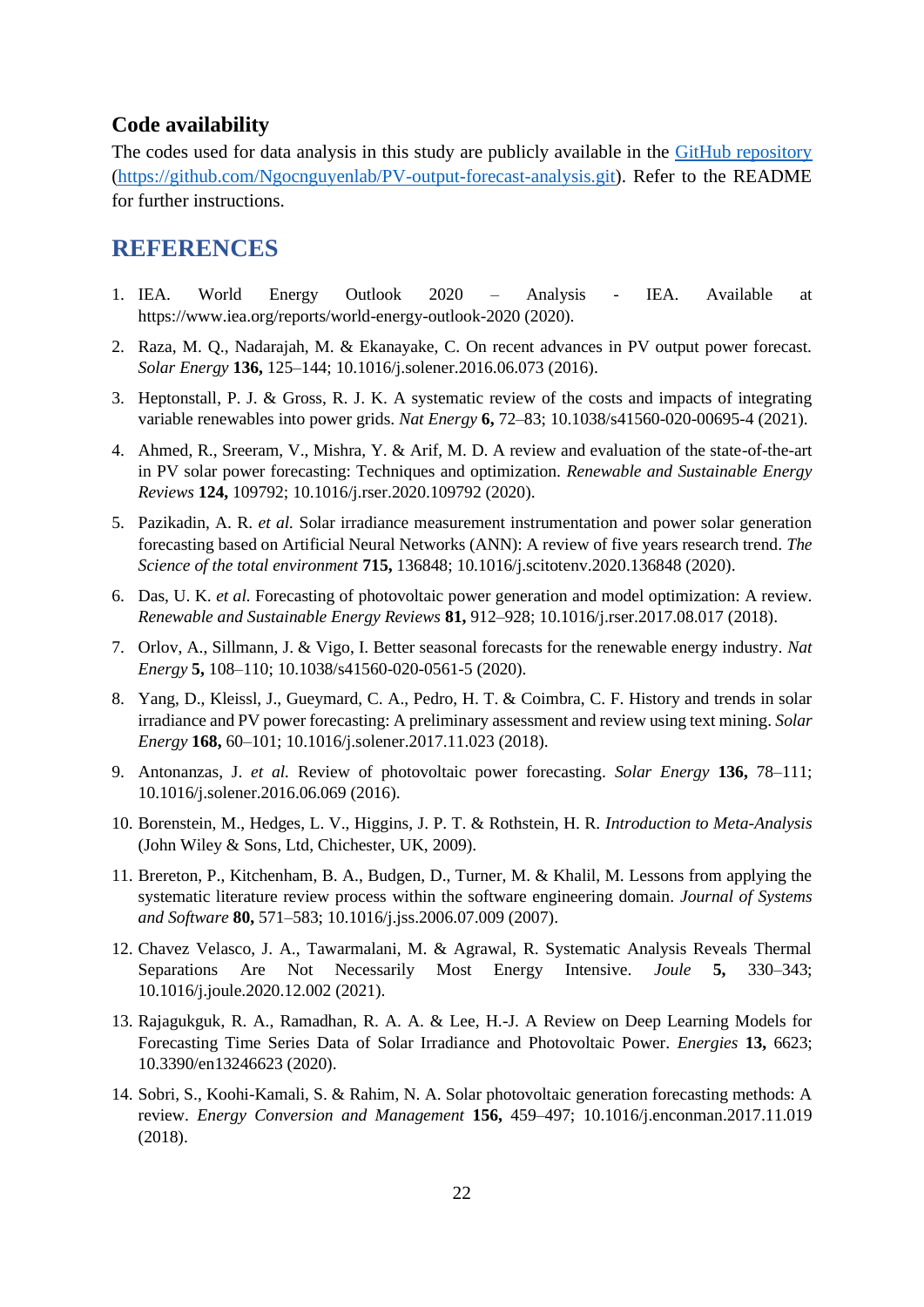- <span id="page-22-0"></span>15. Marquez, R. & Coimbra, C. F. M. Proposed Metric for Evaluation of Solar Forecasting Models. *J. Sol. Energy Eng* **135**; 10.1115/1.4007496 (2013).
- <span id="page-22-1"></span>16. El hendouzi, A. & Bourouhou, A. Solar Photovoltaic Power Forecasting. *Journal of Electrical and Computer Engineering* **2020,** 1–21; 10.1155/2020/8819925 (2020).
- <span id="page-22-2"></span>17. Mellit, A., Massi Pavan, A., Ogliari, E., Leva, S. & Lughi, V. Advanced Methods for Photovoltaic Output Power Forecasting: A Review. *Applied Sciences* **10,** 487; 10.3390/app10020487 (2020).
- <span id="page-22-3"></span>18. Akhter, M. N., Mekhilef, S., Mokhlis, H. & Mohamed Shah, N. Review on forecasting of photovoltaic power generation based on machine learning and metaheuristic techniques. *IET Renewable Power Generation* **13,** 1009–1023; 10.1049/iet-rpg.2018.5649 (2019).
- <span id="page-22-4"></span>19. Barbieri, F., Rajakaruna, S. & Ghosh, A. Very short-term photovoltaic power forecasting with cloud modeling: A review. *Renewable and Sustainable Energy Reviews* **75,** 242–263 (2017).
- <span id="page-22-5"></span>20. Mellit, A. & Kalogirou, S. A. Artificial intelligence techniques for photovoltaic applications: A review. *Progress in energy and combustion science* **34,** 574–632 (2008).
- <span id="page-22-6"></span>21. Leva, S., Dolara, A., Grimaccia, F., Mussetta, M. & Ogliari, E. Analysis and validation of 24 hours ahead neural network forecasting of photovoltaic output power. *Mathematics and Computers in Simulation* **131,** 88–100; 10.1016/j.matcom.2015.05.010 (2017).
- <span id="page-22-7"></span>22. Acharya, S. K., Wi, Y.-M. & Lee, J. Day-Ahead Forecasting for Small-Scale Photovoltaic Power Based on Similar Day Detection with Selective Weather Variables. *Electronics* **9,** 1117; 10.3390/electronics9071117 (2020).
- <span id="page-22-8"></span>23. Chen, B. *et al.* Hour-ahead photovoltaic power forecast using a hybrid GRA-LSTM model based on multivariate meteorological factors and historical power datasets. *IOP Conf. Ser.: Earth Environ. Sci.* **431,** 12059; 10.1088/1755-1315/431/1/012059 (2020).
- <span id="page-22-9"></span>24. Dokur, E. Swarm Decomposition Technique Based Hybrid Model for Very Short-Term Solar PV Power Generation Forecast. *ELEKTRON ELEKTROTECH* **26,** 79–83; 10.5755/j01.eie.26.3.25898 (2020).
- <span id="page-22-10"></span>25. Hossain, M. S. & Mahmood, H. Short-Term Photovoltaic Power Forecasting Using an LSTM Neural Network and Synthetic Weather Forecast. *IEEE Access* **8,** 172524–172533; 10.1109/ACCESS.2020.3024901 (2020).
- <span id="page-22-11"></span>26. Huang, Y.-C., Huang, C.-M., Chen, S.-J. & Yang, S.-P. Optimization of Module Parameters for PV Power Estimation Using a Hybrid Algorithm. *IEEE Trans. Sustain. Energy* **11,** 2210–2219; 10.1109/TSTE.2019.2952444 (2020).
- <span id="page-22-12"></span>27. Kumar, A., Rizwan, M. & Nangia, U. A Hybrid Intelligent Approach for Solar Photovoltaic Power Forecasting: Impact of Aerosol Data. *Arab J Sci Eng* **45,** 1715–1732; 10.1007/s13369-019-04183- 0 (2020).
- <span id="page-22-13"></span>28. Mishra, M., Byomakesha Dash, P., Nayak, J., Naik, B. & Kumar Swain, S. Deep learning and wavelet transform integrated approach for short-term solar PV power prediction. *Measurement* **166,**  108250; 10.1016/j.measurement.2020.108250 (2020).
- <span id="page-22-14"></span>29. Nikodinoska, D., Käso, M. & Müsgens, F. Solar and wind power generation forecasts using elastic net in time-varying forecast combinations. *Applied Energy* **306,** 117983; 10.1016/j.apenergy.2021.117983 (2022).
- <span id="page-22-15"></span>30. Ogliari, E. & Nespoli, A. Photovoltaic Plant Output Power Forecast by Means of Hybrid Artificial Neural Networks. In *A Practical Guide for Advanced Methods in Solar Photovoltaic Systems,* edited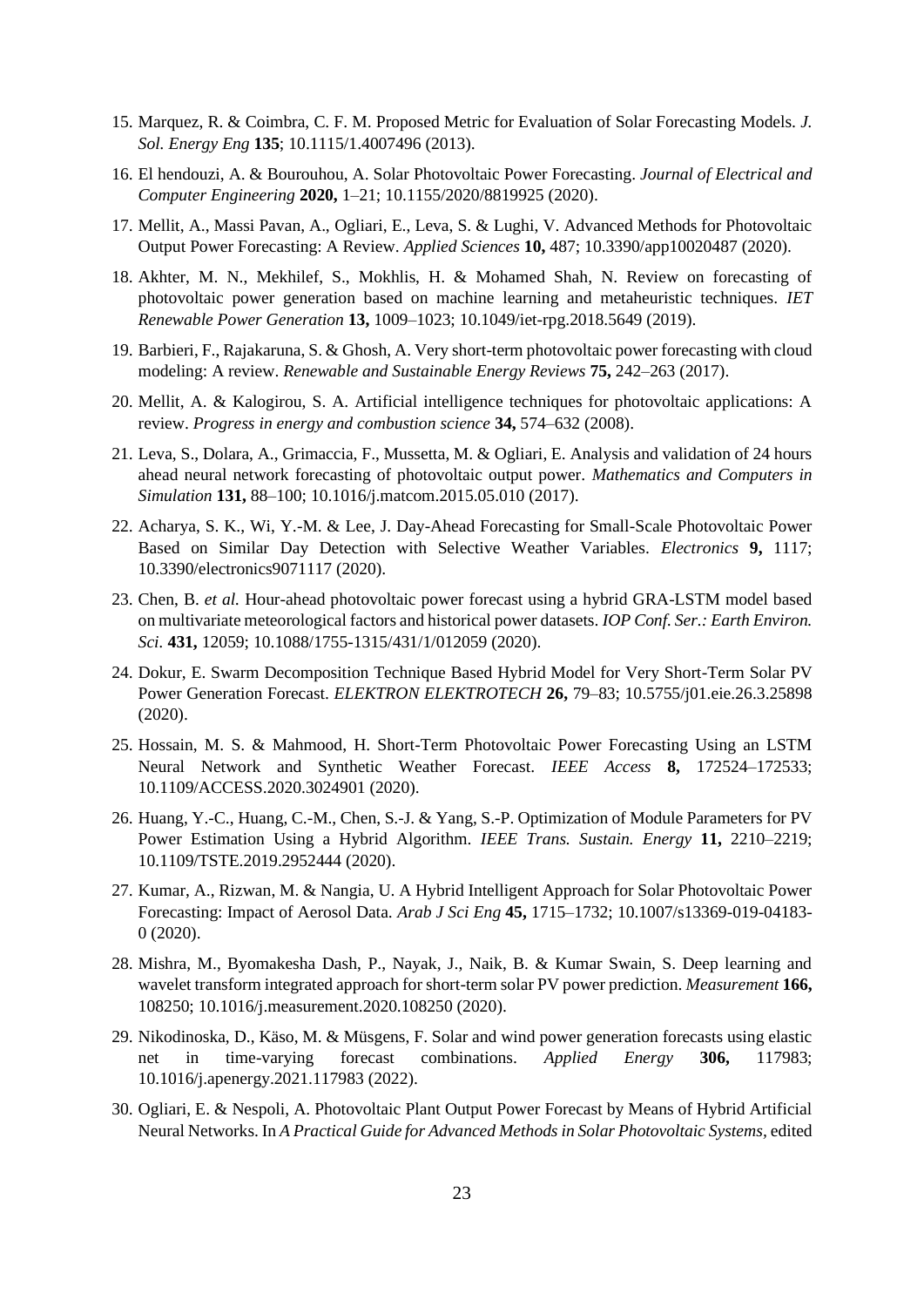by A. Mellit & M. Benghanem (Springer International Publishing, Cham, 2020), Vol. 128, pp. 203– 222.

- <span id="page-23-0"></span>31. Perveen, G., Rizwan, M., Goel, N. & Anand, P. Artificial neural network models for global solar energy and photovoltaic power forecasting over India. *Energy Sources, Part A: Recovery, Utilization, and Environmental Effects,* 1–26; 10.1080/15567036.2020.1826017 (2020).
- <span id="page-23-1"></span>32. Rana, M. & Rahman, A. Multiple steps ahead solar photovoltaic power forecasting based on univariate machine learning models and data re-sampling. *Sustainable Energy, Grids and Networks*  **21,** 100286; 10.1016/j.segan.2019.100286 (2020).
- <span id="page-23-2"></span>33. Sangrody, H., Zhou, N. & Zhang, Z. Similarity-Based Models for Day-Ahead Solar PV Generation Forecasting. *IEEE Access* **8,** 104469–104478 (2020).
- <span id="page-23-3"></span>34. Theocharides, S. *et al.* Day-ahead photovoltaic power production forecasting methodology based on machine learning and statistical post-processing. *Applied Energy* **268,** 115023; 10.1016/j.apenergy.2020.115023 (2020).
- <span id="page-23-4"></span>35. Wang, F. *et al.* A day-ahead PV power forecasting method based on LSTM-RNN model and time correlation modification under partial daily pattern prediction framework. *Energy Conversion and Management* **212,** 112766; 10.1016/j.enconman.2020.112766 (2020).
- <span id="page-23-5"></span>36. Wang, J., Qian, Z., Wang, J. & Pei, Y. Hour-Ahead Photovoltaic Power Forecasting Using an Analog Plus Neural Network Ensemble Method. *Energies* **13,** 3259; 10.3390/en13123259 (2020).
- <span id="page-23-6"></span>37. Yadav, H. K., Pal, Y. & Tripathi, M. M. Short-term PV power forecasting using empirical mode decomposition in integration with back-propagation neural network. *Journal of Information and Optimization Sciences* **41,** 25–37; 10.1080/02522667.2020.1714181 (2020).
- <span id="page-23-7"></span>38. Yu, D., Choi, W., Kim, M. & Liu, L. Forecasting Day-Ahead Hourly Photovoltaic Power Generation Using Convolutional Self-Attention Based Long Short-Term Memory. *Energies* **13,**  4017; 10.3390/en13154017 (2020).
- <span id="page-23-8"></span>39. Zang, H. *et al.* Day-ahead photovoltaic power forecasting approach based on deep convolutional neural networks and meta learning. *International Journal of Electrical Power & Energy Systems*  **118,** 105790; 10.1016/j.ijepes.2019.105790 (2020).
- <span id="page-23-9"></span>40. Da Liu & Sun, K. Random forest solar power forecast based on classification optimization. *Energy*  **187,** 115940; 10.1016/j.energy.2019.115940 (2019).
- <span id="page-23-10"></span>41. Dan A. Rosa De Jesus, Paras Mandal, Miguel Velez-Reyes, Shantanu Chakraborty & Tomonobu Senjyu. Data Fusion Based Hybrid Deep Neural Network Method for Solar PV Power Forecasting (2019), pp. 1–6.
- <span id="page-23-11"></span>42. Gao, M., Li, J., Hong, F. & Long, D. Day-ahead power forecasting in a large-scale photovoltaic plant based on weather classification using LSTM. *Energy* **187,** 115838; 10.1016/j.energy.2019.07.168 (2019).
- <span id="page-23-12"></span>43. Jesus, D. A. R. de, Mandal, P., Chakraborty, S. & Senjyu, T. Solar PV Power Prediction Using A New Approach Based on Hybrid Deep Neural Network. In *2019 IEEE Power & Energy Society General Meeting (PESGM)* (IEEEMonday, April 8, 2019 - Thursday, August 8, 2019), pp. 1–5.
- <span id="page-23-13"></span>44. Lee, D. & Kim, K. Recurrent Neural Network-Based Hourly Prediction of Photovoltaic Power Output Using Meteorological Information. *Energies* **12,** 215; 10.3390/en12020215 (2019).
- <span id="page-23-14"></span>45. Liu, L., Zhan, M. & Bai, Y. A recursive ensemble model for forecasting the power output of photovoltaic systems. *Solar Energy* **189,** 291–298; 10.1016/j.solener.2019.07.061 (2019).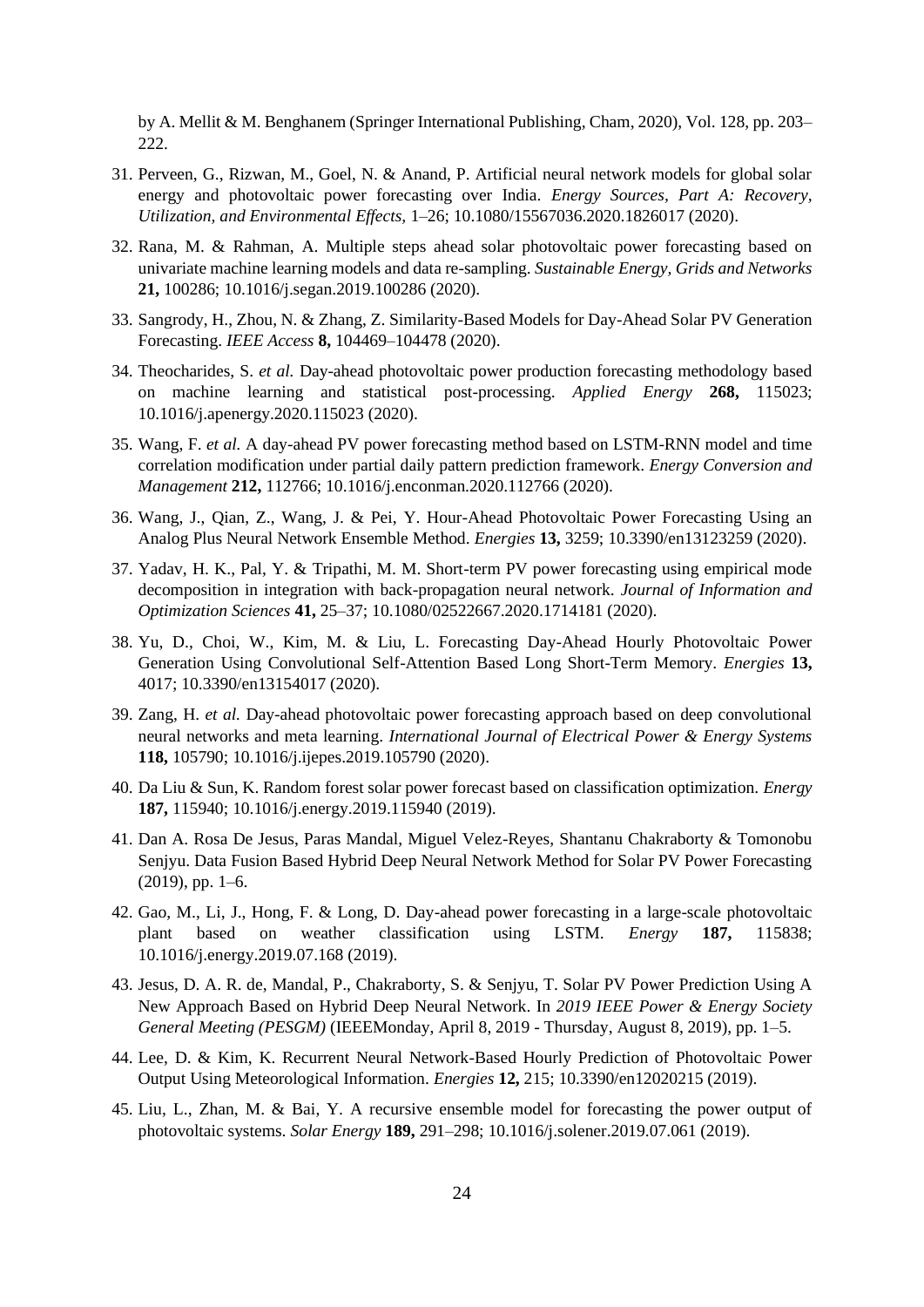- <span id="page-24-0"></span>46. Madan Mohan Tripathi, Yash Pal & Harendra Kumar Yadav. *PSO tuned ANFIS model for short term photovoltaic power forecasting* (2019).
- <span id="page-24-1"></span>47. Massucco, S., Mosaico, G., Saviozzi, M. & Silvestro, F. A Hybrid Technique for Day-Ahead PV Generation Forecasting Using Clear-Sky Models or Ensemble of Artificial Neural Networks According to a Decision Tree Approach. *Energies* **12,** 1298; 10.3390/en12071298 (2019).
- <span id="page-24-2"></span>48. Nespoli, A. *et al.* Robust 24 Hours ahead Forecast in a Microgrid: A Real Case Study. *Electronics*  **8,** 1434; 10.3390/electronics8121434 (2019).
- <span id="page-24-3"></span>49. Raza, M. Q., Mithulananthan, N., Li, J., Lee, K. Y. & Gooi, H. B. An Ensemble Framework for Day-Ahead Forecast of PV Output Power in Smart Grids. *IEEE Transactions on Industrial Informatics* **15,** 4624–4634; 10.1109/TII.2018.2882598 (2019).
- <span id="page-24-4"></span>50. VanDeventer, W. *et al.* Short-term PV power forecasting using hybrid GASVM technique. *Renewable Energy* **140,** 367–379; 10.1016/j.renene.2019.02.087 (2019).
- <span id="page-24-5"></span>51. Varanasi, J. & Tripathi, M. M. K-means clustering based photo voltaic power forecasting using artificial neural network, particle swarm optimization and support vector regression. *Journal of Information and Optimization Sciences* **40,** 309–328; 10.1080/02522667.2019.1578091 (2019).
- <span id="page-24-6"></span>52. Eseye, A. T., Zhang, J. & Zheng, D. Short-term photovoltaic solar power forecasting using a hybrid Wavelet-PSO-SVM model based on SCADA and Meteorological information. *Renewable Energy*  **118,** 357–367; 10.1016/j.renene.2017.11.011 (2018).
- <span id="page-24-7"></span>53. Gigoni, L. *et al.* Day-Ahead Hourly Forecasting of Power Generation From Photovoltaic Plants. *IEEE Trans. Sustain. Energy* **9,** 831–842; 10.1109/TSTE.2017.2762435 (2018).
- <span id="page-24-8"></span>54. Hanmin Sheng, J. Xiao, Y. Cheng, Qiang Ni & S. Wang. Short-Term Solar Power Forecasting Based on Weighted Gaussian Process Regression. *undefined* (2018).
- <span id="page-24-9"></span>55. Huang, C. *et al.* Day-Ahead Forecasting of Hourly Photovoltaic Power Based on Robust Multilayer Perception. *Sustainability* **10,** 4863; 10.3390/su10124863 (2018).
- <span id="page-24-10"></span>56. Kumar, K. R. & Kalavathi, M. S. Artificial intelligence based forecast models for predicting solar power generation. *Materials Today: Proceedings* **5,** 796–802; 10.1016/j.matpr.2017.11.149 (2018).
- <span id="page-24-11"></span>57. Lu, H. J. & Chang, G. W. A Hybrid Approach for Day-Ahead Forecast of PV Power Generation. *IFAC-PapersOnLine* **51,** 634–638; 10.1016/j.ifacol.2018.11.774 (2018).
- <span id="page-24-12"></span>58. M. A. F. Lima, P. Carvalho, A. Braga, Luis M. Fernández Ramírez & Josileudo R. Leite. MLP Back Propagation Artificial Neural Network for Solar Resource Forecasting in Equatorial Areas (2018).
- <span id="page-24-13"></span>59. Semero, Y. K., Zhang, J. & Zheng, D. PV power forecasting using an integrated GA-PSO-ANFIS approach and Gaussian process regression based feature selection strategy. *CSEE Journal of Power and Energy Systems* **4,** 210–218; 10.17775/CSEEJPES.2016.01920 (2018).
- <span id="page-24-14"></span>60. Yang, D. & Dong, Z. Operational photovoltaics power forecasting using seasonal time series ensemble. *Solar Energy* **166,** 529–541; 10.1016/j.solener.2018.02.011 (2018).
- <span id="page-24-15"></span>61. Asrari, A., Wu, T. X. & Ramos, B. A Hybrid Algorithm for Short-Term Solar Power Prediction— Sunshine State Case Study. *IEEE Trans. Sustain. Energy* **8,** 582–591; 10.1109/TSTE.2016.2613962 (2017).
- <span id="page-24-16"></span>62. Das, U. *et al.* SVR-Based Model to Forecast PV Power Generation under Different Weather Conditions. *Energies* **10,** 876; 10.3390/en10070876 (2017).
- <span id="page-24-17"></span>63. Kushwaha, V. & Pindoriya, N. M. Very short-term solar PV generation forecast using SARIMA model: A case study. In *2017 7th International Conference on Power Systems (ICPS)* (IEEE, [Place of publication not identified], 2017), pp. 430–435.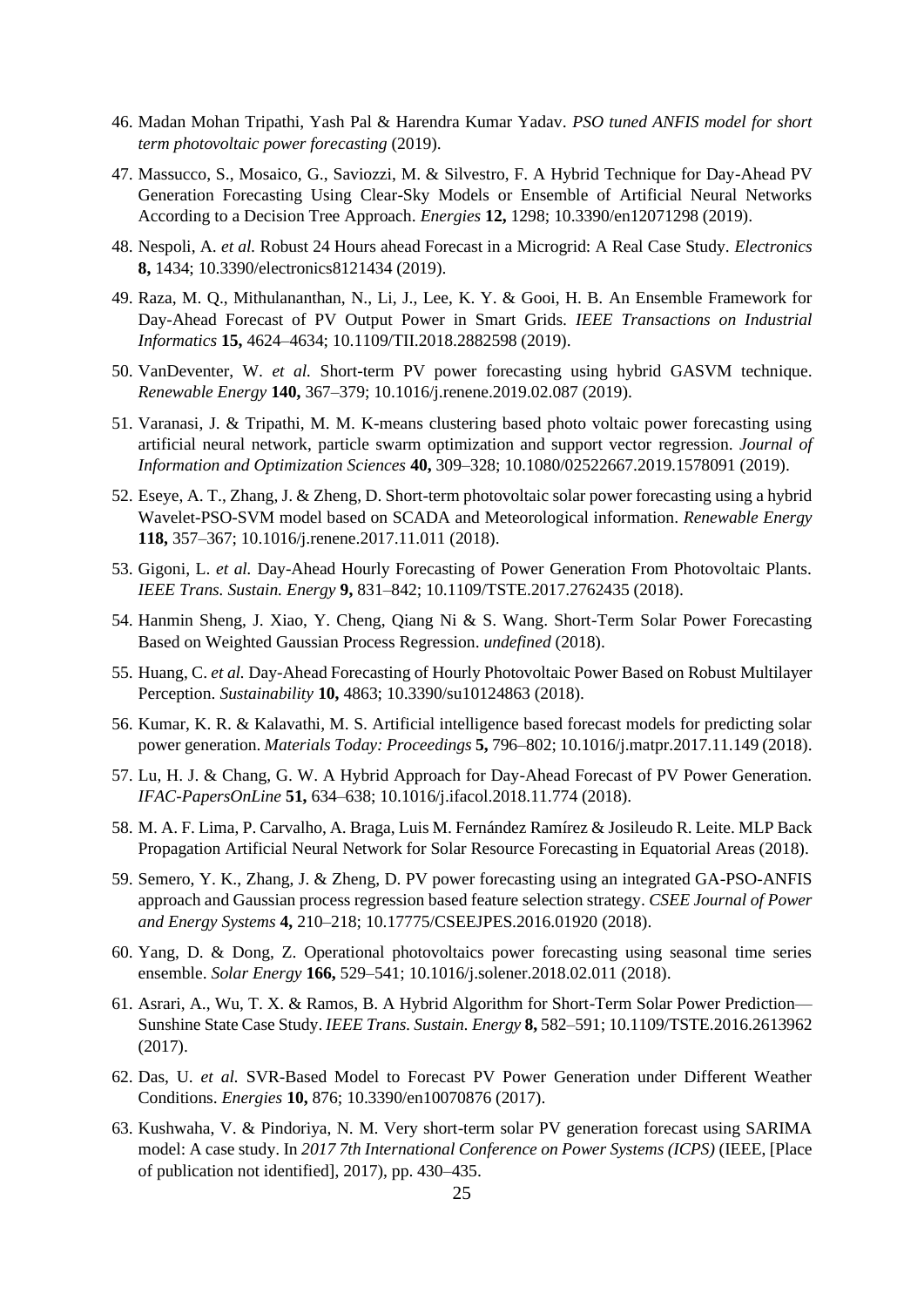- <span id="page-25-0"></span>64. Massidda, L. & Marrocu, M. Use of Multilinear Adaptive Regression Splines and numerical weather prediction to forecast the power output of a PV plant in Borkum, Germany. *Solar Energy*  **146,** 141–149; 10.1016/j.solener.2017.02.007 (2017).
- <span id="page-25-1"></span>65. Ogliari, E., Dolara, A., Manzolini, G. & Leva, S. Physical and hybrid methods comparison for the day ahead PV output power forecast. *Renewable Energy* **113,** 11–21 (2017).
- <span id="page-25-2"></span>66. Yadav, A. K. & Chandel, S. S. Identification of relevant input variables for prediction of 1-minute time-step photovoltaic module power using Artificial Neural Network and Multiple Linear Regression Models. *Renewable and Sustainable Energy Reviews* **77,** 955–969; 10.1016/j.rser.2016.12.029 (2017).
- <span id="page-25-3"></span>67. Baharin, K. A., Abdul Rahman, H., Hassan, M. Y. & Gan, C. K. Short-term forecasting of solar photovoltaic output power for tropical climate using ground-based measurement data. *Journal of Renewable and Sustainable Energy* **8,** 53701; 10.1063/1.4962412 (2016).
- <span id="page-25-4"></span>68. Larson, D. P., Nonnenmacher, L. & Coimbra, C. F. Day-ahead forecasting of solar power output from photovoltaic plants in the American Southwest. *Renewable Energy* **91,** 11–20; 10.1016/j.renene.2016.01.039 (2016).
- <span id="page-25-5"></span>69. Pierro, M. *et al.* Multi-Model Ensemble for day ahead prediction of photovoltaic power generation. *Solar Energy* **134,** 132–146; 10.1016/j.solener.2016.04.040 (2016).
- <span id="page-25-6"></span>70. Vagropoulos, S. I., Chouliaras, G. I., Kardakos, E. G., Simoglou, C. K. & Bakirtzis, A. G. Comparison of SARIMAX, SARIMA, modified SARIMA and ANN-based models for short-term PV generation forecasting. In *2016 IEEE International Energy Conference (ENERGYCON)*  (IEEEMonday, April 4, 2016 - Thursday, August 4, 2016), pp. 1–6.
- <span id="page-25-7"></span>71. Li, Z., Zang, C., Zeng, P., Yu, H. & Li, H. Day-ahead hourly photovoltaic generation forecasting using extreme learning machine. In *2015 IEEE International Conference on Cyber Technology in Automation, Control, and Intelligent Systems (CYBER)* (IEEEThursday, August 6, 2015 - Sunday, December 6, 2015), pp. 779–783.
- <span id="page-25-8"></span>72. Liu, J., Fang, W., Zhang, X. & Yang, C. An Improved Photovoltaic Power Forecasting Model With the Assistance of Aerosol Index Data. *IEEE Trans. Sustain. Energy* **6,** 434–442; 10.1109/TSTE.2014.2381224 (2015).
- <span id="page-25-9"></span>73. Almonacid, F., Pérez-Higueras, P. J., Fernández, E. F. & Hontoria, L. A methodology based on dynamic artificial neural network for short-term forecasting of the power output of a PV generator. *Energy Conversion and Management* **85,** 389–398; 10.1016/j.enconman.2014.05.090 (2014).
- <span id="page-25-10"></span>74. Giorgi, M. G. de, Congedo, P. M. & Malvoni, M. Photovoltaic power forecasting using statistical methods: impact of weather data. *IET Science, Measurement & Technology* **8,** 90–97; 10.1049/ietsmt.2013.0135 (2014).
- <span id="page-25-11"></span>75. Haque, A. U., Nehrir, M. H. & Mandal, P. Solar PV power generation forecast using a hybrid intelligent approach. In *Power and Energy Society General Meeting (PES), 2013 IEEE. Date 21- 25 July 2013* (IEEE, [S. l.], op. 2014), pp. 1–5.
- <span id="page-25-12"></span>76. Yang, H.-T., Huang, C.-M., Huang, Y.-C. & Pai, Y.-S. A Weather-Based Hybrid Method for 1-Day Ahead Hourly Forecasting of PV Power Output. *IEEE Trans. Sustain. Energy* **5,** 917–926; 10.1109/TSTE.2014.2313600 (2014).
- <span id="page-25-13"></span>77. Bouzerdoum, M., Mellit, A. & Massi Pavan, A. A hybrid model (SARIMA–SVM) for short-term power forecasting of a small-scale grid-connected photovoltaic plant. *Solar Energy* **98,** 226–235; 10.1016/j.solener.2013.10.002 (2013).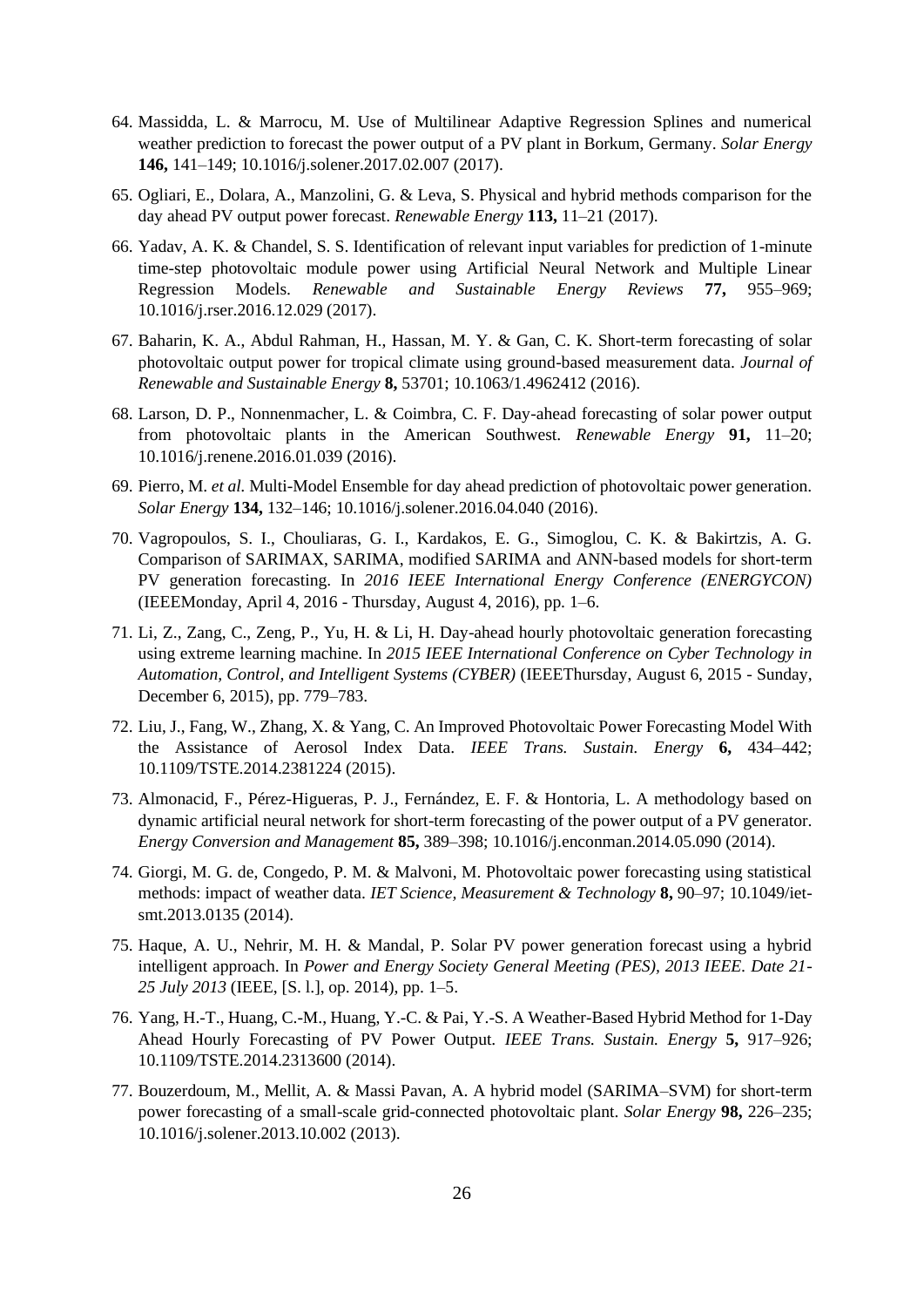- <span id="page-26-0"></span>78. Da Silva Fonseca, J. G. *et al.* Use of support vector regression and numerically predicted cloudiness to forecast power output of a photovoltaic power plant in Kitakyushu, Japan. *Prog. Photovolt: Res. Appl.* **20,** 874–882; 10.1002/pip.1152 (2012).
- <span id="page-26-1"></span>79. Fernandez-Jimenez, L. A. *et al.* Short-term power forecasting system for photovoltaic plants. *Renewable Energy* **44,** 311–317; 10.1016/j.renene.2012.01.108 (2012).
- <span id="page-26-2"></span>80. Pedro, H. T. & Coimbra, C. F. Assessment of forecasting techniques for solar power production with no exogenous inputs. *Solar Energy* **86,** 2017–2028; 10.1016/j.solener.2012.04.004 (2012).
- <span id="page-26-3"></span>81. Chen, C., Duan, S., Cai, T. & Liu, B. Online 24-h solar power forecasting based on weather type classification using artificial neural network. *Solar Energy* **85,** 2856–2870; 10.1016/j.solener.2011.08.027 (2011).
- <span id="page-26-4"></span>82. Chupong, C. & Plangklang, B. Forecasting power output of PV grid connected system in Thailand without using solar radiation measurement. *Energy Procedia* **9,** 230–237; 10.1016/j.egypro.2011.09.024 (2011).
- <span id="page-26-5"></span>83. Ding, M., Wang, L. & Bi, R. An ANN-based Approach for Forecasting the Power Output of Photovoltaic System. *Procedia Environmental Sciences* **11,** 1308–1315; 10.1016/j.proenv.2011.12.196 (2011).
- <span id="page-26-6"></span>84. Mellit, A. & Pavan, A. M. A 24-h forecast of solar irradiance using artificial neural network: Application for performance prediction of a grid-connected PV plant at Trieste, Italy. *Solar Energy*  **84,** 807–821; 10.1016/j.solener.2010.02.006 (2010).
- <span id="page-26-7"></span>85. Tao, C., Shanxu, D. & Changsong, C. Forecasting power output for grid-connected photovoltaic power system without using solar radiation measurement. In *2010 2nd IEEE International Symposium on Power Electronics for Distributed Generation Systems. PEDG 2010 ; Hefei, China, 16-18 June 2010* (IEEE, Piscataway, NJ, 2010), pp. 773–777.
- <span id="page-26-8"></span>86. E. Lorenz, D. Heinemann, Hashini Wickramarathne, H. Beyer & S. Bofinger. Forecast of ensemble power production by grid-connected pv systems (2007).

# **Author contributions**

Both authors conceived and designed the study and contributed substantially to writing and editing the paper. T.N. gathered the data and implemented the data analysis.

### **Competing interests statement**

The authors declare no competing interests.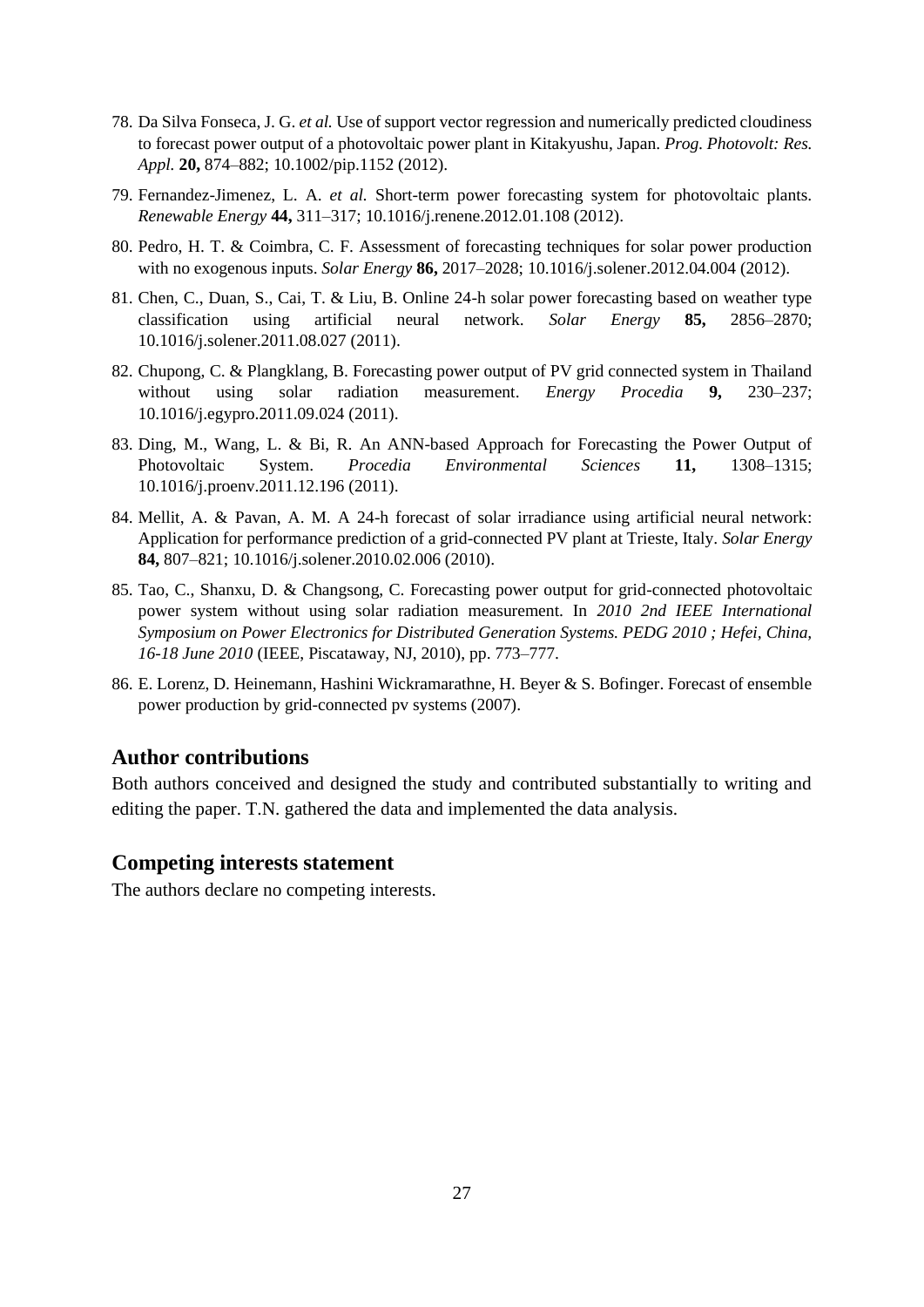# **SUPPLEMENTARY FIGURES**



<span id="page-27-0"></span>**Supplementary Figure 1: Classification of PV output forecast models** This figure describes the model classification used in this paper, dividing all models into three key groups, followed by sub-groups.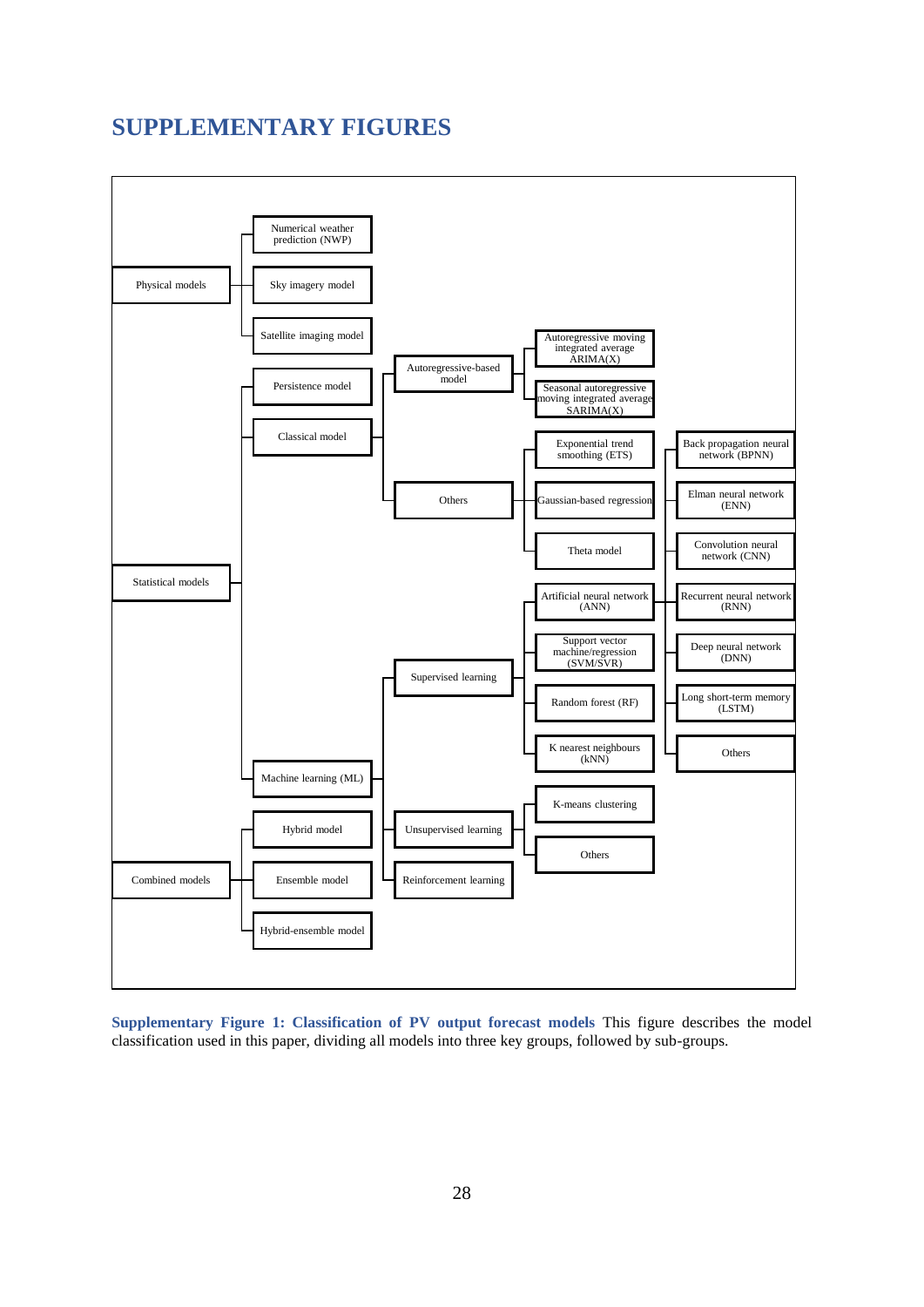

<span id="page-28-0"></span>**Supplementary Figure 2: Keywords to search for papers on PV output forecasts** This figure presents all the keyword components that we used to search for all available studies on PV output forecasts on Google Scholar. The categories of keywords are in the white boxes, which include different terms in the grey boxes. Different combinations of keywords were used. For example, to search for all intra-hour forecasts, we combined "intrahour" with each keyword for "general PV forecasts". A similar approach applies to all other fields.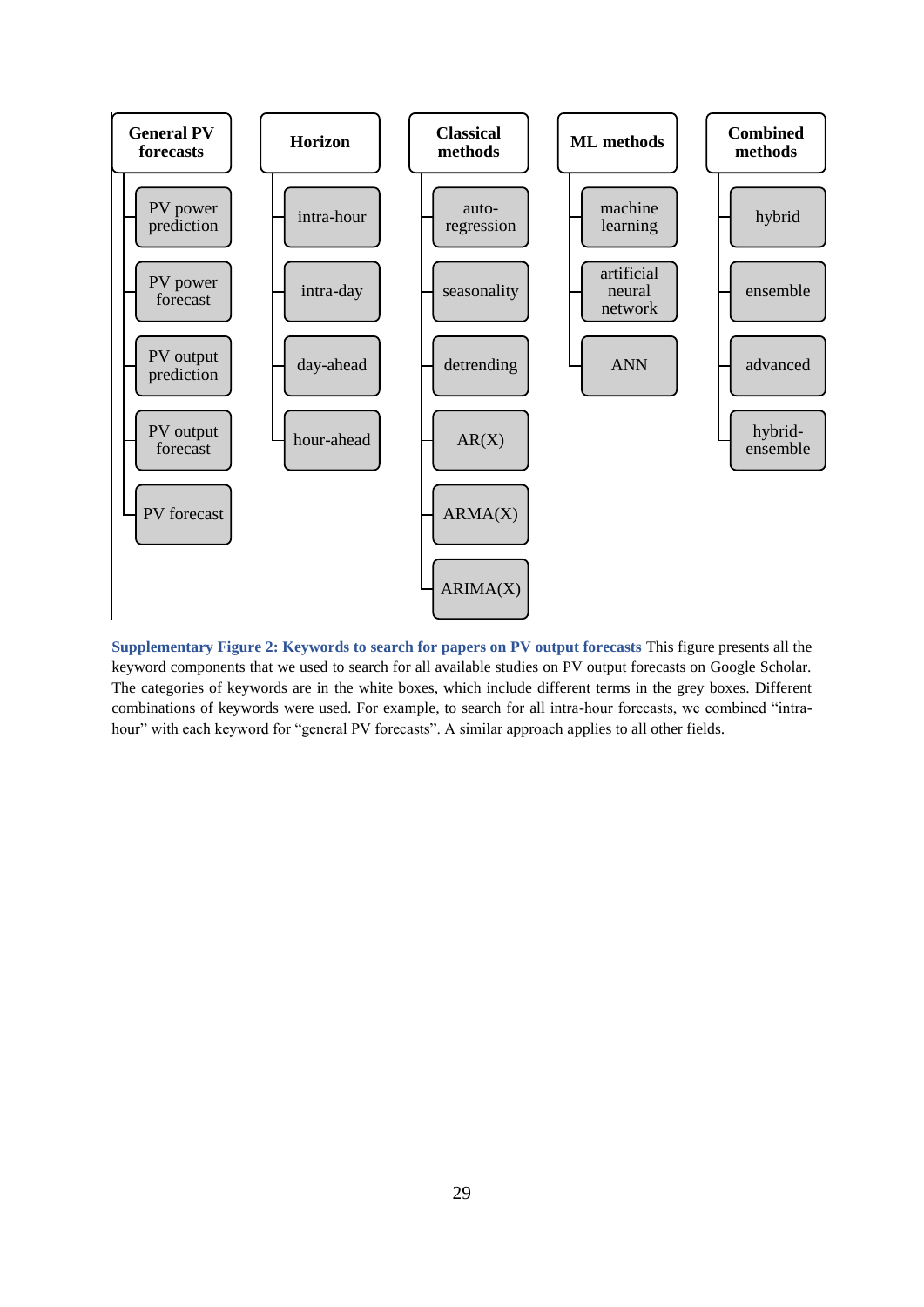# **SUPPLEMENTARY TABLES**

<span id="page-29-0"></span>**Supplementary Table 1: Papers for data extraction** The following abbreviations are adopted in this table: AGO = Accumulated generating operation of Grey Theory, ANF = Adaptive neuro-fuzzy, ANFIS = Adaptive Neuro-Fuzzy, ANN = Artificial neural network, ARIMA = Autoregressive integrated moving average, ARIMAX = ARIMA with exogenous variable, ARMAX = Autoregressive moving average with exogenous variable, ARTMAP = Adaptive resonance theory mapping, BPNN = Back propagation neural network, CFNN = Cascade-forward neural network, CLS = Constrained least squares, CNN = Convolution neural network, CRT = Classification and regression tree, CSLSTM = Convolutional Self-Attention based Long Short-Term Memory, CSM = Clear sky model, DA = Day-ahead, DE = Differential evolution, DELNET = Dynamic Elastic Net with dynamic data pre-processing,  $DN = Di$  Dropout network,  $DNN = Deep$  Neural Network,  $DT =$ Decision tree, ELM = Extreme Learning Machines, EMD = Empirical mode decomposition, ENN = Elman neural network, ETS = Exponential trend smoothing, FA = Fuzzy ARTMAP, FCN = Fully Convolutional Network, FCNN = Fully Connected Neural Network, FFBP = Feed Forward Back Propagation, FFNN = Feed forward neural network, FI = Fuzzy inference, FNN = Feedforward neural network, GA = Genetic Algorithm,  $GB =$  Gradient boosting, GeoRec = Geographical reconciliation,  $GHI =$  Global Horizontal Irradiance,  $GPR =$  Gaussian process regression, GR = Gaussian regression, GRA = Grey relational analysis, GRNN = Generalized regression neural network, GRNN = general regression neural network, GTNN = GHI-Temperature Neural Network, GTSVM = GHI-Temperature Support Vector Machine, GWO = Grey Wolf Optimizer, HCSS = Hybrid charged system search, HGNN = Hybrid GA-NN, HGS = Hybrid GA-SVM, HGWO = Differential evolution Grey Wolf Optimizer, HHPS = Hybrid Hilbert-Huang Transform (HHT)-PSO-SVM, HPNN = Hybrid PSO-NN, HPS = Hybrid PSO-SVM, HWPS = Hybrid WT-PSO-SVM, ID = Intra-day, IH = Intra-hour, IS = Input selection, kNN = k-nearest neighbours, KPM = Persistence of Clear-Sky Model, LAD = Least absolute deviation, LM = Linear model, LNN = Linear layer neural network, LOF = Densitybased local outlier factor, LR = Linear regression, LRC = Linear regressive correction, LRM = Linear regression model, LRNN = Layered recurrent neural network,  $LS =$  Least squares, LSSVM = Least square support vector machine, LSTM = Long short term memory, LVO = Learning vector quantization network, MARS = Multilinear Adaptive Regression Splines, MLP = Multilayer perceptron, MLR = Multivariate Linear Regression, MOS = Model output statistics, NAR = Non-linear AR, NN = Neural network, NNE = Neural Network Ensemble, NPC = Numerically predicted cloudiness, PCA = Principal component analysis, PDPP = Partial daily pattern prediction, PHANN = Physical Hybrid Artificial Neural Network, PSO = Particle Swarm Optimization, QRF = Quantile Regression Forests, RBFNN = Radial basis function neural network, RF = Random forest, RFR = Random forest regression, RHNN = Relative Humidity Neural Network, RNN = Recurrent Neural Network, SARIMA = Seasonal ARIMA, SARIMA(X) = Seasonal ARIMAX, SD = Single-diode, SDD = Similar days detection, SFLA = Shuffled frog leaping algorithm, SLFN = Single-hidden layer feed forward neural networks, SOM = Self-organizing map, STL = Seasonal and trend decomposition using loess, SVM = Support vector machine, SVR = Support vector regression, SWD = Swarm Decomposition Technique, TCM = Time correlation modification, TmpRec = Temporal reconciliation, WA = Weighted average, WC = Weather classification, WGPR = Weighted Gaussian Process Regression, WLOF = Weighted LOF, WNN = Wavelet neural network, WT = Wavelet transform

| N <sub>0</sub>          | <b>Authors (Year)</b>                | Country    | <b>Region</b>                                              | <b>Model</b>                                                        | Horizon   |
|-------------------------|--------------------------------------|------------|------------------------------------------------------------|---------------------------------------------------------------------|-----------|
| $\mathbf{1}$            | Acharya et al. $(2020)^{22}$         | Korea      | Goheung                                                    | SDD-LSTM   SVR   BPNN   LSTM                                        | DA        |
| $\overline{2}$          | Chen et al. $(2020)^{23}$            | Australia  | Desert Knowledge Australia<br>Solar Centre, Alice Springs  | GRA-LSTM   GRA-BPNN   GRA-<br><b>RBFNN   GRA-ENN</b>                | <b>IH</b> |
| $\mathbf{3}$            | Dokur $(2020)^{24}$                  | Turkey     | Akgul Solar PV Power Plant                                 | <b>SWD-FFNN</b>                                                     | <b>IH</b> |
| $\overline{\mathbf{4}}$ | Hossain and Mahmood<br>$(2020)^{25}$ | NA         | Florida                                                    | LSTM-k-means                                                        | ID   DA   |
| 5                       | Huang et al. $(2020)^{26}$           | Taiwan     | <b>Taiwan Power Research</b>                               | DE-SD   PSO-SD   HCSS-SD                                            | <b>IH</b> |
| 6                       | Kumar et al. $(2020)^{27}$           | <b>NA</b>  | Solar System Analyzer<br>9018BT                            | GWO-MLP   PSO-MLP   LM-MLP<br>ANF-MLP                               | <b>IH</b> |
| $\overline{7}$          | Mishra et al. $(2020)^{28}$          | India      | Urbana Champaign, Illinois                                 | WT-LSTM-DN                                                          | DA        |
| 8                       | Nikodinoska et al. $(2020^*)^{29}$   | Germany    | NA                                                         | <b>DELNET</b>                                                       | DA        |
| $\boldsymbol{9}$        | Ogliari and Nespoli $(2020)^{30}$    | Italy      | Milano                                                     | <b>PHANN</b>                                                        | DA        |
| 10                      | Perveen et al. $(2020)^{31}$         | India      | CWET Chennai   IIT Jodhpur<br>SEC Gurgaon   Karad, Pune    | RBFNN   FFNN   CFNN   ENN  <br><b>GRNN   LRNN   LNN</b>             | <b>IH</b> |
| 11                      | Rana and Rahman (2020) <sup>32</sup> | Australia  | University of Queensland                                   | ANN   SVR   RF   LR                                                 | IH   ID   |
| 12                      | Sangrody et al. $(2020)^{33}$        | <b>USA</b> | State University of New<br>York - Binghamton<br>University | kNN-WA   ANN   WC-kNN-WA  <br>WC-kNN-IS-WA                          | DA        |
| 13                      | Theocharides et al. $(2020)^{34}$    | <b>USA</b> | New Mexico                                                 | ANN-k-means-LRC                                                     | DA        |
| 14                      | Wang et al. $(2020a)^{35}$           | <b>USA</b> | Earth System Research<br>Laboratory, Desert Rock           | BPNN-TCM   SVM-TCM   LSTM-<br>RNN-TCM-PDPP                          | DA        |
| 15                      | Wang et al. $(2020b)^{36}$           | China      | NA                                                         | SVR   LR  RF   GB   Analog-FFNN<br>ensemble-RF                      | <b>IH</b> |
| 16                      | Yadav et al. $(2020)^{37}$           | India      | Ghaziabad UP                                               | <b>BPNN   EMD-BPNN</b>                                              | IH - DA   |
| 17                      | Yu et al. $(2020)^{38}$              | Korea      | Jebi-ri                                                    | DNN   LSTM   CSLSTM                                                 | DA        |
| 18                      | Zang et al. $(2020)^{39}$            | Australia  | Desert Knowledge Australia<br>Solar Centre, Alice Springs  | Theta   ETS   SVR   RFR   Physical<br>MLP   CNN   ResNet   DenseNet | DA        |
| 19                      | Da Liu and Sun $(2019)^{40}$         | NA         | 2014 Global Energy<br>Forecasting Competition              | PCA-K-means- HGWO-RF   PCA-<br>K-means-HGWO-SVM                     | <b>IH</b> |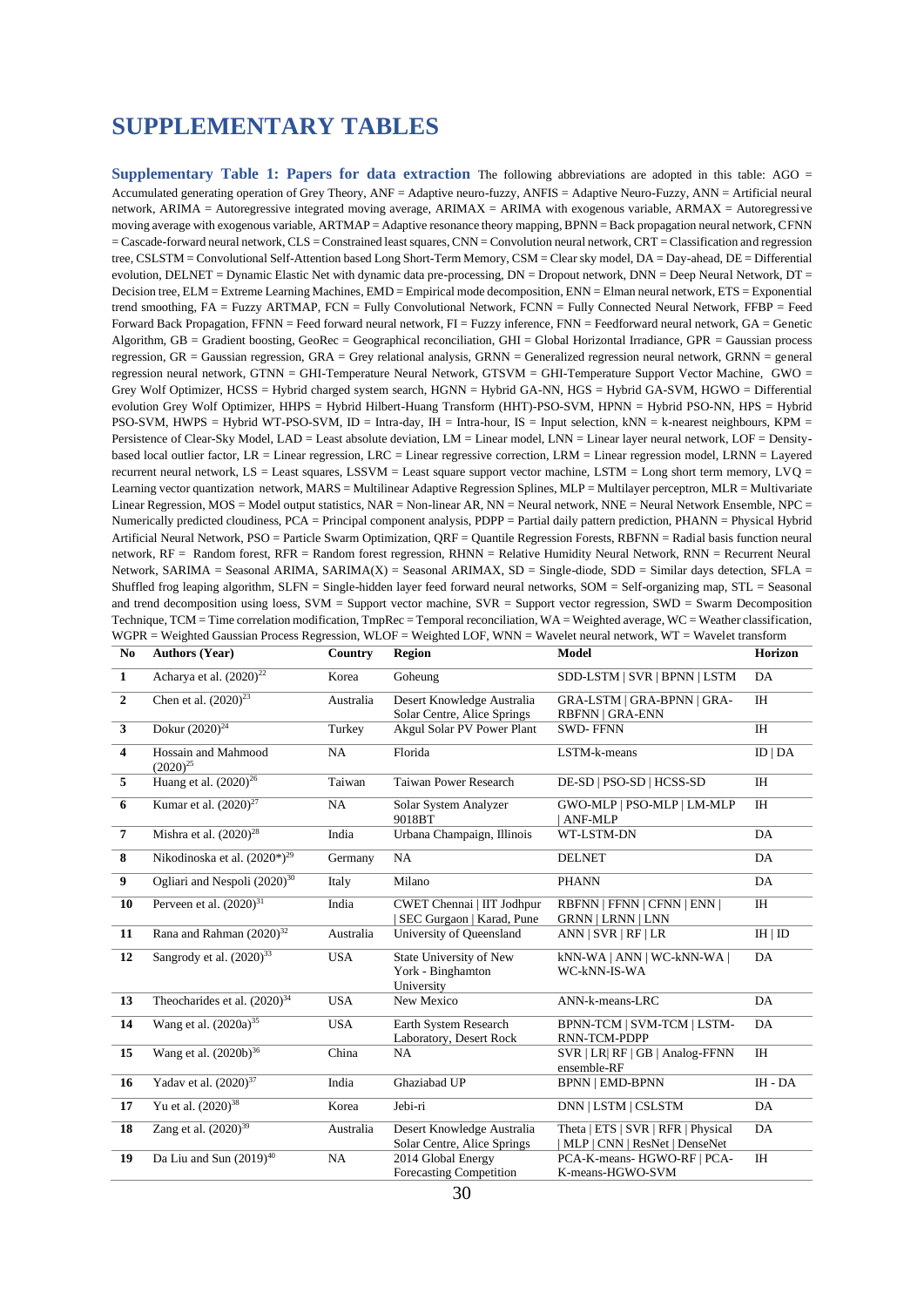| 20       | Dan A. Rosa De Jesus et al.<br>$(2019)^{41}$                 | <b>USA</b>      | Ashland, Oregon region                                     | ARMAX-ANFIS-LSTM-FCN  <br>FCN   RNN   LSTM   MLP                                                                                                                       | DA             |
|----------|--------------------------------------------------------------|-----------------|------------------------------------------------------------|------------------------------------------------------------------------------------------------------------------------------------------------------------------------|----------------|
| 21       | Gao et al. (2019) <sup>42</sup>                              | China           | Shandong province                                          | BP   LSSVM   WNN   NWP-LSTM                                                                                                                                            | DA             |
| 22       | Jesus et al. $(2019)^{43}$                                   | <b>USA</b>      | Ashland, Oregon                                            | CNN   FCNN   LSTM   RNN                                                                                                                                                | DA             |
| 23       | Lee and Kim $(2019)^{44}$                                    | Korea           | Gumi                                                       | ARIMA   SARIMA   DNN   LSTM                                                                                                                                            | IH             |
| 24       | Liu et al. $(2019)^{45}$                                     | Australia       | Desert Knowledge Australia<br>Solar Centre                 | SVM   MLP   MARS   Ensemble                                                                                                                                            | ΙH             |
| 25       | Madan Mohan Tripathi et al.<br>$(2019)^{46}$                 | India           | Ghaziabad                                                  | <b>PSO-ANFIS   BPNN   ANFIS</b>                                                                                                                                        | DA             |
| 26       | Massucco et al. (2019) <sup>47</sup>                         | Italy           | Economics School of the<br>University of Genova            | CSM-ANN-Ensemble   CSM-<br>ANN-Ensemble-CART                                                                                                                           | DA             |
| 27       | Nespoli et al. $(2019)^{48}$                                 | Italy           | Politecnico di Milano, Milan                               | PHANN-validation   PHANN                                                                                                                                               | DA             |
| 28       | Raza et al. (2019) <sup>49</sup>                             | Australia       | University of Queensland                                   | BPNN   FNN-PSO   WT-BPNN  <br>WT-FNN-PSO   NNE                                                                                                                         | DA             |
| 29       | VanDeventer et al. $(2019)^{50}$                             | Australia       | Deakin University                                          | SVM   GASVM                                                                                                                                                            | $\rm I\rm H$   |
| 30       | Varanasi and Tripathi (2019) <sup>51</sup>                   | India           | Kolkata                                                    | K-means-ANN-PSO   ANN-PSO                                                                                                                                              | DA             |
| 31       | Eseye et al. $(2018)^{52}$                                   | China           | Beijing                                                    | BPNN   HGNN   HPNN   SVM  <br>HGS   HPS   HHPS   HWPS                                                                                                                  | DA   ID        |
| 32       | Gigoni et al. $(2018)^{53}$                                  | Italy           | Northern, Central, Southern                                | GB   kNN   QRF   SVR   Ensemble                                                                                                                                        | DA             |
| 33       | Hanmin Sheng et al. (2018) <sup>54</sup>                     | Singa-<br>pore  | Nanyang Technological<br>University                        | WGPR - LOF   WGPR - WLOF  <br>ANN   LS-SVM   GPR   WGPR                                                                                                                | IH             |
| 34       | Huang et al. $(2018)^{55}$                                   | USA             | NA                                                         | Robust-MLP   MLP   Persistence                                                                                                                                         | DA             |
| 35       | Kumar and Kalavathi (2018) <sup>56</sup>                     | India           | Kalipi, Andhra Pradesh                                     | ANN (FFBP)   ANFIS                                                                                                                                                     | IH             |
| 36       | Lu and Chang $(2018)^{57}$                                   | Taiwan          | NA                                                         | RBFNN-AGO   ARIMA   BPNN                                                                                                                                               | DA             |
| 37       | M. A. F. Lima et al. (2018) <sup>58</sup>                    | Spain           | Fortaleza-CE                                               | <b>MLP-ANN</b>                                                                                                                                                         | IH             |
| 38       | Semero et al. $(2018)^{59}$                                  | China           | Beijing                                                    | GA-PSO-ANFIS   BPNN   LRM                                                                                                                                              | D<br>A         |
| 39       | Yang and Dong $(2018)^{60}$                                  | <b>USA</b>      | California Independent<br><b>System Operators</b>          | SARIMA   ETS   MLP   STL  <br>Theta   NWP   Ensemble-Avg  <br>Ensemble-OLS   Ensemble-LAD  <br>Ensemble-CLS   Ensemble-lasso  <br>NWP-MOS   NWP-TmpRec  <br>NWP-GeoRec | DA             |
| 40       | Asrari et al. (2017) <sup>61</sup>                           | <b>USA</b>      | Oviedo, Florida   Knights<br>Key, Florida   Miami, Florida | <b>BP-SFLA-ANN   SFLA-ANN  </b><br><b>GA-ANN   BPNN</b>                                                                                                                | IH             |
| 41       | Das et al. $(2017)^{62}$                                     | Malaysia        | University of Malaya                                       | SVR   ANN   Persistence                                                                                                                                                | IH             |
| 42       | Kushwaha and Pindoriya<br>$(2017)^{63}$                      | India           | <b>IIT Gandhinagar campus</b>                              | SARIMA   Persistence                                                                                                                                                   | IH             |
| 43       | Leva et al. $(2017)^{21}$                                    | Italy           | NA                                                         | <b>ANN</b>                                                                                                                                                             | DA             |
| 44       | Massidda and Marrocu (2017) <sup>64</sup>                    | Germany         | Borkum                                                     | <b>MARS</b>                                                                                                                                                            | ID   IH        |
| 45       | Ogliari et al. $(2017)^{65}$                                 | NA              | Politecnico di Milano                                      | Physical                                                                                                                                                               | DA             |
| 46       | Yadav and Chandel (2017) <sup>66</sup>                       | India           | Hamirpur                                                   | ANN   MLR                                                                                                                                                              | IH             |
| 47       | Baharin et al. (2016) <sup>67</sup>                          | Malaysia        | Melaka                                                     | NAR   SVR                                                                                                                                                              | IH             |
| 48       | Larson et al. $(2016)^{68}$                                  | USA             | California                                                 | NWP-LS                                                                                                                                                                 | DA             |
| 49       | Pierro et al. $(2016)^{69}$                                  | Italy           | South Tyrol                                                | KPM   SARIMAX   RHNN   GTNN<br>  GTSVM                                                                                                                                 | DA             |
| 50       | Vagropoulos et al. (2016 -<br>$2016$ <sup>70</sup>           | Greece          | Attica, outside Athens                                     | SARIMA   SARIMAX   ANN  <br>Ensemble SARIMA(X)                                                                                                                         | DA             |
| 51       | Li et al. (2015 - 2015) <sup>71</sup>                        | China           | Shanghai                                                   | SLFN-ELM   BPNN                                                                                                                                                        | DA             |
| 52       | Liu et al. $(2015)^{72}$                                     | USA <br>China   | Salem, OR   Gansu Province                                 | <b>BPNN</b>                                                                                                                                                            | DA             |
| 53       | Almonacid et al. $(2014)^{73}$                               | Spain           | Jaén University                                            | <b>NAR-ANN</b>                                                                                                                                                         | IH             |
|          |                                                              |                 |                                                            |                                                                                                                                                                        |                |
| 54       | Giorgi et al. $(2014)^{74}$                                  | Italy           | Monteroni di Lecce, Apulia                                 | ANN                                                                                                                                                                    | IH   ID<br> DA |
| 55       | Haque et al. (op. $2014$ ) <sup>75</sup>                     | <b>USA</b>      | Oregon                                                     | RBFNN   GRNN   FA   WT-BPNN<br>  WT-RBFNN   WT-GRNN   WT-<br>FA   WT-FF-FA                                                                                             | ID             |
| 56<br>57 | Yang et al. $(2014)^{76}$<br>Bouzerdoum et al. $(2013)^{77}$ | Taiwan<br>Italy | Taiwan<br>Trieste                                          | SOM-LVQ-SVR-FI   ANN   SVR<br>SARIMA   SVM   SARIMA-SVM                                                                                                                | DA<br>IH       |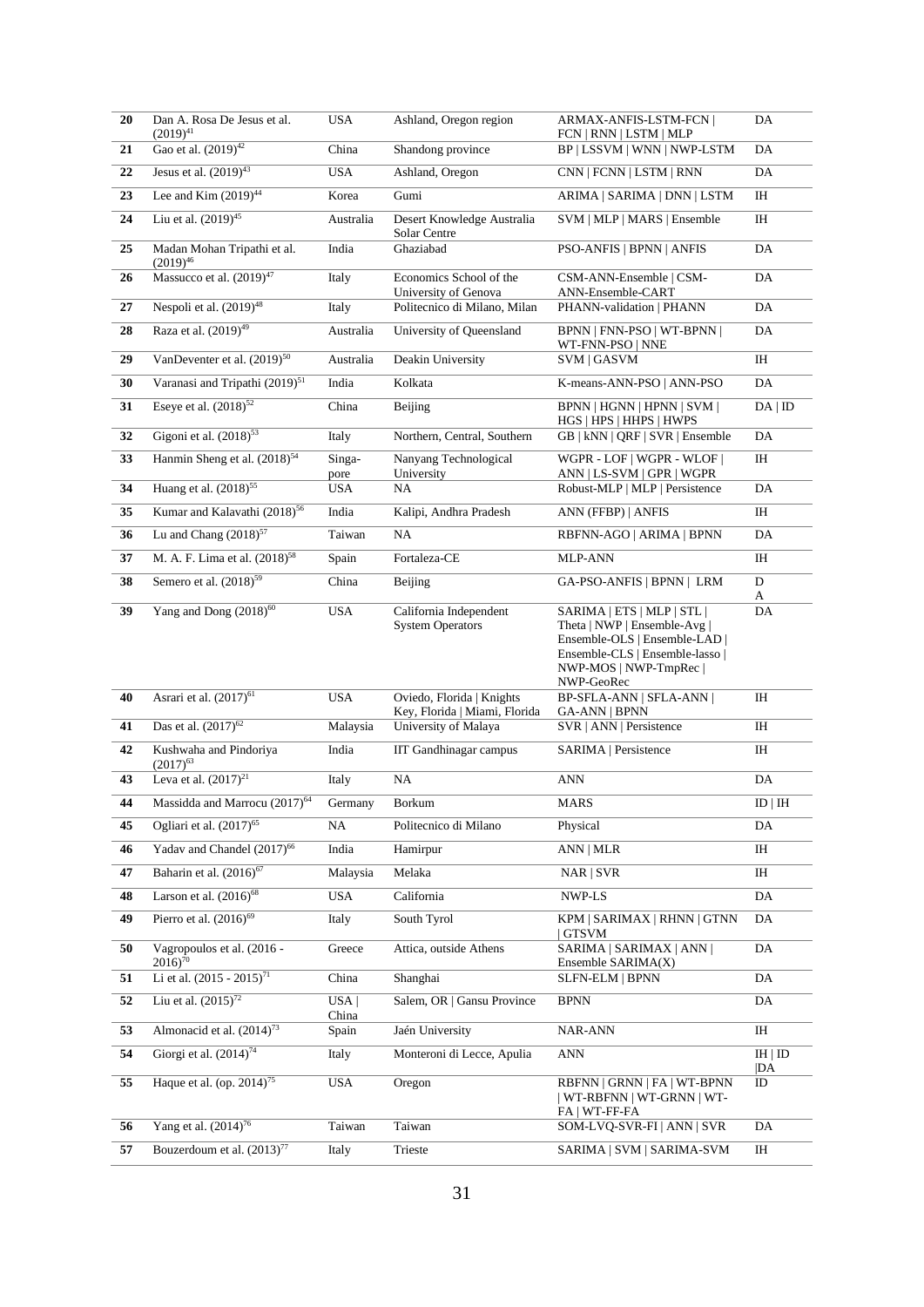| 58 | Da Silva Fonseca et al. (2012) <sup>78</sup> | Japan      | Kitakyushu         | SVR   Persistent   SVR - NPC                                                                                                          | <b>IH</b> |
|----|----------------------------------------------|------------|--------------------|---------------------------------------------------------------------------------------------------------------------------------------|-----------|
| 59 | Fernandez-Jimenez et al.<br>$(2012)^{79}$    | Spain      | La Rioja           | Persistent                                                                                                                            | DA        |
| 60 | Pedro and Coimbra (2012) <sup>80</sup>       | <b>USA</b> | Merced, California | ARIMA   kNN   ANN   GA/ANN                                                                                                            | IH   ID   |
| 61 | Chen et al. $(2011)^{81}$                    | China      | Wuhan              | <b>ANN-NWP-SOM</b>                                                                                                                    | DA        |
| 62 | Chupong and Plangklang<br>$(2011)^{82}$      | Thailand   | <b>NA</b>          | ENN-CSM-NWP                                                                                                                           | DA        |
| 63 | Ding et al. $(2011)^{83}$                    | <b>USA</b> | Ashland, Oregon    | <b>ANN</b>                                                                                                                            | DA        |
| 64 | Mellit and Pavan $(2010)^{84}$               | Italy      | Trieste            | MLP, k-fold validation                                                                                                                | DA        |
| 65 | Tao et al. (2010) <sup>85</sup>              | Denmark    | Brædstrup          | NARX   MLP                                                                                                                            | DA        |
| 66 | E. Lorenz et al. $(2007)^{86}$               | Germany    | Southern Germany   | <b>NWP</b>                                                                                                                            | <b>IH</b> |
|    |                                              |            |                    | <i>Note:</i> * internally published at Brandenburg University of Technology Cottbus-Senftenberg in 2020, will be published by Applied |           |

Energy in 2022

This table presents the 66 papers from which we extracted the database. Besides the information on the authors and the publishing year of the papers, information on the country and region of the study, the models used, and the forecast horizons are also provided. The full database can be found in this [link.](https://doi.org/10.5281/zenodo.5589771)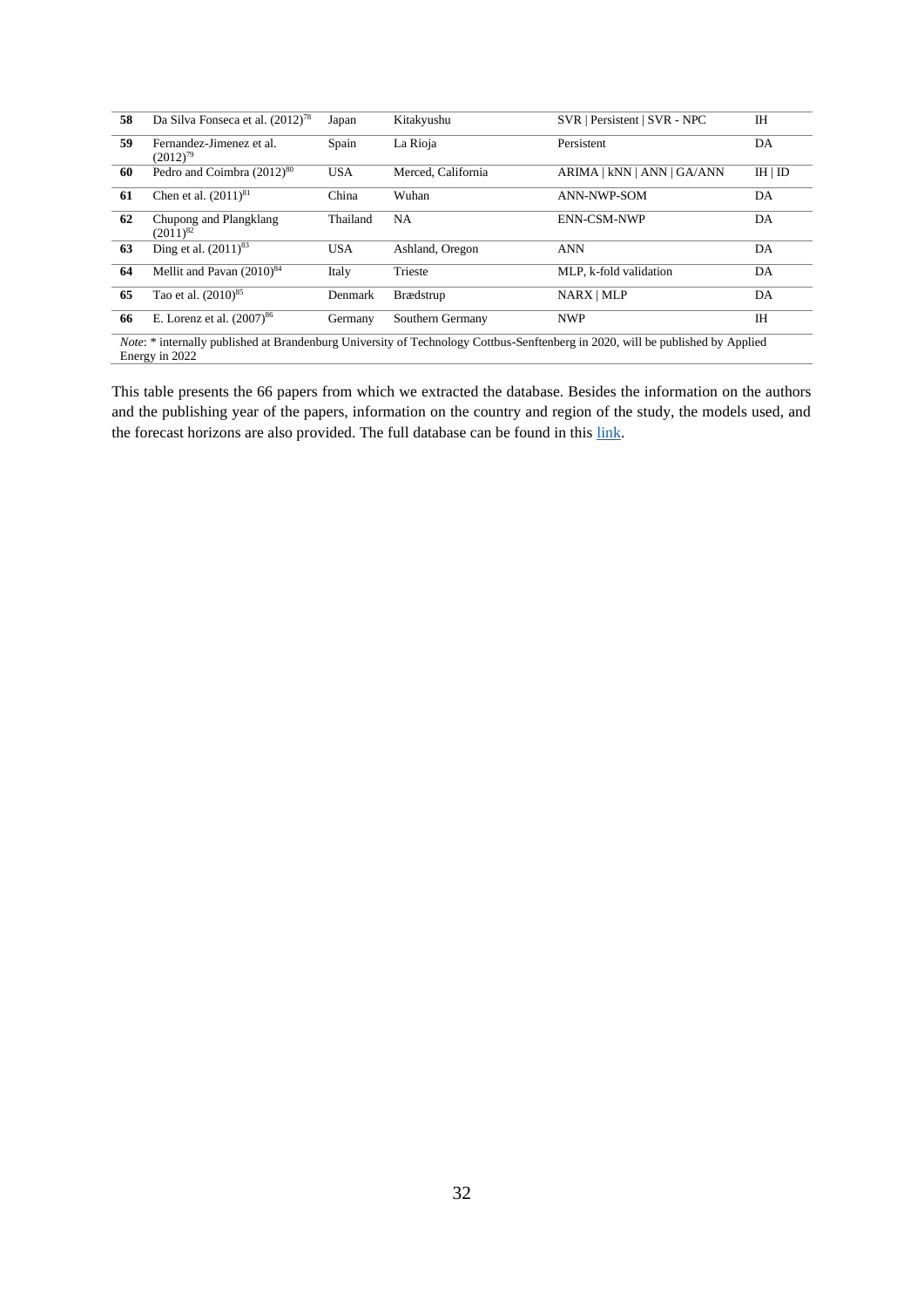#### **Supplementary Table 2: Database description**

|                | <b>Statistical Variables</b> |                                |                                                                                                                                                                                       |      |        |           |               |          |                |                |             |                 |           |
|----------------|------------------------------|--------------------------------|---------------------------------------------------------------------------------------------------------------------------------------------------------------------------------------|------|--------|-----------|---------------|----------|----------------|----------------|-------------|-----------------|-----------|
| No             | <b>Vars</b>                  | Unit                           | <b>Description</b>                                                                                                                                                                    | Obs. | Mean   | <b>SD</b> | <b>Median</b> | Min      | Max            | Range          | <b>Skew</b> | <b>Kurtosis</b> | <b>SE</b> |
| 1              | Publishing Year              | NA                             | The year that the paper is published                                                                                                                                                  | 1136 | NA     | <b>NA</b> | 2019          | 2007     | 2020           | 13.00          | $-1.30$     | 0.47            | 0.08      |
| $\overline{2}$ | Error                        | $\%$                           | The average error reported for the model in the<br>paper                                                                                                                              | 1136 | 9.19   | 9.77      | 8.03          | 0.00     | 100.47         | 100.47         | 3.38        | 20.24           | 0.29      |
| $\mathbf{3}$   | Transformation               | Times<br>used (1 if<br>the     | Use WT or any other techniques to transform<br>or decompose data to remove spikes or high<br>fluctuation in the data                                                                  | 1136 | 0.08   | 0.28      | 0.00          | 0.00     | 1.00           | 1.00           | 3.00        | 7.03            | 0.01      |
| $\overline{4}$ | Normalization                | technique<br>is used in<br>the | Bring variables of varied ranges and units to<br>the same range of $[-1,1]$ or $[0,1]$ without unit<br>for easy comparison and modelling                                              | 1136 | 0.46   | 0.50      | 0.00          | 0.00     | 1.00           | 1.00           | 0.18        | $-1.97$         | 0.01      |
| 5              | Outlier                      | model                          | Use techniques to handle outliers                                                                                                                                                     | 1136 | 0.01   | 0.07      | 0.00          | 0.00     | 1.00           | 1.00           | 13.63       | 184.01          | 0.00      |
| 6              | Cluster-based                | and 0<br>otherwise             | Use cluster-based techniques such as k-means<br>to pre-process data                                                                                                                   | 1136 | 0.35   | 0.48      | 0.00          | 0.00     | 1.00           | 1.00           | 0.61        | $-1.63$         | 0.01      |
| $\overline{7}$ | NWP-related                  |                                | Include NWP variables among inputs or use<br>NWP to classify weather conditions before<br>forecasting                                                                                 | 1136 | 0.37   | 0.48      | 0.00          | 0.00     | 1.00           | 1.00           | 0.54        | $-1.71$         | 0.01      |
| 8              | <b>CSI</b>                   |                                | Use CSI in data pre-processing                                                                                                                                                        | 1136 | 0.13   | 0.34      | 0.00          | 0.00     | 1.00           | 1.00           | 2.17        | 2.72            | 0.01      |
| 9              | Spatial average              |                                | Data pre-processing techniques to reduce<br>fluctuations in forecasts                                                                                                                 | 1136 | 0.01   | 0.09      | 0.00          | 0.00     | 1.00           | 1.00           | 10.50       | 108.41          | 0.00      |
| 10             | Resampling                   |                                | Resample the data to diverse the training sets                                                                                                                                        | 1136 | 0.13   | 0.33      | 0.00          | 0.00     | 1.00           | 1.00           | 2.22        | 2.92            | 0.01      |
| 11             | Weather forecast             |                                | Use weather forecast to classify weather before<br>forecasting                                                                                                                        | 1136 | 0.00   | 0.06      | 0.00          | 0.00     | 1.00           | 1.00           | 16.74       | 278.51          | 0.00      |
| 12             | Regression                   |                                | Use regression to analyse the input data                                                                                                                                              | 1136 | 0.00   | 0.03      | 0.00          | 0.00     | 1.00           | 1.00           | 33.62       | 1129.01         | 0.00      |
| 13             | Dimension<br>reconstruction  |                                | Reconstruct dimensions of data (e.g., 2D to<br>3D)                                                                                                                                    | 1136 | 0.01   | 0.07      | 0.00          | 0.00     | 1.00           | 1.00           | 13.63       | 184.01          | 0.00      |
| 14             | Test set length              | Days                           | The length of the data set used for testing the<br>model and calculating the error                                                                                                    | 1136 | 214.45 | 235.60    | 90.00         | 1.00     | 730.00         | 729.00         | 1.11        | 0.05            | 6.99      |
| 15             | Resolution                   | Minutes                        | The time interval between the individual<br>forecasts within one horizon                                                                                                              | 1136 | 43.42  | 24.04     | 60.00         | 1.00     | 60.00          | 59.00          | $-0.79$     | $-1.32$         | 0.72      |
| 16             | Number of<br>techniques      | NA                             | Counting the number of data processing<br>techniques used by each model                                                                                                               | 1136 | 1.55   | 1.33      | -1            | $\theta$ | $\overline{4}$ | $\overline{4}$ | 0.64        | $-0.86$         | 0.04      |
|                | <b>Categorical Variables</b> |                                |                                                                                                                                                                                       |      |        |           |               |          |                |                |             |                 |           |
| No             | <b>Vars</b>                  | <b>Description</b>             |                                                                                                                                                                                       |      |        |           |               |          |                |                |             |                 |           |
| 17             | Country                      |                                | The country of the data set used for training and testing the model                                                                                                                   |      |        |           |               |          |                |                |             |                 |           |
| 18             | Region                       |                                | The region of the data set used for training and testing the model                                                                                                                    |      |        |           |               |          |                |                |             |                 |           |
| 19             | Methodology                  |                                | The classification of models                                                                                                                                                          |      |        |           |               |          |                |                |             |                 |           |
| 20             | Forecast horizon             |                                | The time that the forecast looks ahead. This paper classifies horizons into intra-hour (a few seconds to an hour), intra-day (1 to 6 hours) and day ahead (>6 hours to several days). |      |        |           |               |          |                |                |             |                 |           |
| 21             | Error metric                 | data (norm))                   | The error metric reported by the paper, including the normalization methods (average or measured values (_avg), installed capacity or peak power (_installed), and normalized         |      |        |           |               |          |                |                |             |                 |           |
|                |                              |                                |                                                                                                                                                                                       |      |        |           |               |          |                |                |             |                 |           |

<span id="page-32-0"></span>This table provides a summary of all the variables (Vars) in the database. For statistical variables, in addition to a short description, we summarise the information of the unit, the number of observations (Obs.), the mean, standard deviation (SD), median, minimum (Min), maximum (Max), range, skewness, kurtosis, and standard error (SE) of the values. For the categorical variables, brief descriptions are presented. The database is publicly available [here.](https://doi.org/10.5281/zenodo.5589771)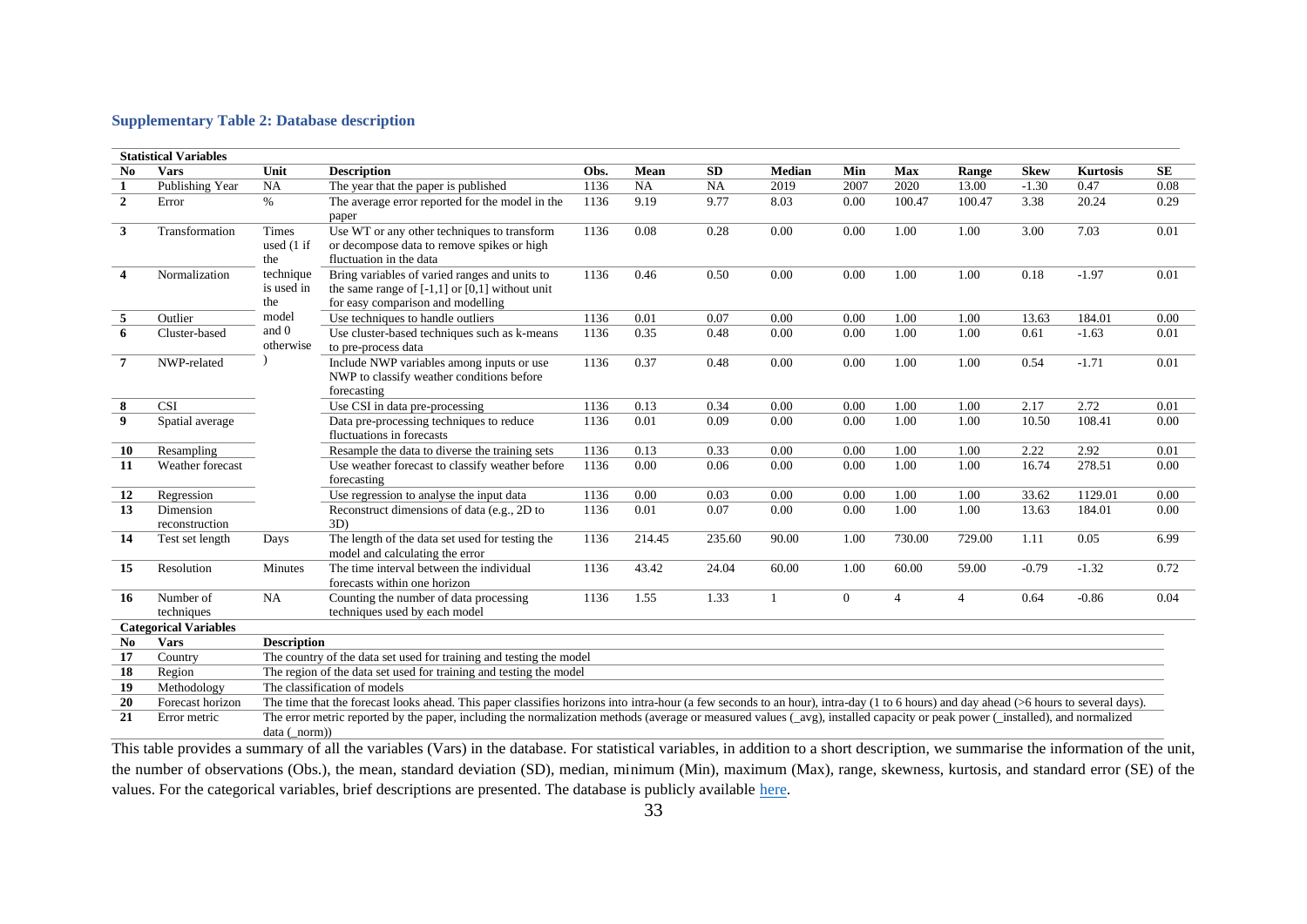<span id="page-33-0"></span>

|                            |                        |                        |                                                                                                                                                                                                    |                        |                        |                        | Dependent variable: error value |                        |                           |                        |                                  |
|----------------------------|------------------------|------------------------|----------------------------------------------------------------------------------------------------------------------------------------------------------------------------------------------------|------------------------|------------------------|------------------------|---------------------------------|------------------------|---------------------------|------------------------|----------------------------------|
|                            | Cluster-based<br>(1)   | NWP-related<br>(2)     | Normalization<br>(3)                                                                                                                                                                               | WT<br>(4)              | Outlier<br>(5)         | <b>CSI</b><br>(6)      | Spatial average<br>(7)          | Resampling<br>(8)      | Weather<br>forecast $(9)$ | Regression<br>(10)     | Dimension Reconstruction<br>(11) |
| Processing                 | 1.169                  | $-2.618**$             | $-3.186***$                                                                                                                                                                                        | $-0.944$               | $-4.851$               | $3.203***$             | 0.667                           | $-3.080**$             | $-1.803$                  | $-5.399$               | $-1.303$                         |
| technique                  | (1.349)                | (1.291)                | (0.750)                                                                                                                                                                                            | (1.220)                | (4.245)                | (1.133)                | (4.235)                         | (1.202)                | (4.560)                   | (8.973)                | (3.804)                          |
| Test set length            | $0.009***$             | $0.009***$             | $0.009***$                                                                                                                                                                                         | $0.009***$             | $0.009***$             | $0.009***$             | $0.009***$                      | $0.009***$             | $0.009***$                | $0.009***$             | $0.009***$                       |
| (days)                     | (0.001)                | (0.001)                | (0.001)                                                                                                                                                                                            | (0.001)                | (0.001)                | (0.001)                | (0.001)                         | (0.001)                | (0.001)                   | (0.001)                | (0.001)                          |
| Intra-day(1)               | $2.209***$             | 2.209***               | 2.209***                                                                                                                                                                                           | $2.209***$             | 2.209***               | 2.209***               | 2.209***                        | 2.209***               | $2.209***$                | 2.209***               | $2.209***$                       |
|                            | (0.820)                | (0.820)                | (0.820)                                                                                                                                                                                            | (0.820)                | (0.820)                | (0.820)                | (0.820)                         | (0.820)                | (0.820)                   | (0.820)                | (0.820)                          |
| Day-ahead $^{(1)}$         | 1.301*                 | 1.301*                 | $1.301*$                                                                                                                                                                                           | 1.301*                 | $1.301*$               | $1.301*$               | $1.301*$                        | $1.301*$               | $1.301*$                  | $1.301*$               | $1.301*$                         |
|                            | (0.778)                | (0.778)                | (0.778)                                                                                                                                                                                            | (0.778)                | (0.778)                | (0.778)                | (0.778)                         | (0.778)                | (0.778)                   | (0.778)                | (0.778)                          |
| Publishing                 | $-0.675***$            | $-0.675***$            | $-0.675***$                                                                                                                                                                                        | $-0.675***$            | $-0.675***$            | $-0.675***$            | $-0.675***$                     | $-0.675***$            | $-0.675***$               | $-0.675***$            | $-0.675***$                      |
| Year                       | (0.132)                | (0.132)                | (0.132)                                                                                                                                                                                            | (0.132)                | (0.132)                | (0.132)                | (0.132)                         | (0.132)                | (0.132)                   | (0.132)                | (0.132)                          |
| $Ensemble^{(2)}$           | 1.548                  | 1.548                  | 1.548                                                                                                                                                                                              | 1.548                  | 1.548                  | 1.548                  | 1.548                           | 1.548                  | 1.548                     | 1.548                  | 1.548                            |
|                            | (3.263)                | (3.263)                | (3.263)                                                                                                                                                                                            | (3.263)                | (3.263)                | (3.263)                | (3.263)                         | (3.263)                | (3.263)                   | (3.263)                | (3.263)                          |
| Hybrid <sup>(2)</sup>      | $-2.224*$              | $-2.224*$              | $-2.224*$                                                                                                                                                                                          | $-2.224*$              | $-2.224*$              | $-2.224*$              | $-2.224*$                       | $-2.224*$              | $-2.224*$                 | $-2.224*$              | $-2.224*$                        |
|                            | (1.204)                | (1.204)                | (1.204)                                                                                                                                                                                            | (1.204)                | (1.204)                | (1.204)                | (1.204)                         | (1.204)                | (1.204)                   | (1.204)                | (1.204)                          |
| Hybrid-                    | 0.023                  | 0.023                  | 0.023                                                                                                                                                                                              | 0.023                  | 0.023                  | 0.023                  | 0.023                           | 0.023                  | 0.023                     | 0.023                  | 0.023                            |
| $Ensemble^{(2)}$           | (3.138)                | (3.138)                | (3.138)                                                                                                                                                                                            | (3.138)                | (3.138)                | (3.138)                | (3.138)                         | (3.138)                | (3.138)                   | (3.138)                | (3.138)                          |
| $ML^{(2)}$                 | 0.979                  | 0.979                  | 0.979                                                                                                                                                                                              | 0.979                  | 0.979                  | 0.979                  | 0.979                           | 0.979                  | 0.979                     | 0.979                  | 0.979                            |
|                            | (1.138)                | (1.138)                | (1.138)                                                                                                                                                                                            | (1.138)                | (1.138)                | (1.138)                | (1.138)                         | (1.138)                | (1.138)                   | (1.138)                | (1.138)                          |
| Persistence <sup>(2)</sup> | 2.231                  | 2.231                  | 2.231                                                                                                                                                                                              | 2.231                  | 2.231                  | 2.231                  | 2.231                           | 2.231                  | 2.231                     | 2.231                  | 2.231                            |
|                            | (1.388)                | (1.388)                | (1.388)                                                                                                                                                                                            | (1.388)                | (1.388)                | (1.388)                | (1.388)                         | (1.388)                | (1.388)                   | (1.388)                | (1.388)                          |
| Physical $^{(2)}$          | 7.176**                | $7.176**$              | $7.176**$                                                                                                                                                                                          | 7.176**                | $7.176**$              | $7.176**$              | $7.176**$                       | 7.176**                | $7.176**$                 | 7.176**                | $7.176**$                        |
|                            | (3.031)                | (3.031)                | (3.031)                                                                                                                                                                                            | (3.031)                | (3.031)                | (3.031)                | (3.031)                         | (3.031)                | (3.031)                   | (3.031)                | (3.031)                          |
| Constant                   | 1,370.921***           | 1,370.921***           | 1,370.921***                                                                                                                                                                                       | 1,370.921***           | 1,370.921***           | 1,370.921***           | 1.370.921***                    | 1,370.921***           | 1.370.921***              | 1.370.921***           | 1,370.921***                     |
|                            | (266.721)              | (266.721)              | (266.721)                                                                                                                                                                                          | (266.721)              | (266.721)              | (266.721)              | (266.721)                       | (266.721)              | (266.721)                 | (266.721)              | (266.721)                        |
| Observations               | 1,136                  | 1,136                  | 1,136                                                                                                                                                                                              | 1,136                  | 1,136                  | 1,136                  | 1,136                           | 1,136                  | 1,136                     | 1,136                  | 1,136                            |
| $\mathbb{R}^2$             | 0.181                  | 0.181                  | 0.181                                                                                                                                                                                              | 0.181                  | 0.181                  | 0.181                  | 0.181                           | 0.181                  | 0.181                     | 0.181                  | 0.181                            |
| Adjusted $\mathbb{R}^2$    | 0.165                  | 0.165                  | 0.165                                                                                                                                                                                              | 0.165                  | 0.165                  | 0.165                  | 0.165                           | 0.165                  | 0.165                     | 0.165                  | 0.165                            |
| Residual Std.<br>Error     | $8.924$ (df =<br>1114) | $8.924$ (df =<br>1114) | $8.924$ (df = 1114)                                                                                                                                                                                | $8.924$ (df =<br>1114) | $8.924$ (df =<br>1114) | $8.924$ (df =<br>1114) | $8.924$ (df =<br>1114)          | $8.924$ (df =<br>1114) | $8.924$ (df =<br>1114)    | $8.924$ (df =<br>1114) | $8.924$ (df = 1114)              |
| <b>F</b> Statistic         | 21; 1114               | 21; 1114)              | $11.717***$ (df = 11.717*** (df = 11.717*** (df = 11.717*** (df = 11.717*** (df = 11.717*** (df = 11.717*** (df = 11.717** (df = 11.717** (df = 11.717** (df = 11.717** (df = 11.717* )<br>21:1114 | 21:1114                | 21; 1114)              | 21; 1114               | 21; 1114                        | 21; 1114               | 21; 1114                  | 21; 1114               | $11.717***$ (df = 21; 1114)      |

### **Supplementary Table 3: Data processing techniques' effects on forecast errors**